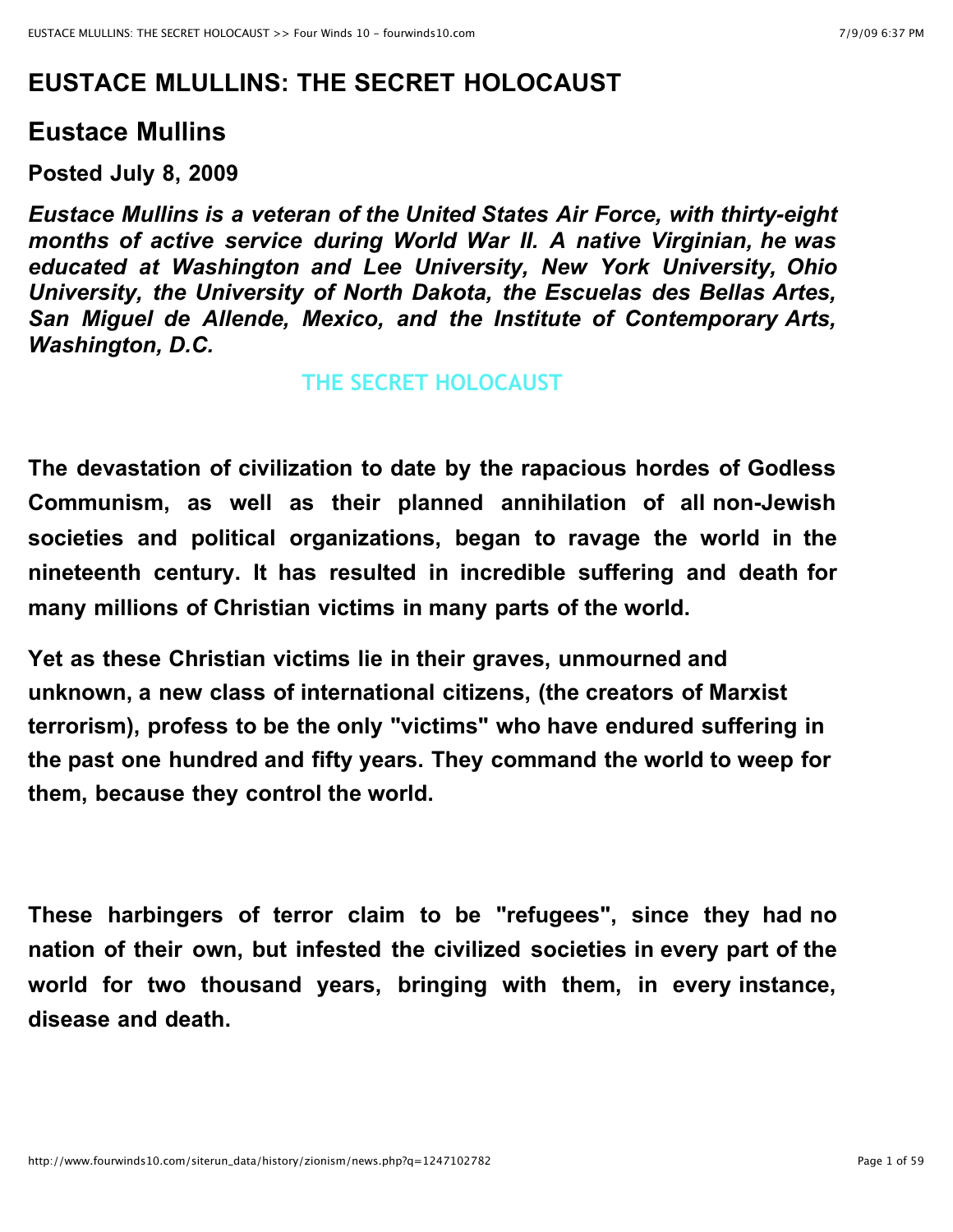**They have emerged from one shattered nation after another, not as refugees, but as the final victors, bearing away their loot, and scurrying through ports which they have created and which they alone know how to follow, until they come to another host nation.**

**With them they bring, like the medieval Bubonic Plagues, (an infection which they were accused of spreading), a terrible contamination, an infestation which quickly spreads through the new host country, and fells all who become its victims. This plague is world Communism, and its known carriers, the furry scavengers who have found their way through the sewers into every civilized place, are the international Jews.**



**We are asked to weep only for the Jews, and to ignore the many millions**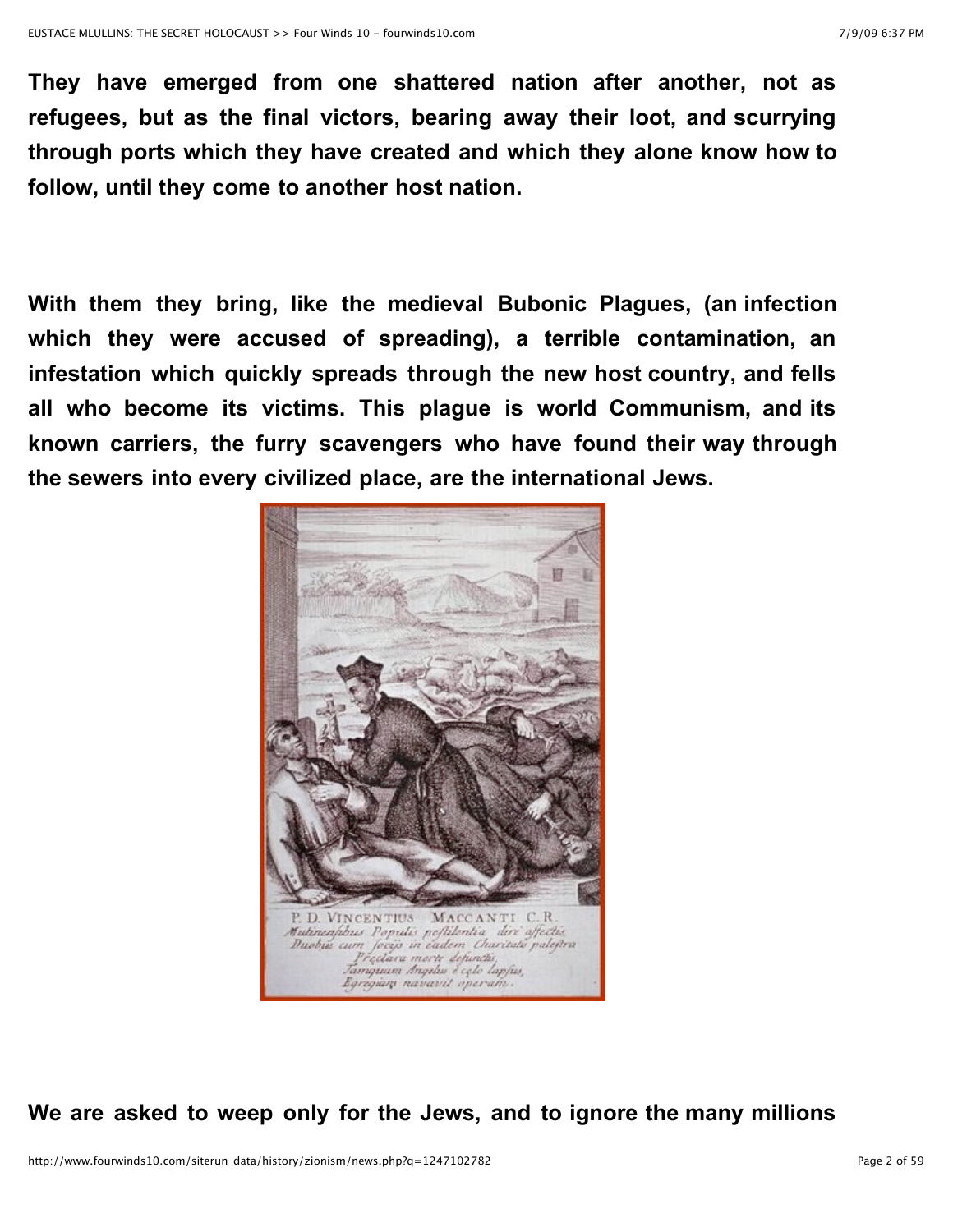**of actual victims of world terrorism in the past one hundred and fifty years, a chronicle of such horror that one scarcely can bear to put down this bloodstained record, not merely in fear that the world might put away its business in order to mourn these countless victims of international Communist terrorism, but that the tragic fate of these innocents, most of them women and children, is one of such pathos that one's heart could break from the full impact of its terrifying implications for everyone alive today.**

**One of the first victims of the international financiers, shortly after publication of the Communist Manifesto by Karl Marx in 1848, was the Southern civilization of the United States. White immigrants had wrested from a hostile territory the means to create a gracious culture, one which the ruder and more unlettered sections of the new Republic could only gape at in admiration, an admiration, however, which soon turned to envy and then hatred.**

**This hatred brought armies into the American South, bearing the terrorists who, unknown at that time, were the first Communist totalitarians determined to wreak their hatred and policies of annihilation on all civilized people.**

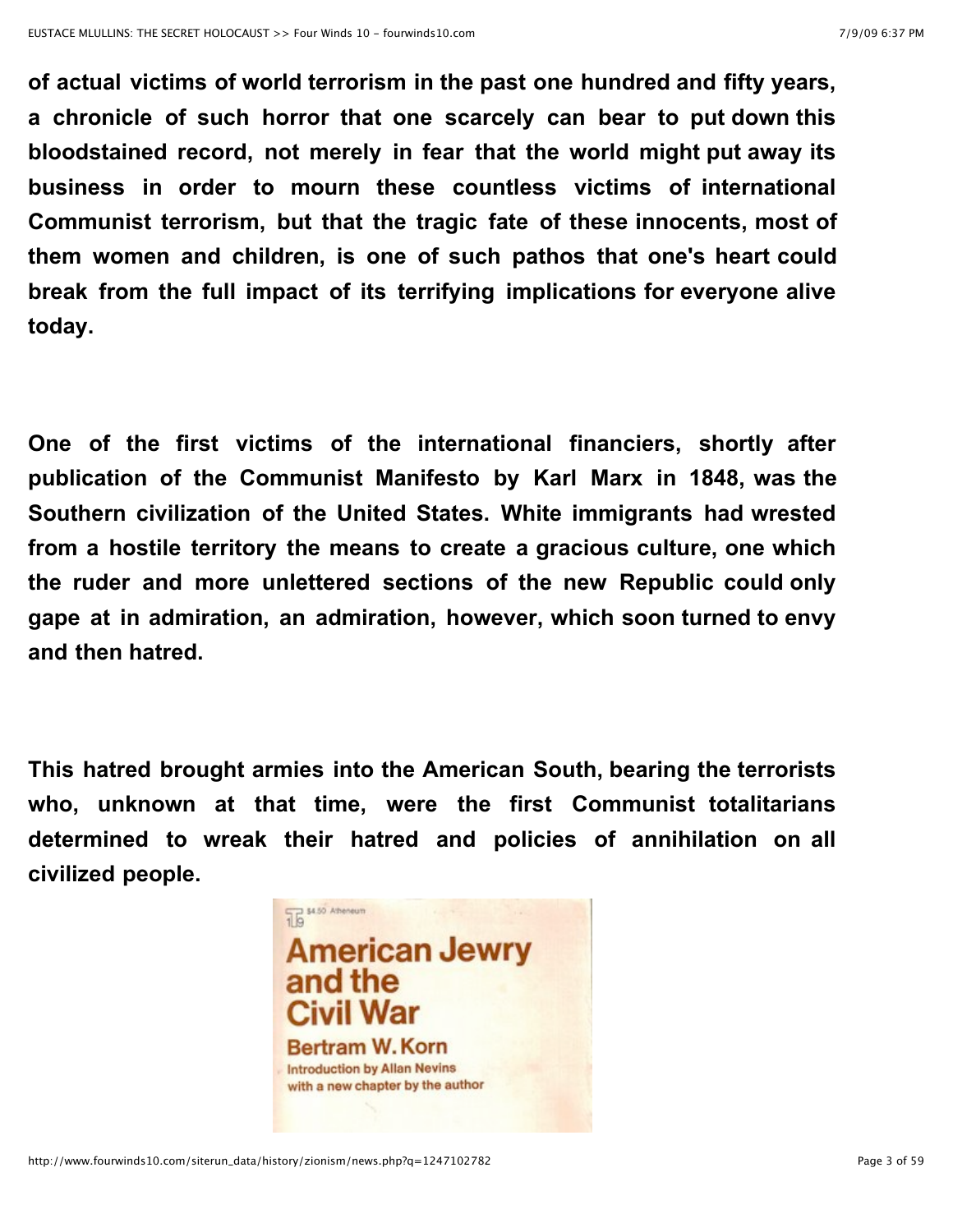

**The Southerners were unfortunate enough to be the first victims. Military governments were set up in the conquered South, operating solely on the totalitarian concepts of Godless Communism, with courts functioning under martial law. The Southerners had been robbed of their Constitution, and of their rights to property and even to existence.**

**Their homes were burned and looted, and savage hordes were unleashed to rape and pillage the properties which were occupied only by women and children. To deny the inherited rights of these Southerners, which were still their due under the laws of this nation, a brutal reign of terror, featuring Federal Judges, Federal Courts, and Federal Prisons, which were set up for the first time in any state of these United States. For those Southern patriots who dared to protest these outrages, Federal insane asylums were set up for those who were not executed on the spot.**

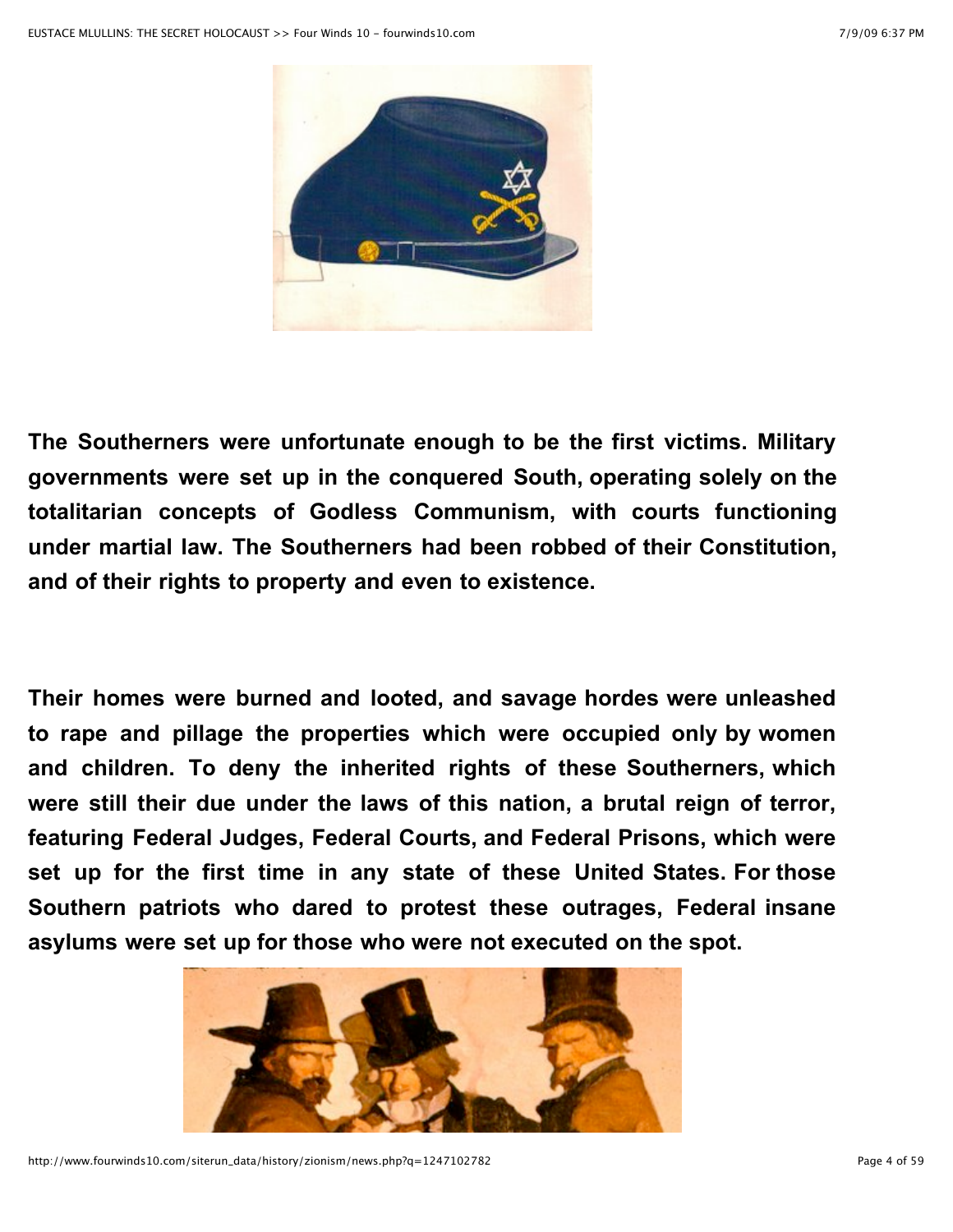

**From New York, Jewish carpetbaggers, the Lehmans, the Baruchs, and other special emissaries of the Rothschilds, came to seize from the widows and orphans of the Confederate dead their last savings, their last possessions, and their devastated lands. The "Federal" power was absolute, for the military Reconstruction of the South was an occupation zone, and no democratic procedures were allowed the vanquished Southerners until they had been stripped of their last holdings. The impoverished survivors were forced to make a living by whatever pitiful means left to them.**

**In Europe, too, the civilized nations were beset throughout the nineteenth century by successive wars and revolutions, which resulted in millions of Christian refugees. Modern history begins with the Congress of Vienna in 1815, when the Jews, unleashed from their ghettoes and bearing a tide of gold amassed by the Rothschilds through their instigation and financing of wars from 1775 to 1812, used their newly acquired wealth to subvert the established governments of Europe and to start them on their terrifying slide into oblivion.**

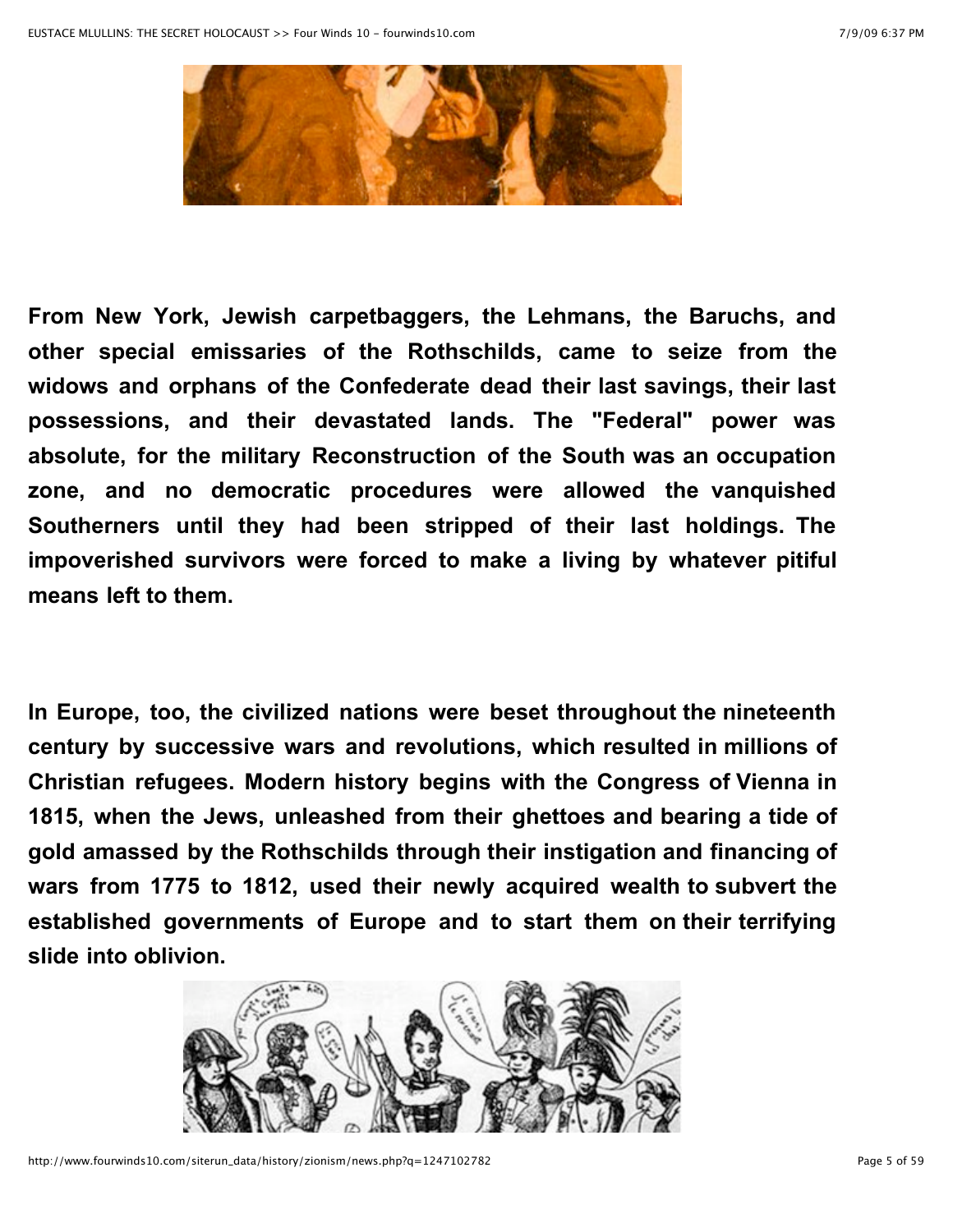

**Their victims were helpless before their Jewish onslaught because they were Christians who believed that love for one's fellow man guides the affairs of the earth. And so it does, until Satan intervenes through his people. It was impossible for any Christian to believe that such bloodthirsty savages could exist among any civilized people.**

**Nor could the Christians, believing in their religion of Christ's love for humanity, understand the virulent hatred which the Jew bore towards all of God's creatures and which is beyond the ken of any civilized human being. [please bear in mind that above mentioned Congress of Vienna was made possible by the house of Romanov and that German nobility of Russia which Mr. Mullins presently tells were such blessing to Russia, and mankind in general]**

**Only now, as the Christian peoples totter on the verge of worldwide annihilation by the Jewish master scheme, can some indication of the nature of the enemy begin to be seen.**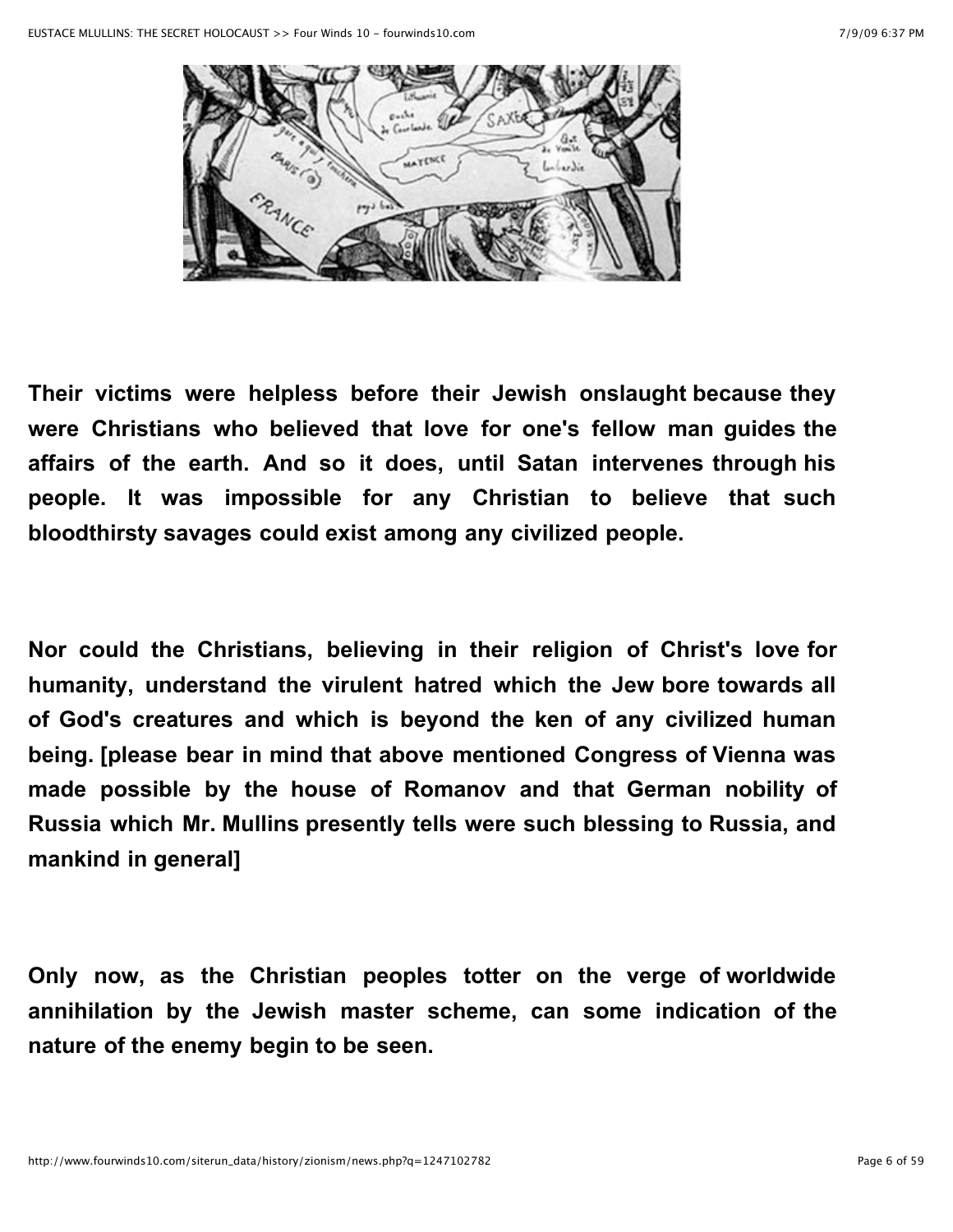**In the New Republic, April 13, 1983, it is noted that a Polish agitator, Adam Michnik, is accused of being a Zionist who is "prepared to torture patriotic opponents". In the same issue, we find that Jerry Urban wrote in a Polish journal that "the bloodthirstiness of Zionist doctrine and practice" must be opposed.**

**Urban calls attention to "genocide in its Israeli edition", referring to the continued massacres of Arab women and children under the direction of fanatical Zionists in the notorious Rosh Hasahan Massacre, a religious celebration which served the dual purpose of Jewish ritual murder and the political goals of the world's most famous terrorist, Prime Minister Menachem Begin, who desires to murder every Arab man, woman and child in the territories which the Jews plan to annex and settle in the Middle East.**



**Urban brings up a vital point in referring to the well known genocidal practices of the Israeli Government, suggesting that the Jews are now delighting in mass murder as a compensation for the myth that they**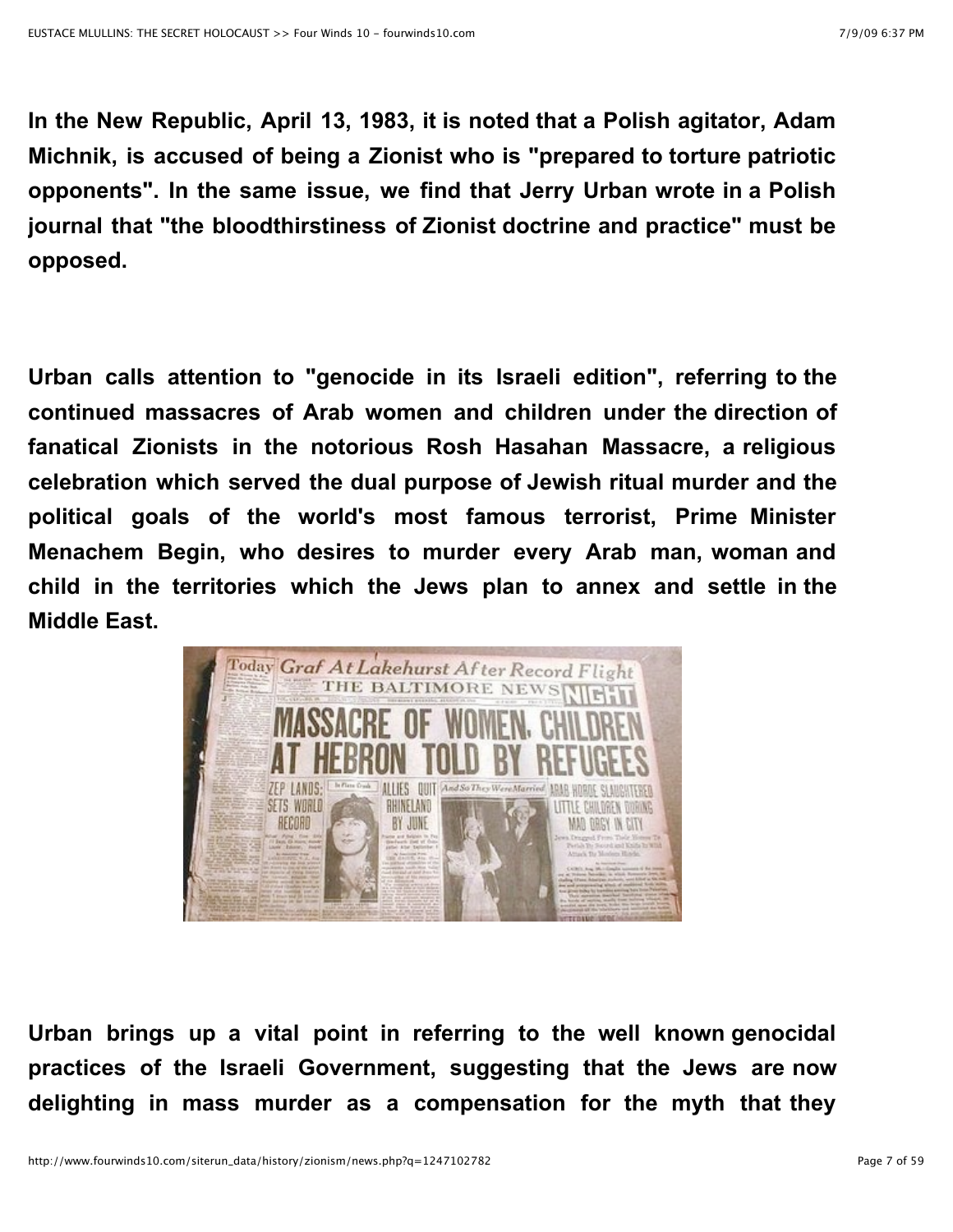**quietly went to their "deaths" in the notorious "Holocaust" fantasy without resisting their Nazi "killers".**

**The idea that the heretofore "passive" Jews are, for the first time in their history, learning to kill, belies the entire recorded history of this plague. There are too many well-documented massacres in history in which the Jews tortured and murdered their victims with the greatest glee, gloating in such barbaric practices of tearing out the hearts of women and children and smearing the blood on their faces, while the Jewish women ripped out the writhing entrails of their dying victims, wrapped the steaming evidences of their victory around their waists, and began the traditional Jewish dance of the Hatikvah as the celebration of their triumph over their vanquished foes.**

**The Book of Esther records one of many such massacres of their victims by the Jews.**

**ESTHER VIII:11: "Wherein the King granted the Jews which were in every city to gather themselves together, and to stand for their life, to destroy, to slay, and to cause to perish, all the power of the people and province that would assault them, both little ones and women, and to take the spoil of them for their prey."**

**Thus a Jewish prostitute employed her power over the King to demand that he allow the Jews to massacre "both little ones and children", not**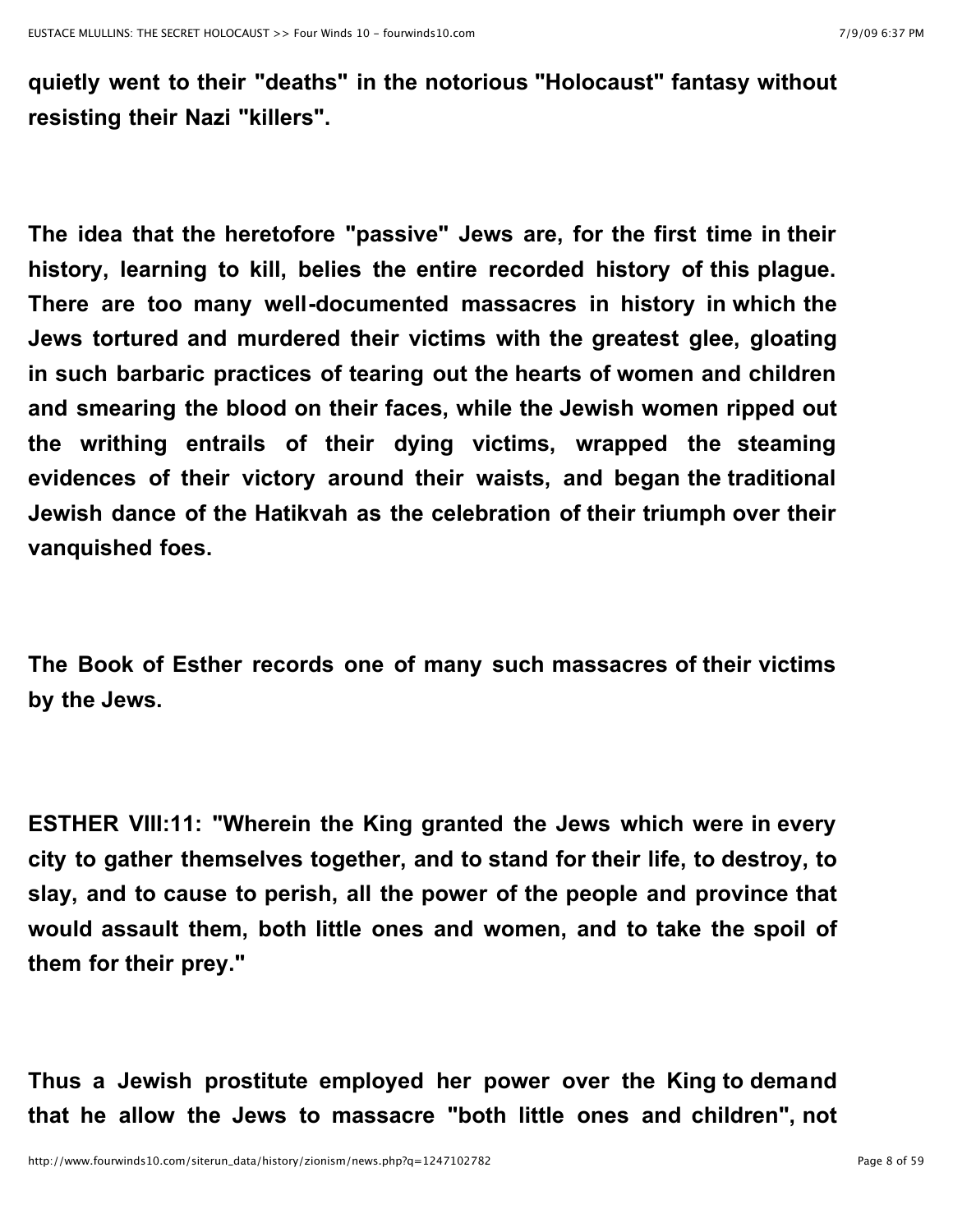**merely in one town, but throughout the Kingdom, because "the Jews which were in every city", just as they are today.**

**This Biblical story records the first instance of total war, in which women and children were to be slain, as opposed to the traditional military combat, in which professional soldiers, trained for this role, met on the battlefield to vie against each other, and to win or lose honorably in the field.**



*This image of Esther was entitled, "A Talmudic Tale of Terror and Treachery"*

**The Jews, as their million dollar a week apologists, Pat Robertson and Reverend Jerry Falwell, go to great pains to explain to us, did not have to fight on the battlefield to win territory, because God had promised them**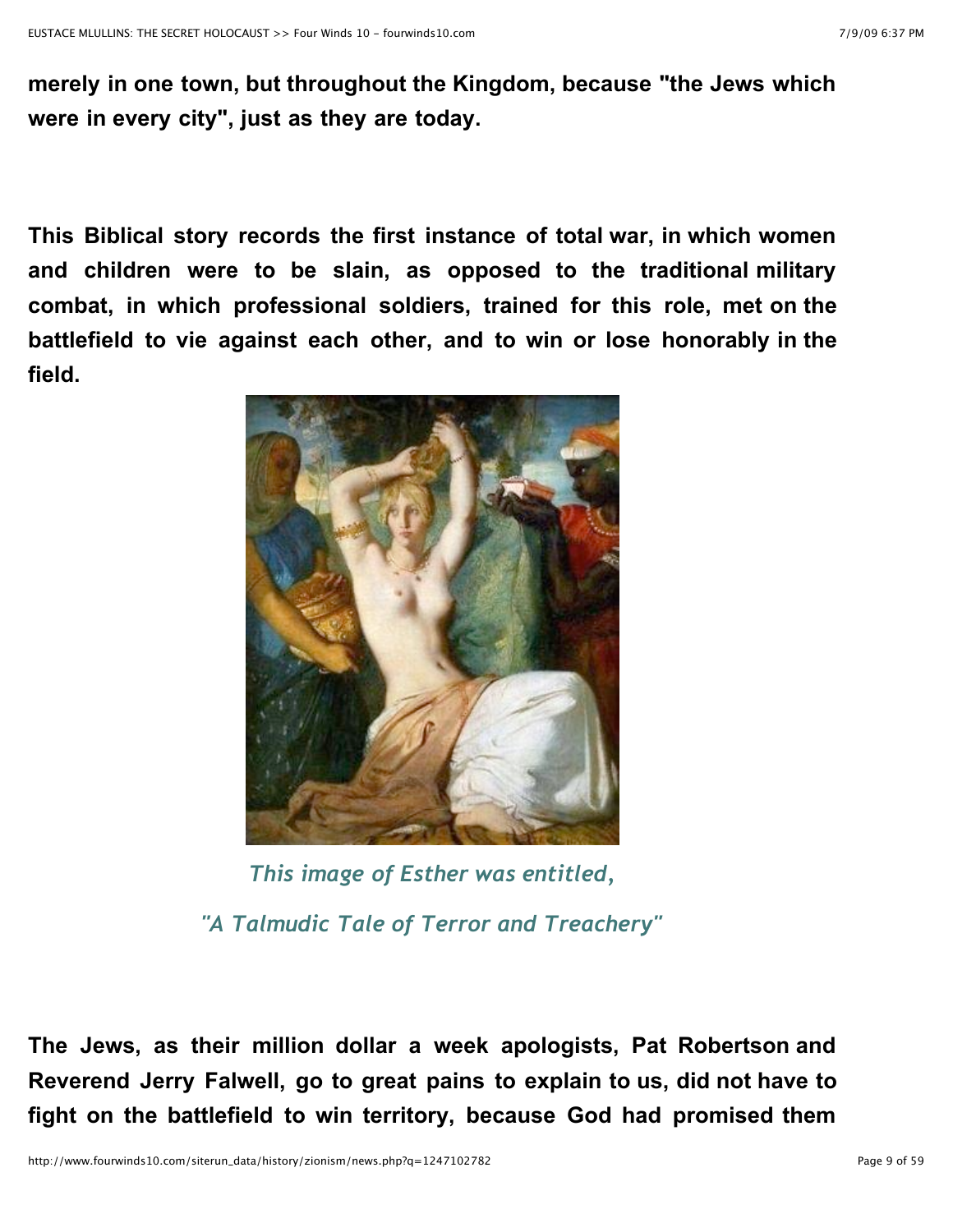**the Earth, and this "Sacred Promise" is the only law in the world today. It is to be hoped that at some point Falwell and Robertson will show us the actual documents on which this historic deed was recorded.**



*Robertson praying, his hands in the familiar mana cornuta, international sign of Satan.*

**To date, they ignore all questions about any proof of their fantastic claims on behalf of the Jews, and the millions keep rolling in. Despite the flagrant efforts of Falwell and Robertson on behalf of the Jewish world murder plan, the record shows that the Jew prefers to avoid the battlefield and the hazards of face to face combat, and to stealthily set up the massacres of helpless women and children.**

**Such has been their history, and today, we have even seen it live on color television. It was the ingrained bloodthirstiness of the Jews which led them to select as their principal "religious" holiday, the Feast of Purim,**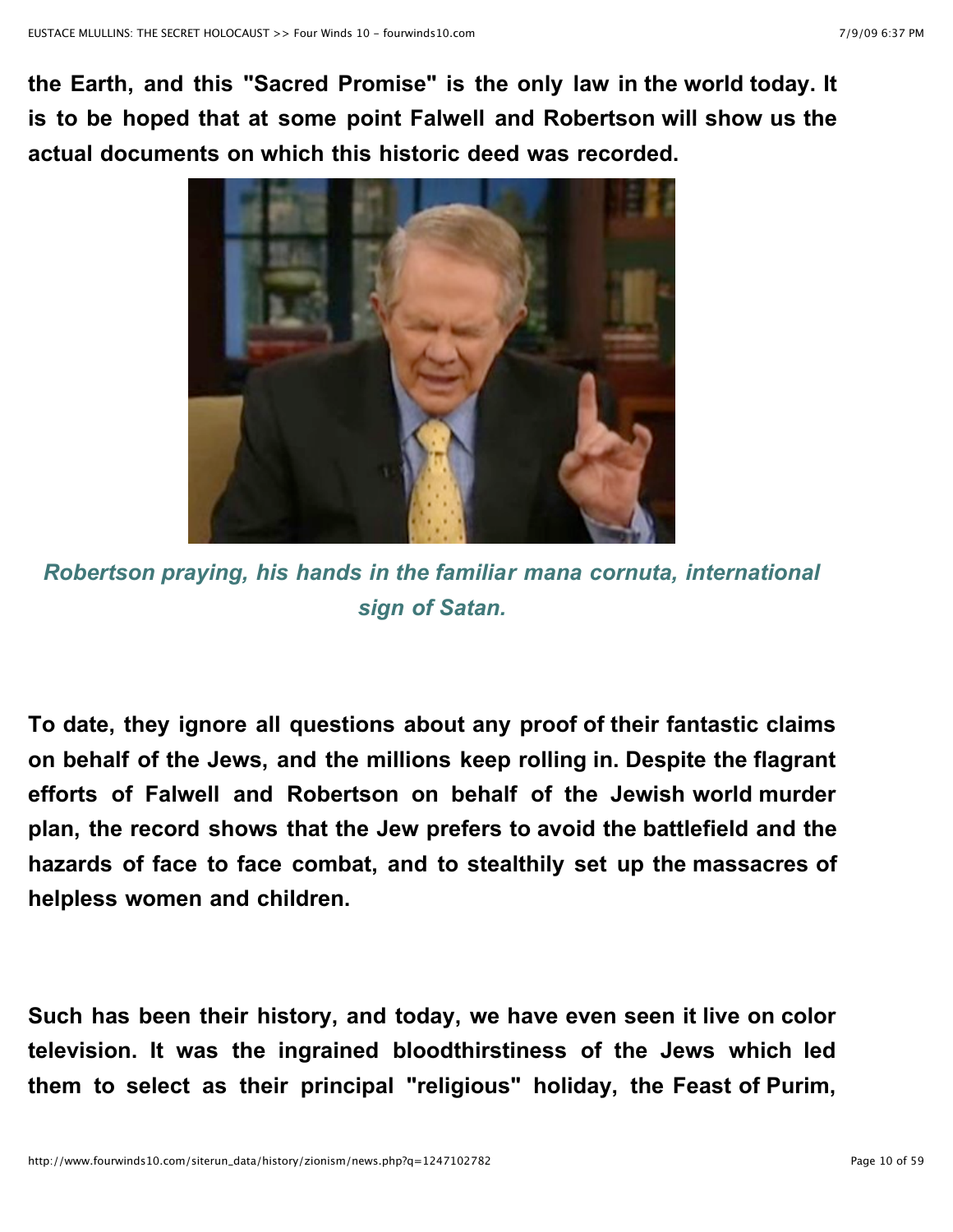#### **which celebrates their massacre of the innocents.**

**One of the most striking parts of this well known quotation from the Book of Esther, the only genuinely Jewish book of the Bible, and, for that reason, the only one in which God is not mentioned, is the revelation that the code word of the Jews to indicate their knowledge of the Jewish World Murder Plan, is their remembrance of their massacre of the innocents by their code phrase, "had a good day".**

**Since that massacre, Jews have always offered this recognition phrase to each other, in Yiddish or in whatever language of the particular nation which they planned to take over, by saying, "Have a good day", meaning, of course, "We're looking forward to more massacres of the women and children of the goyim, or the gentile cattle."**

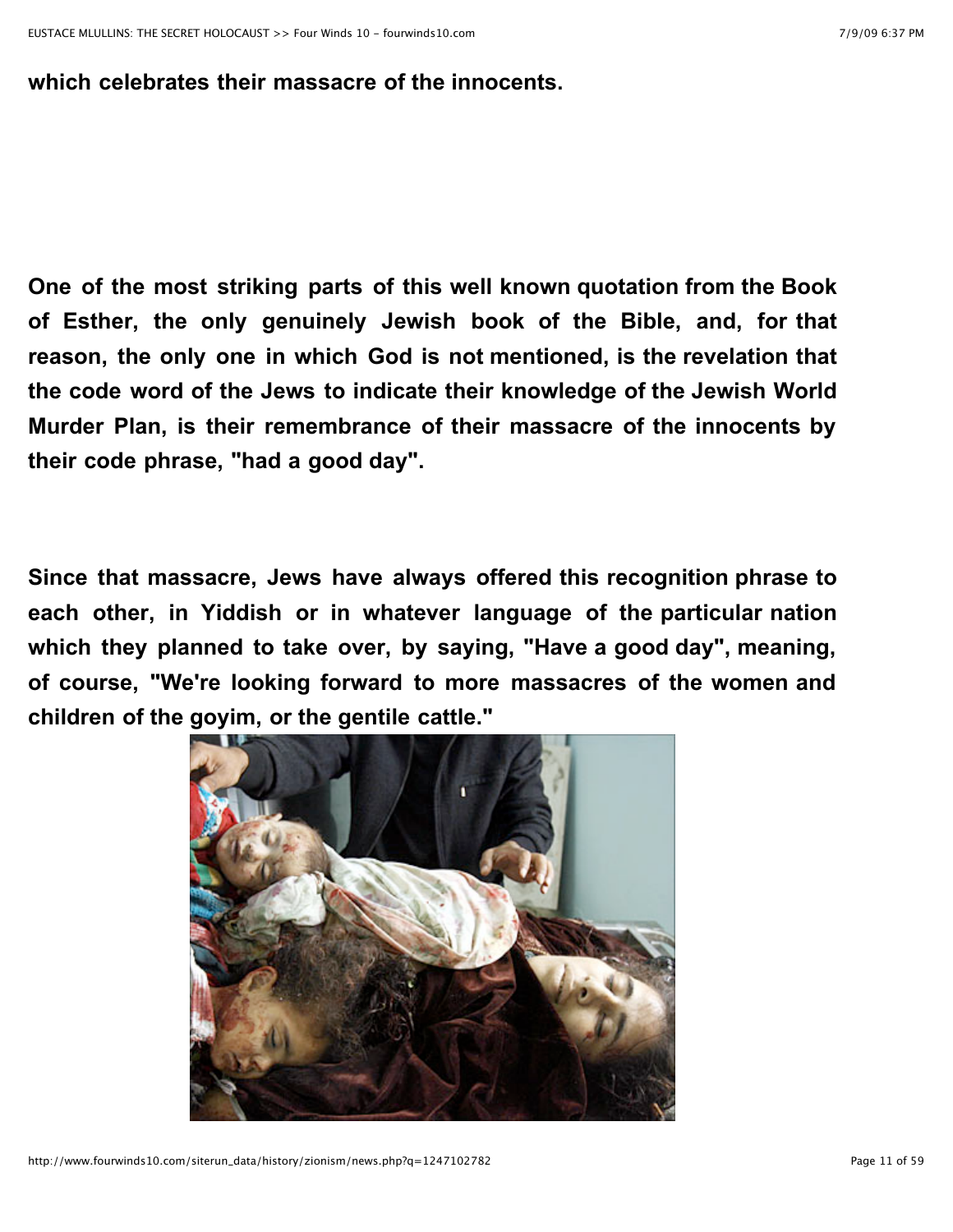## *Women and children, easy victims in the recent assault on Gaza, 2008- 2009.*

**Now that the Jews have attained such enormous economic and political power in the United States, they have instructed all of their gentile employees in the vast networks of retail grocery, drug and apparel stores which they own throughout the United States that they must greet each customer by saying, "Have a good day."**

**This apparently friendly and supposedly meaningless salutation lets the Jew in the know be tipped off that he is in a store owned by Jews, and that the owners are anticipating "having a good day" in the future by more slaughters of the innocent and helpless gentile women and children.**

**The most important statement in the Book of Esther is the warning that "the fear of the Jews fell upon them."**

**Today, the dark shadow of imminent tragedy looms over every Christian, because of their fear of the Jews, and because of their instinctive knowledge, like penned cattle in a slaughterhouse, that the Jew intends to kill them for his profit.**

**Jacob Timerman, in an enlightening series of articles in the New Yorker**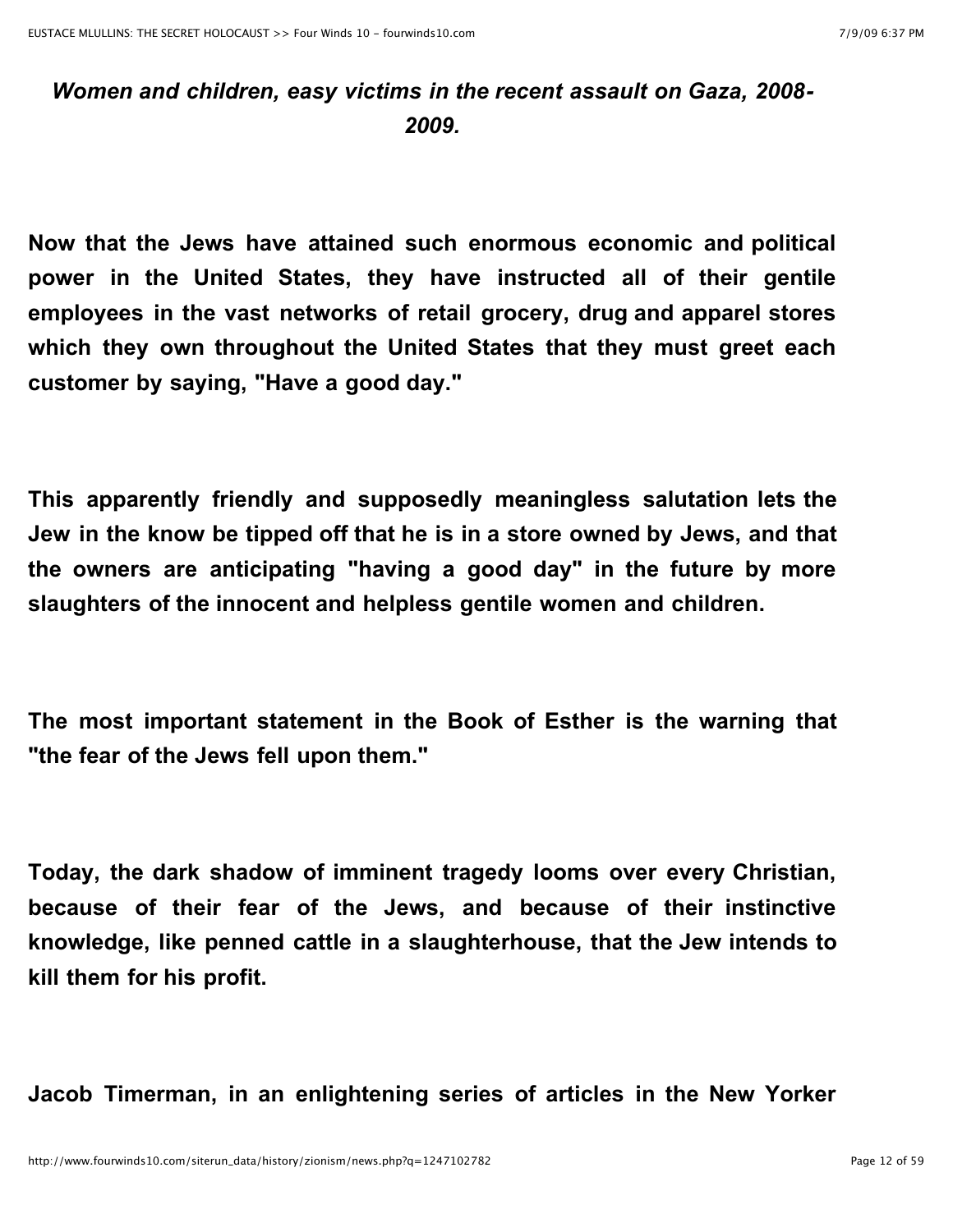**magazine in 1982, said, "To understand the existence of the Other and then admit his existence without hatred is something new for Israel as a whole."**

**The Other, of course, means the non-Jew, a person whom the Jew cannot see without hatred. Because of his savage nature, the Jew wishes only to kill him and drink his blood. It is this terrible desire which bars the Jew from peaceful existence in any civilized nation, and which has been solely responsible for the occasional but ineffective resistance which the intended Christian victims have offered in opposition to his murder plans.**

**The Jew has only one purpose in the Middle East, and that is to murder all of the Arab inhabitants and to take their lands. The great scholar. Dr. Eric Bischoff, discovered this revelation in the official Jewish text of the Thikune Zohar, Edition Berdiwetsch, 88b, a book which, like all Jewish "religious" texts, is actually a code of cabalistic rituals detailing the instructions on how to murder the gentiles.**

**"Furthermore," says the Thikune Zohar, "there is a commandment pertaining to the killing of strangers, who are like beasts. This killing has to be done in the lawful Jewish method. Those who do not bid themselves to the Jewish religious law must be offered up as sacrifices to the High God."**

**From the historian's point of view, the Jewish world war against all**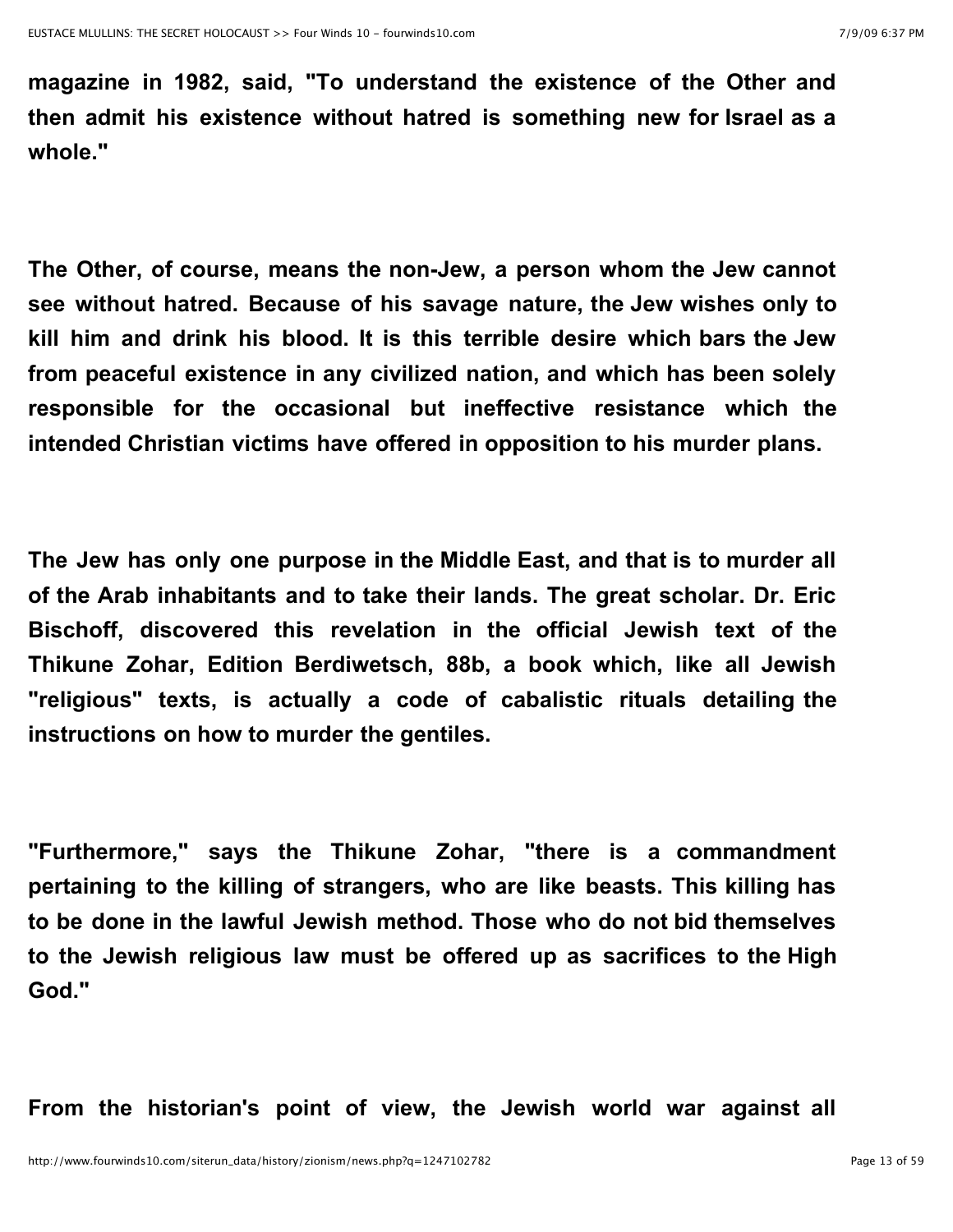**Christians proceeds in an unbroken succession of events from ancient history, when Jewish prostitutes such as Esther persuaded rulers to destroy their own people at the whim of the Jews.**



*Mayer Anselm Rothschild*

**In 1773, Mayer Anselm Rothschild met with twelve leading Jews to plot the downfall of the emerging Christian nations in both the New World and the Old World. During the American struggle for independence, Rothschild founded his fortune on the money received by the Elector of Hesse in payment for the mercenaries whom he rented to the British in their attempt to crush the American colonists.**

**The War of 1812 was instigated by the Rothschilds to force the renewal of**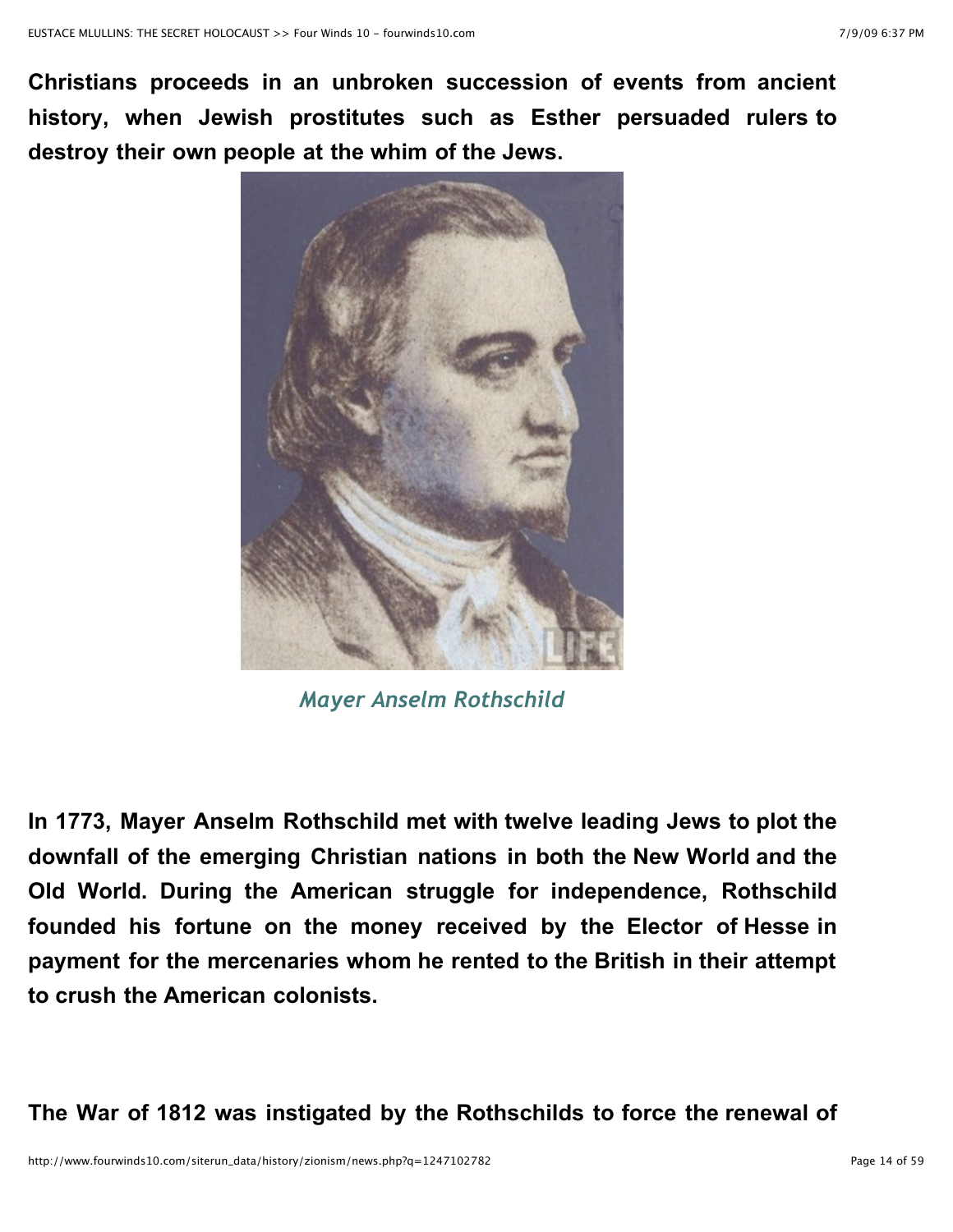**their charter for the Bank of the United States. When this charter was vetoed by President Andrew Jackson in 1836, the Jews precipitated a financial panic and set up their plan to bring about the Civil War, which would simultaneously destroy the American Republic and despoil the wealthy Christian families of the South.**

to in this and to the fact in the the Here's interest announced in 244 一直有 the office of  $-315$ Moyl Karl Marq : laster Enterery 2. Comme Marijas

# **The Communist Manifesto of 1848 set Europe ablaze with revolutions, wars and counter-revolutions.**

**In August 1903, Max Nordau, in his address to the 6th Zionist Congress in Balse, Switzerland, revealed the plan for even greater conflagrations, the**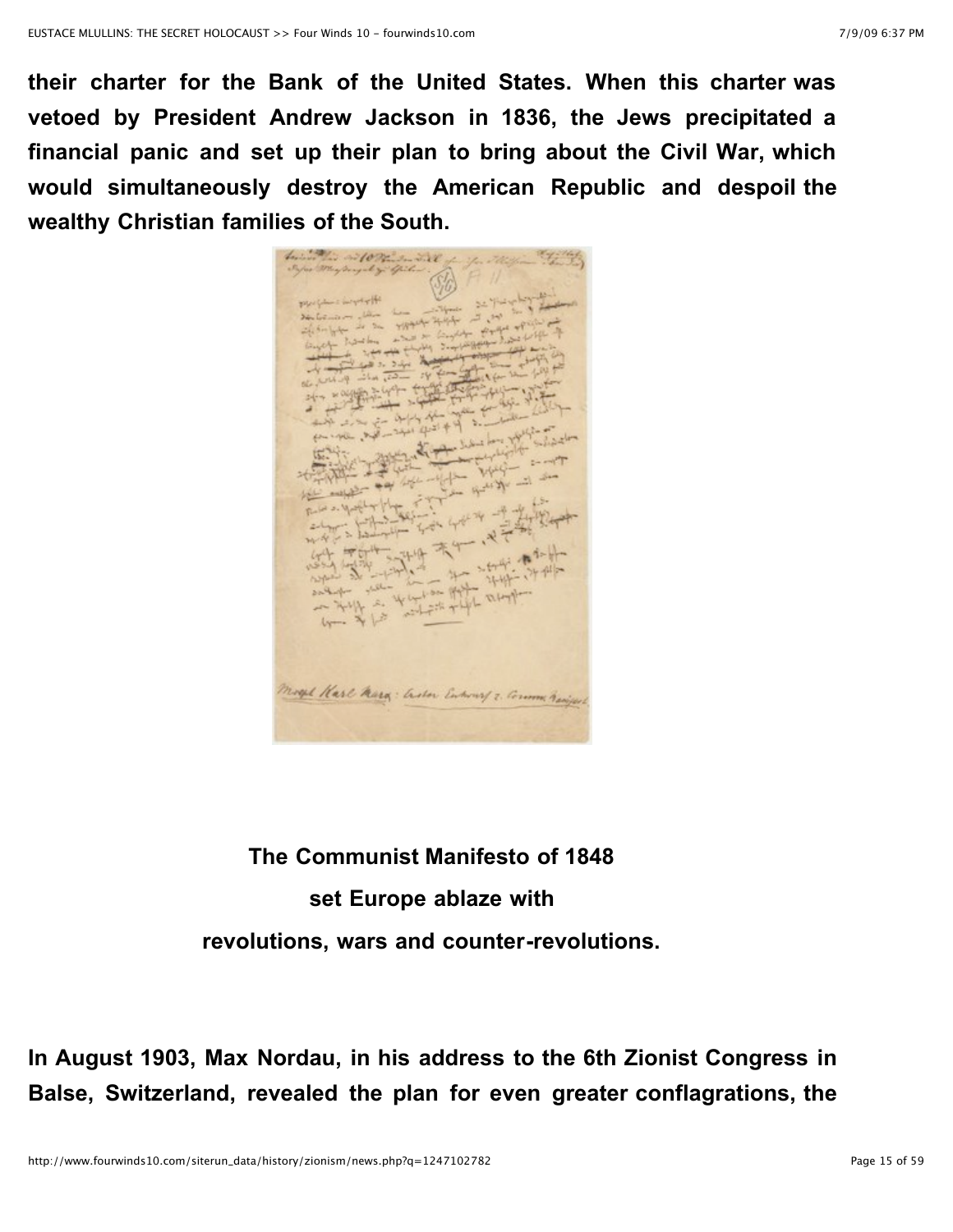#### **coming world wars:**

**"Let me tell you the following words as if I were showing you the rungs of a ladder leading upward and upward ... The Zionist Congress; the English Uganda proposition; the future World War; the Peace Conference where, with the help of England, a free and Jewish Palestine will be created."**



*Max Nordau, the man who dreamt of the deaths of 50 000 000 Christians.*

**Onward and upward, over the bodies of fifty million more dead Christians this was Max Nordau's ecstatic vision of the coming World War, and so it came to pass. Professional historians have never been able to offer a**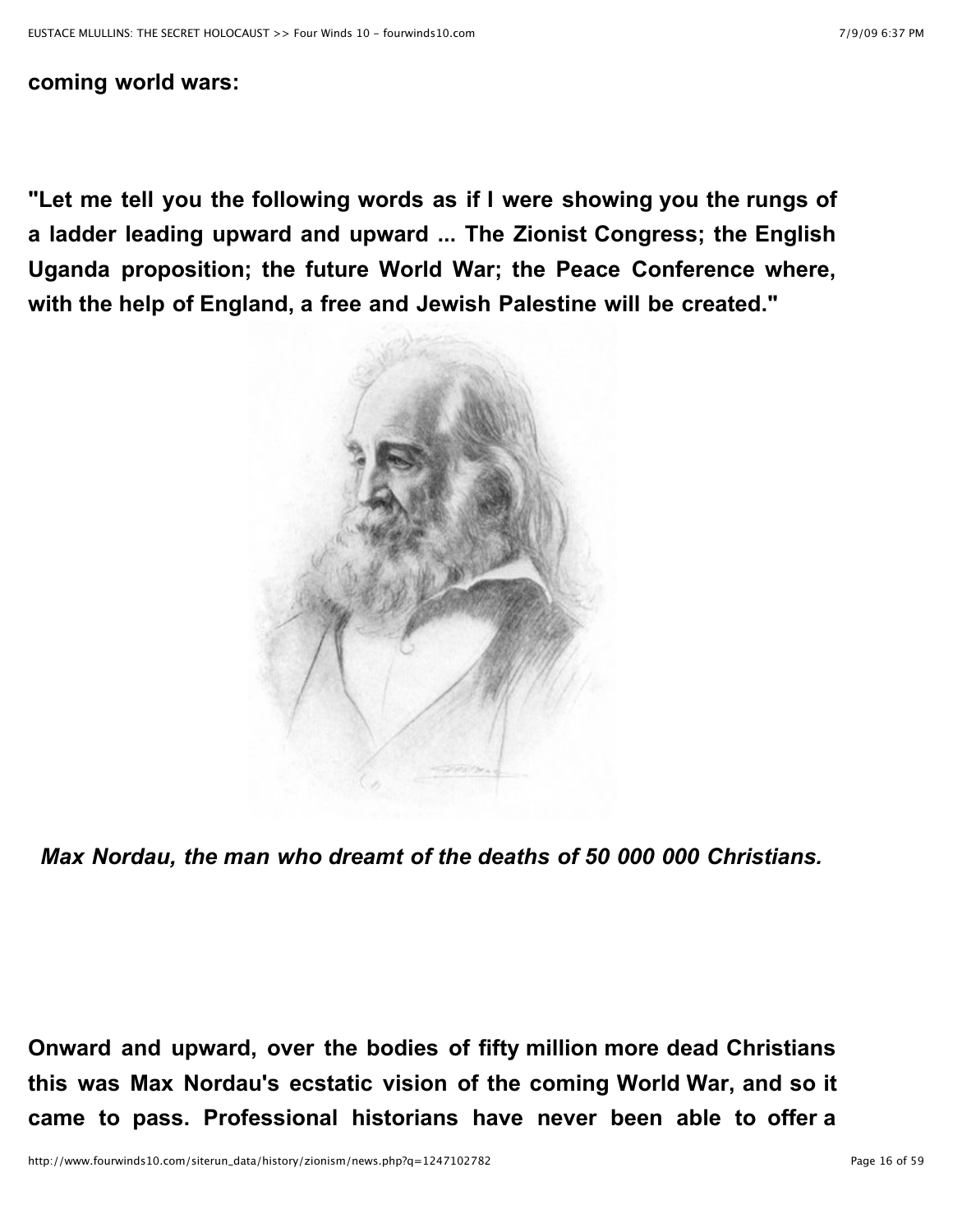# **satisfactory explanation of how the European nations became embroiled in the first World War.**





*Jewish Revolutionary Gavrilo Princip shown being seized by police moments after mortally wounding Archduke Ferdinand and his wife. The assassination of Catholic Monarch ~ Crown Prince Franz Ferdinand ~ heir to the Austrian throne, was carried out by the Jewish assassin Gavrilo Princip using a Browning pistol on Jun. 28, 1914. The Zionist newspaper PEIEWISCHE VORDLE wrote on Jan. 13, 1919, "The international Jewry... believed it \*necessary to force Europe into the war so that a new Jewish era could begin throughout the world.*

**Arch-duke Ferdinand was assassinated by Gavril Princeps at Sarajevo; Austria demanded an apology from Serbia, Serbia apologized but Austria inexplicably declared war anyway.**

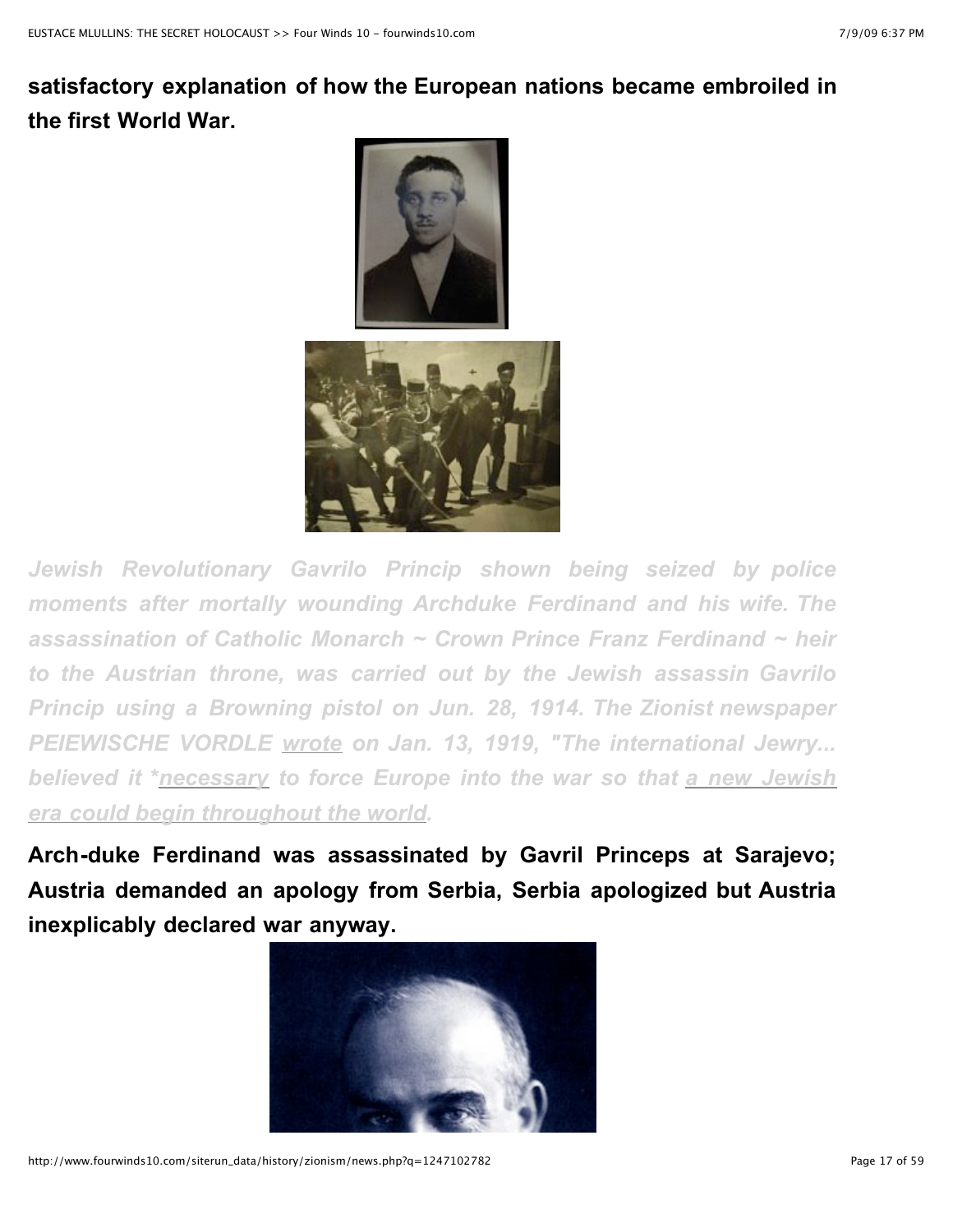

*Max Warburg, Jewish advisor to the Kaiser who also helped fund the Jewish Bolshevik Revolution. He advised the Kaiser to go into WW1 so Zionists could push for an Israeli state. Both Warburg and Schiff were Rothschild agents. Warburg also arranged for Lenin to be transported through Germany to Russia in a sealed train to lead the conspirators to their Bolshevik triumph***.**

**Three Jewish advisers to Kaiser Wilhelm, Chancellor Bethmann-Hollweg, Max Warburg and Albert Ballin, then had the Kaiser declare war, and the other nations were involved.**

**Why ? To carry out the Jewish Plan. On February 8, 1920, Sir Winston Churchill expressed his alarm over world developments in an interview published in the Sunday Illustrated Herald, London:**

**"From the days of Adam (Spartacus) Weishaupt, to those of Karl Marx to those of Trotsky, Bela Kun, Rosa Luxemburg and Emma Goldman. This**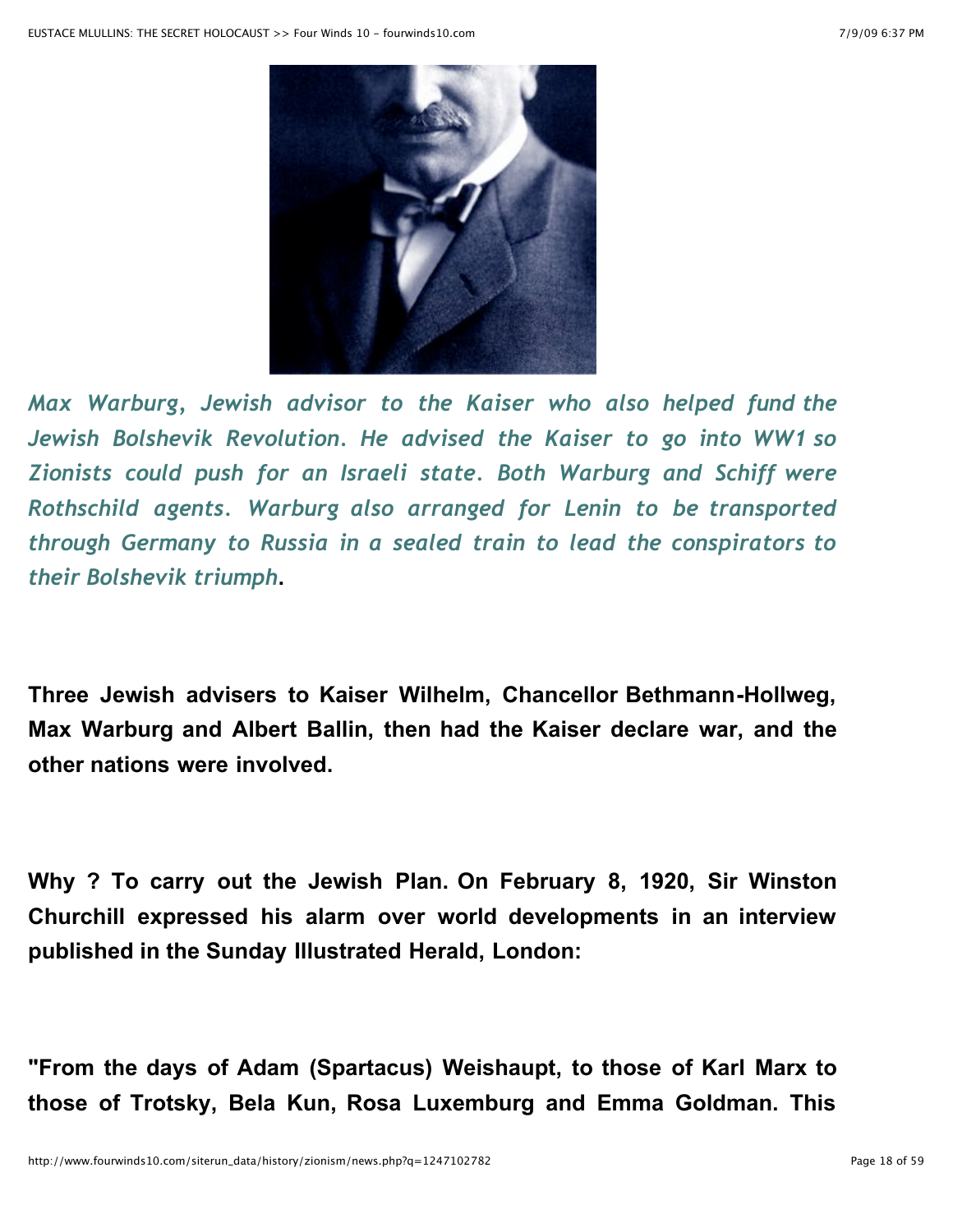**worldwide conspiracy for the overthrow of civilization and for the reconstruction of society on the basis of arrested development, of envious malevolence and impossible equality, has been steadily growing.**

**"There is no need to exaggerate the part played in the creation of Bolshevism and in the actual bringing about of the Russian Revolution by these international, and for the most part, atheistic Jews. It is certainly a very great one: it probably outweighs all others. With the notable exception of Lenin, the majority of the leading figures are Jews. Moreover, the principal inspiration and driving power comes from the Jewish leaders."**

**Churchill referred, of course, to the overthrow of the Christian Orthodox Church in Russia and its replacement by a hateful gang of homicidal maniacs, whose unimaginable success was accomplished by the astute financial aid of Jacob Schiff to the Jewish revolutionaries, and by Max Warburg in Germany, who, at the crucial moment of the revolution in Russia, arranged for Lenin to be transported through Germany to Russia in a sealed train to lead the conspirators to their Bolshevik triumph.**

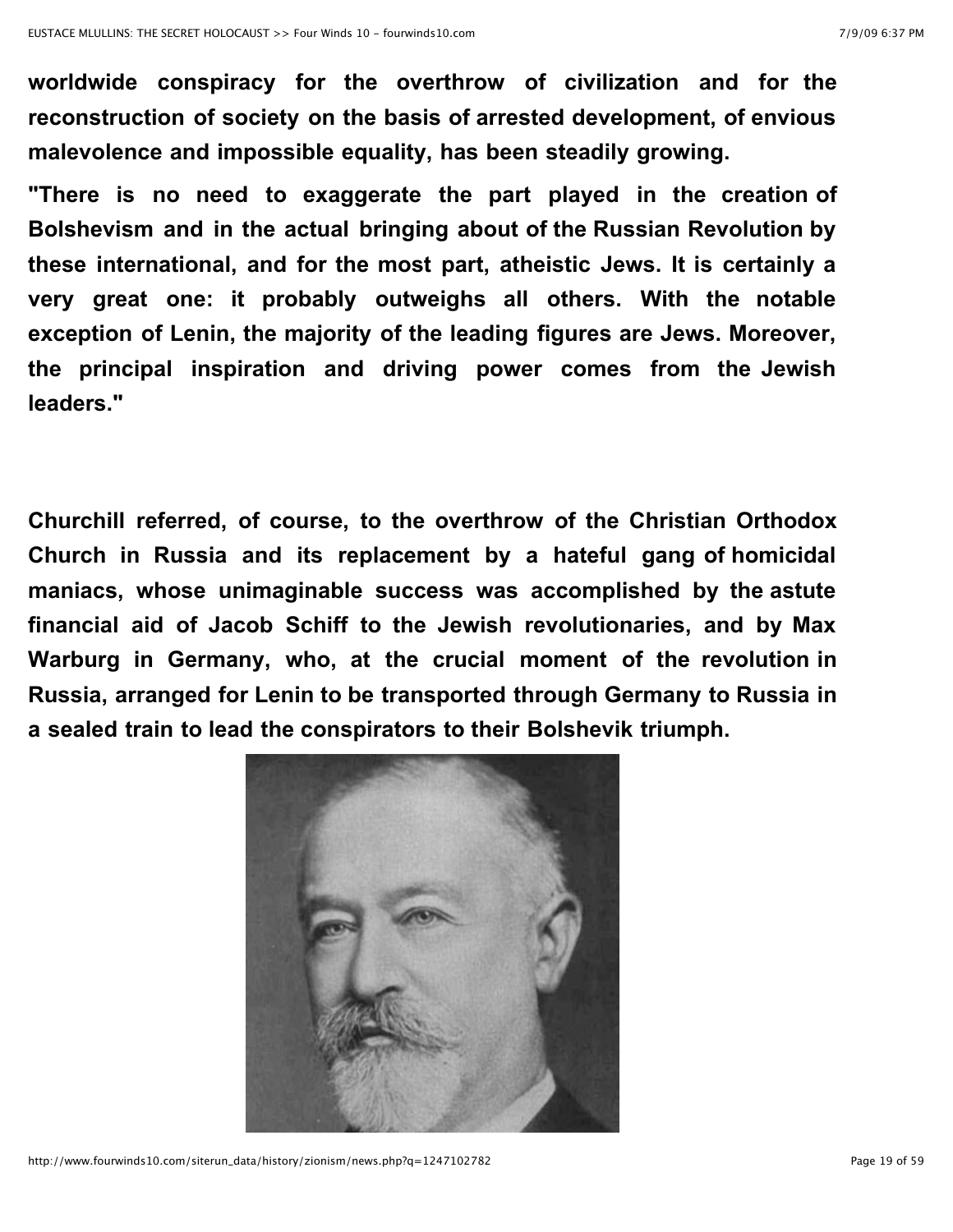

*Jacob Schiff whose money bankrolled the Jewish Bolsheviks who were responsible for millions of Christian deaths and the overthrow of the Russian Christian Orthodox Church.*

**[Sea Lord Churchill was only too happy to perform a large scale bloodsacrifice at Gallipoli, using British soldiers as offering, so there is enough to worry about on his own plate ... had England not fomented and started that war, there would have been no reason for the German High Command to revolutionize and send Lenin and financing to Russia]**



**An Orgy of Murder, Extreme Torture and Pillage**

**The orgy of murder, torture and pillage which followed the Jewish triumph in Russia has never been equaled in the history of the world. For more than a thousand years, the White Russians, descendants of German**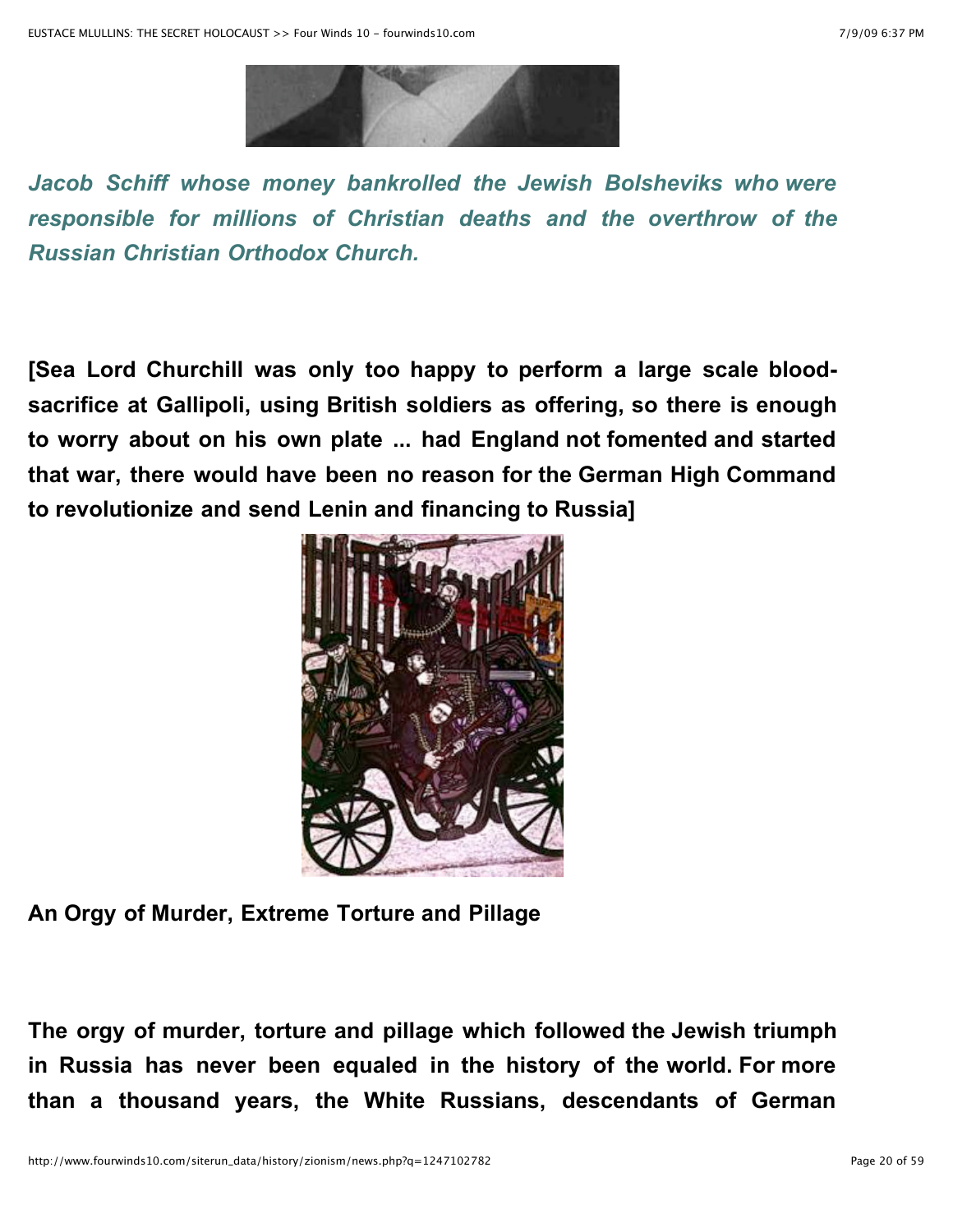**settlers in Russia, had provided an economic climate in which Russia, the "breadbasket of Europe", had prospered.**

**In a few days, this stable civilization vanished, perhaps never to return. The fortunate ones were those who recognized the peril in time to flee with nothing but the clothes on their backs.**

**Those who dallied or sought to save others were shot down in mass executions persisting through the night, the constant rattle of machine guns muffled by the roar of truck engines raced at full throttle to drown the sound of the shots and the screams of the dying. Had you experienced the high standard of living in feudal Russia, perhaps, you would have a different opinion of this alleged prosperity.**

**On March 13, 1917, Jacob Schiff sent Milyukov, new Minister of Foreign Affairs of the Bolshevik Revolutionary Government, and a personal friend of Schiff, a telegram reproduced in the New York Times, April 10, 1917:**

**"Allow me, as the irreconcilable enemy of the tyrannical autocratic government which pitilessly persecuted our co-religionaires, to congratulate through your intermission the Russian people for what they have so brilliantly accomplished, and to wish success to your comrades in government and to yourself."**

**The issue also reproduces Milyukov's enthusiastic reply, "We are one with you in our hatred and antipathy for the old regime which is overthrown." [idiot ! the czar only abdicated on March 15, the Bolsheviks did not come to power until November, and Milyukov had no part in their government,**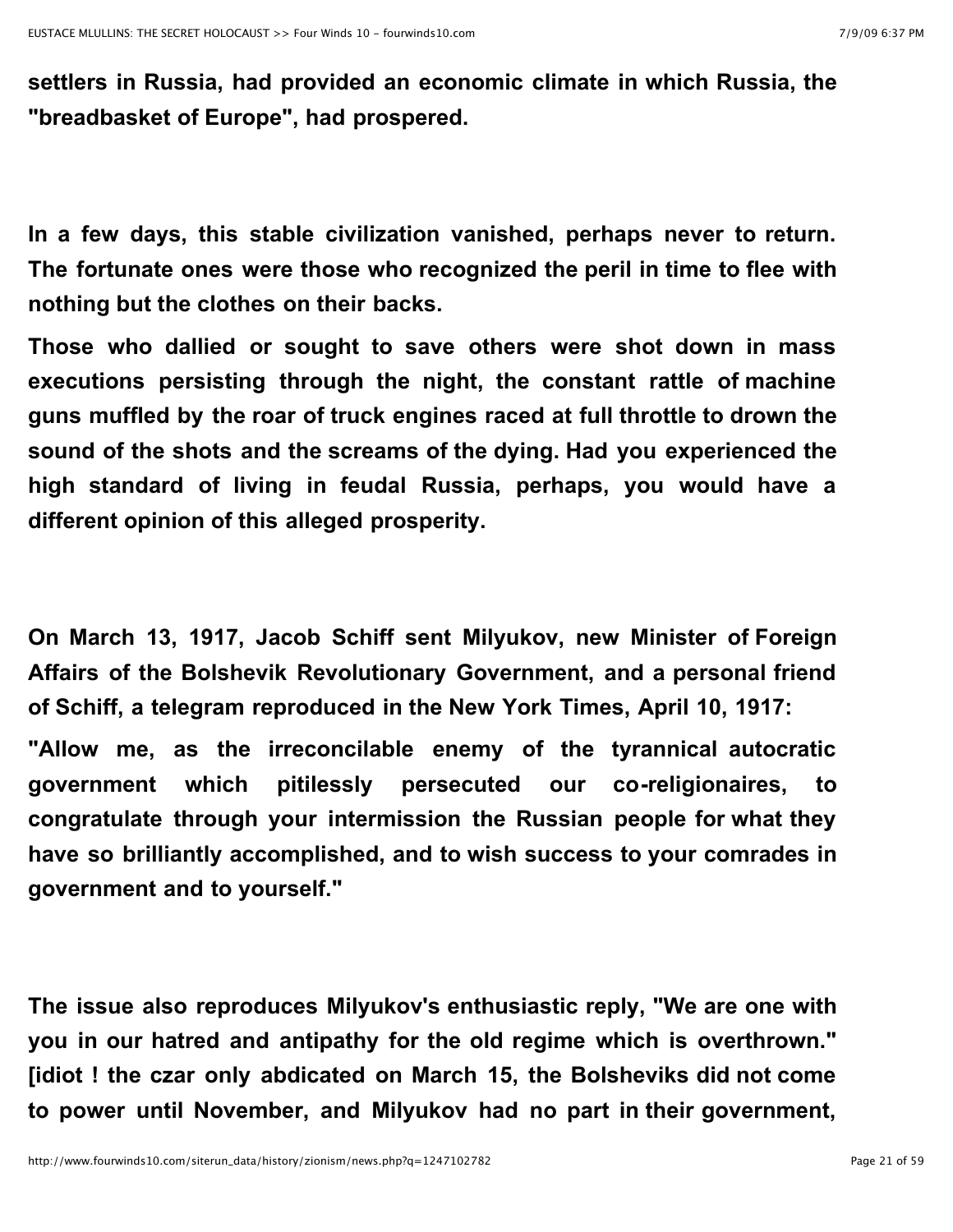### **but was running fast as he could]**



*The T'zar's exquisite daughters. At first, the girls did not die because of the jewels sewn into their corsets. These jewels were for protection but also so that the family could have some money for when they fled the country. The shooters were horrified at how the girls were able to withstand the bullets and feared that the family really was in power due to Divine Right (the idea that Kings and Queens are placed on the throne by God). To solve that problem, the shooters tried to stab them with bayonets. That failed, too, because of the jewels, so then, they were shot in the head at close range.*

**The key word here is "hatred". The Jews were free to indulge their most fervent fantasies of mass murder of helpless victims. Christians were dragged from their beds, tortured and killed.**

**Some were actually sliced to pieces, bit by bit, while others were branded with hot irons, their eyes poked out to induce unbearable pain.**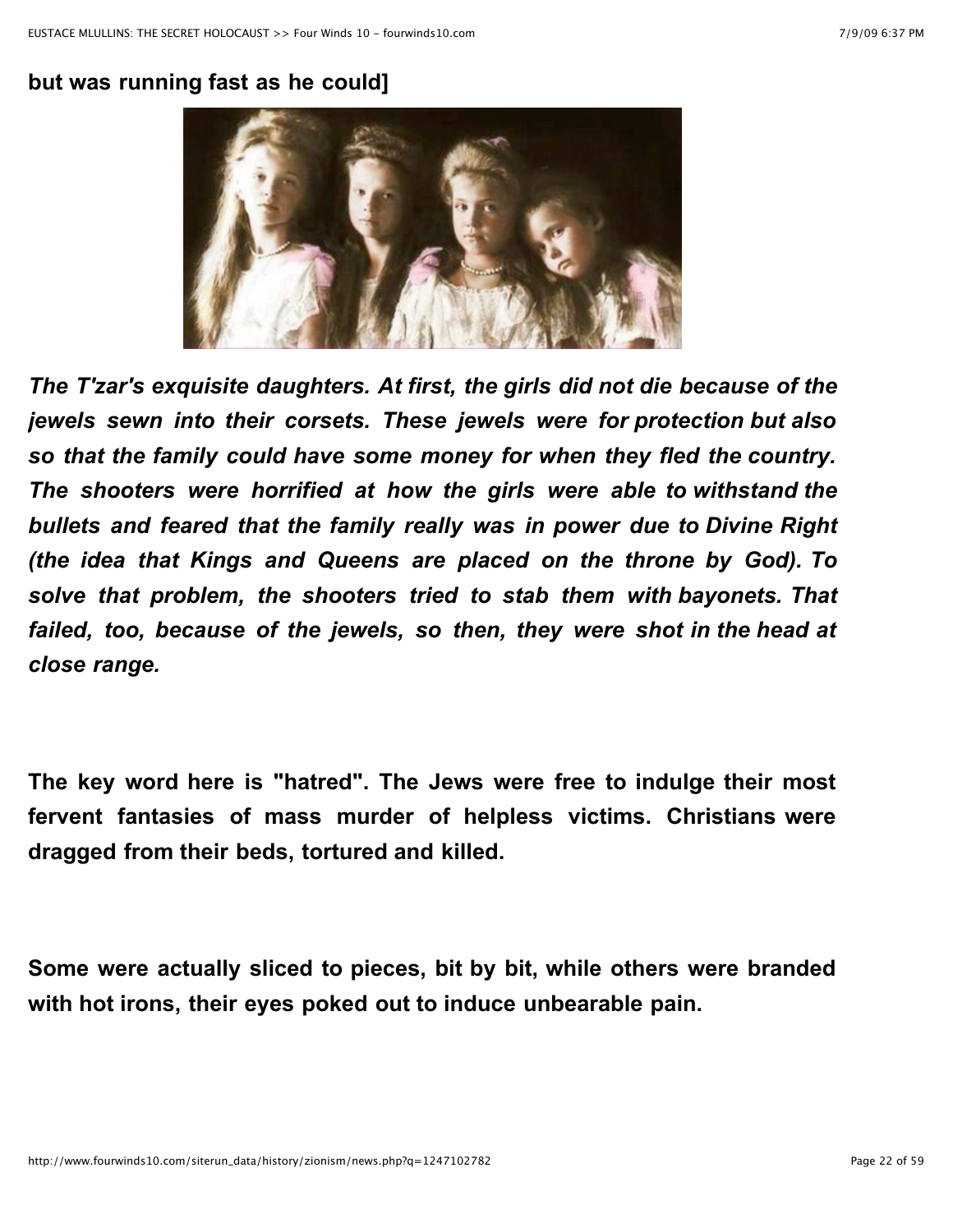**Others were placed in boxes with only their heads, hands and legs sticking out. Then hungry rats were placed in the boxes to gnaw upon their bodies.**

**Some were nailed to the ceiling by their fingers or by their feet, and left hanging until they died of exhaustion.**



*Yakov (Yankel) Mikhailovich Yurovsky is best known as the chief executioner of Russia's last emperor, Tsar Nicholas and his family after the Russian Revolution of 1917.*

**Others were chained to the floor and hot lead poured into their mouths.**

**Many were tied to horses and dragged through the streets of the city, while the mob attacked them with rocks and kicked them to death.**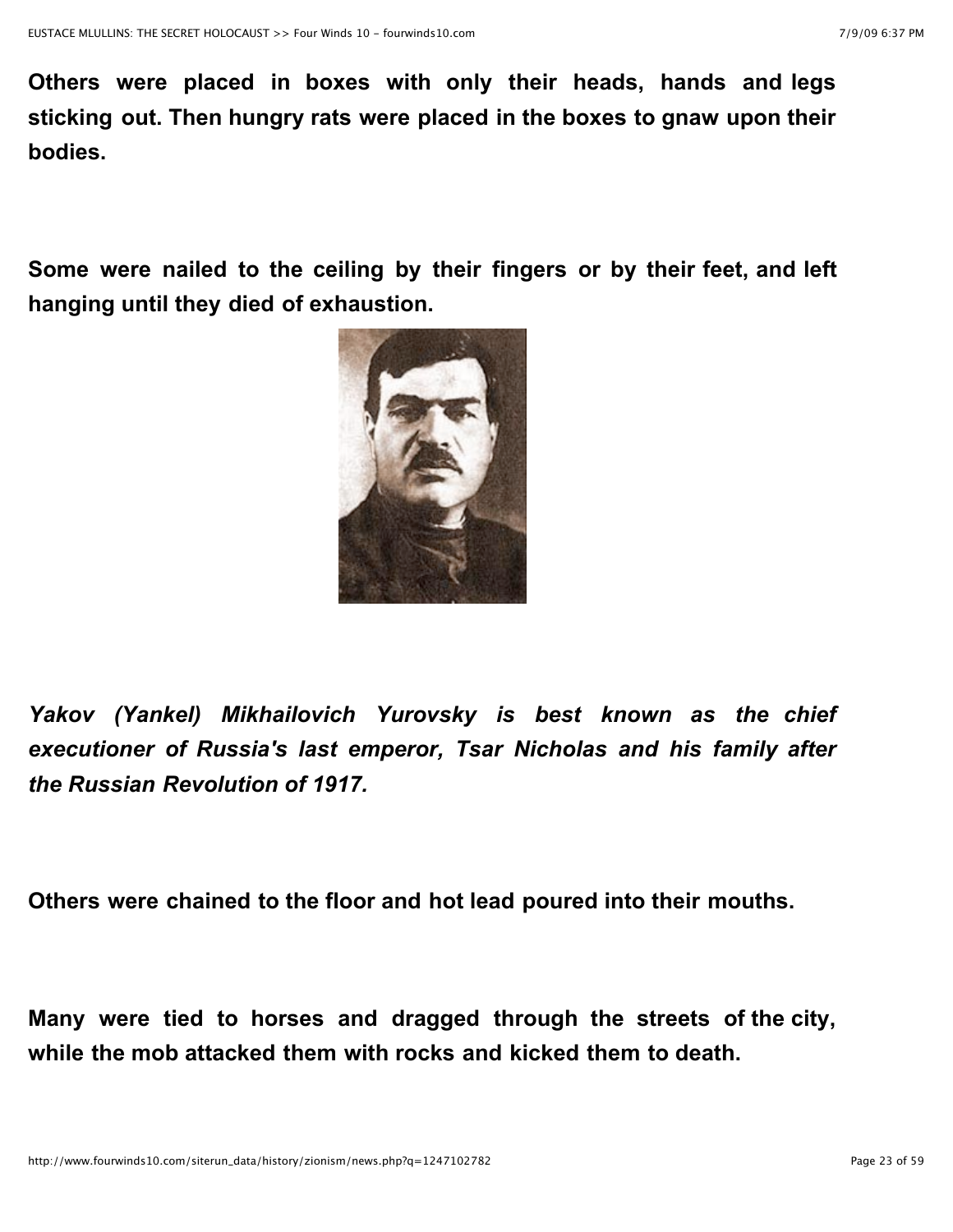**Mothers were taken to the public square and their babies snatched from their arms. A Red terrorist would take a baby, hold it by the head, head downward, and demand that the Christian mother deny Christ. If she would not, he tossed the baby into the air, while another member of the mob rushed forward to catch it on the tip of his bayonet.**

**Pregnant Christian women were chained to trees and their babies cut out of their bodies.**

**There were many places of public execution in Russia during the days of the Revolution one of which was described by the American Rohrbach [Commission, \(Defender Magazine, October, 1933\):](http://wake-up-america.net/quotes%20Jews,%20Red%20Terror,%20Checka.htm)**

**"The whole cement floor of the execution hall of the Jewish Cheka of Kiev was flooded with blood; it formed a level of several inches. It was a horrible mixture of blood, brains and pieces of skull. All the walls was bespattered with blood. Pieces of brains and of scalps were sticking to them. A gutter of 25 centimeters wide by 25 centimeters deep and about 10 meters long was along its length full to the top with blood.**

**"Some bodies were disemboweled, others had limbs chopped off, some were literally hacked to pieces. Some had their eyes put out the head, face and neck and trunk were covered with deep wounds. Further on, we found a corpse with a wedge driven into its chest. Some had no tongues. In a**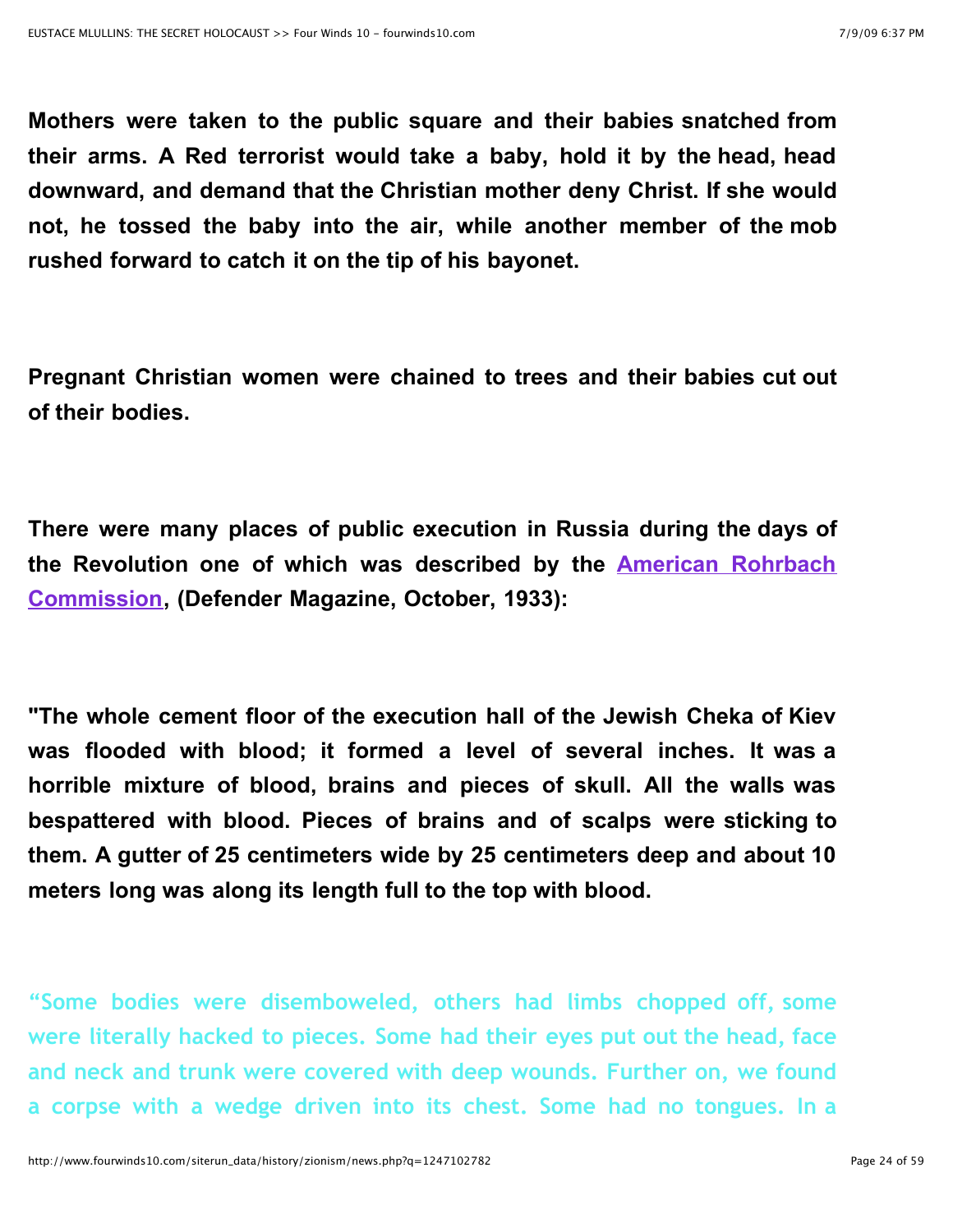**corner we discovered a quantity of dismembered arms and legs belonging to no bodies that we could locate."**

**We already know of the glee with which Jacob Schiff and other Jewish bankers greeted the news that their co-religionaires in Russia were now engaged in the favorite Jewish practice of mass murder, but what of American government officials, who were well-informed by a number of intelligence sources about these atrocities?**



*The satanic Communist Chekists took pleasure in brutally torturing their victims- Many of who were Roman Catholics: The priests in Kherson were crucified. Archbishop Andronnikov of Perm had his eyes poked out and his ears and nose cut off. There were Chekists who cut open their victim's stomach, pulled out a length of small intestine, nailed it to a telegraph pole, and with a whip forced the victim to run circles around the pole until the whole intestine became unraveled. Eyes of Church dignitaries were poked out, their tongues cut off, and they were buried alive. The Bishop of Voronezh was boiled alive in a big pot, after which monks, revolvers at their heads, were ordered to drink. In Kharkov people were scalped. In Tsaritsyn and Kamyshin peoples hands were amputated with a saw. In Poltava and Kremchug the victims were impaled. In Odessa they were*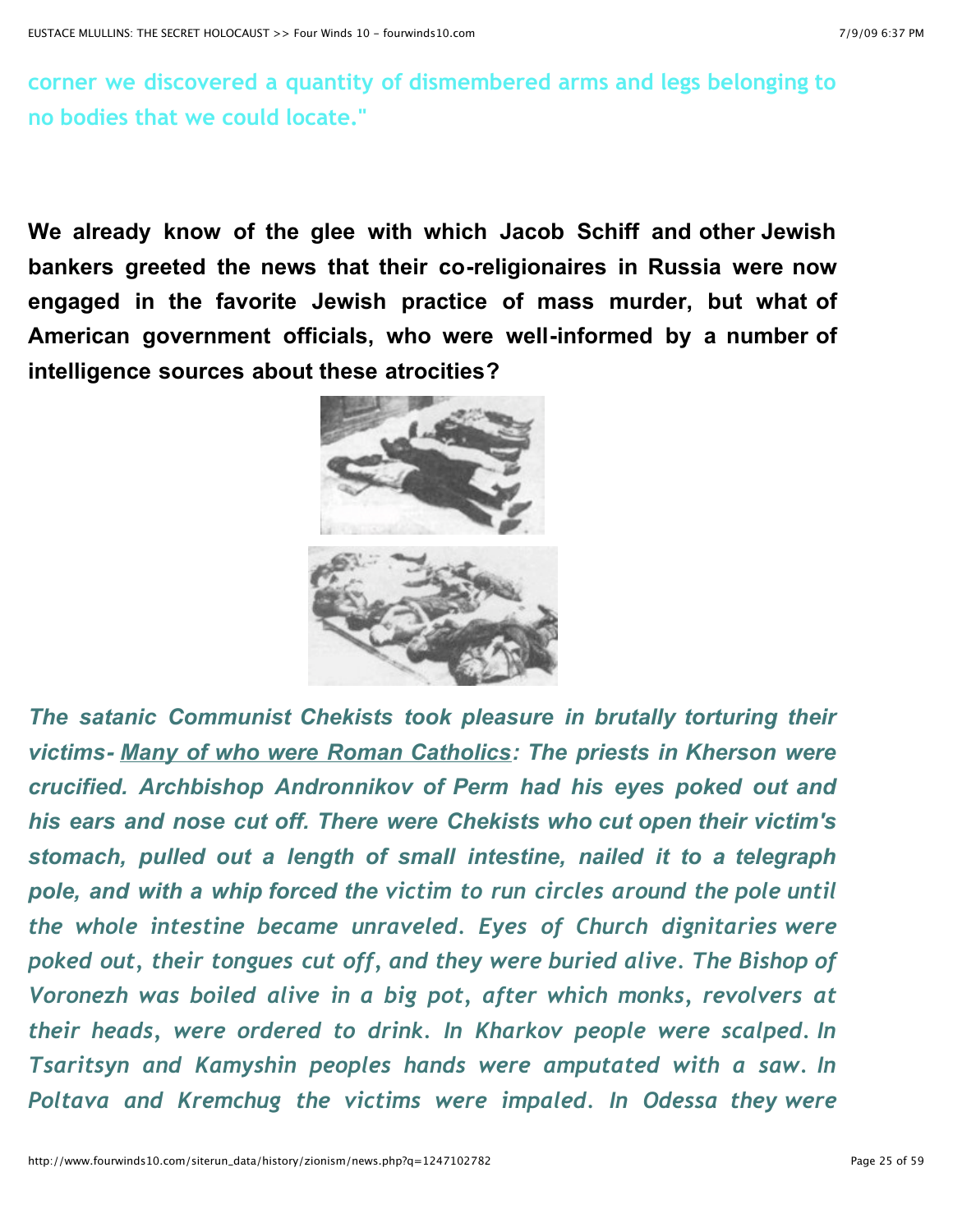# *roasted alive in ovens or ripped to pieces. In Kiev, victims were placed in coffins with decomposing bodies and buried alive.*

**We have at least one record of a public response by a prominent government official, Woodrow Wilson, President of the United States. On April 2, 1917, Wilson, after learning of these atrocities, went before the Congress of the United States and said,**

![](_page_25_Picture_4.jpeg)

*The elegant Romanov family was assassinated within minutes of this photo being taken.*

**"The autocracy that crowned the summit of Russia's political structure, long as it had stood and terrible as was the reality of its power, was not in fact Russian in origin, character or purpose; and now it has been shaken off and the great generous Russian people have been added in all their naive majesty and might to the forces that are fighting for freedom in the world for justice, and for peace. Here is a fit partner for a League of Honor."**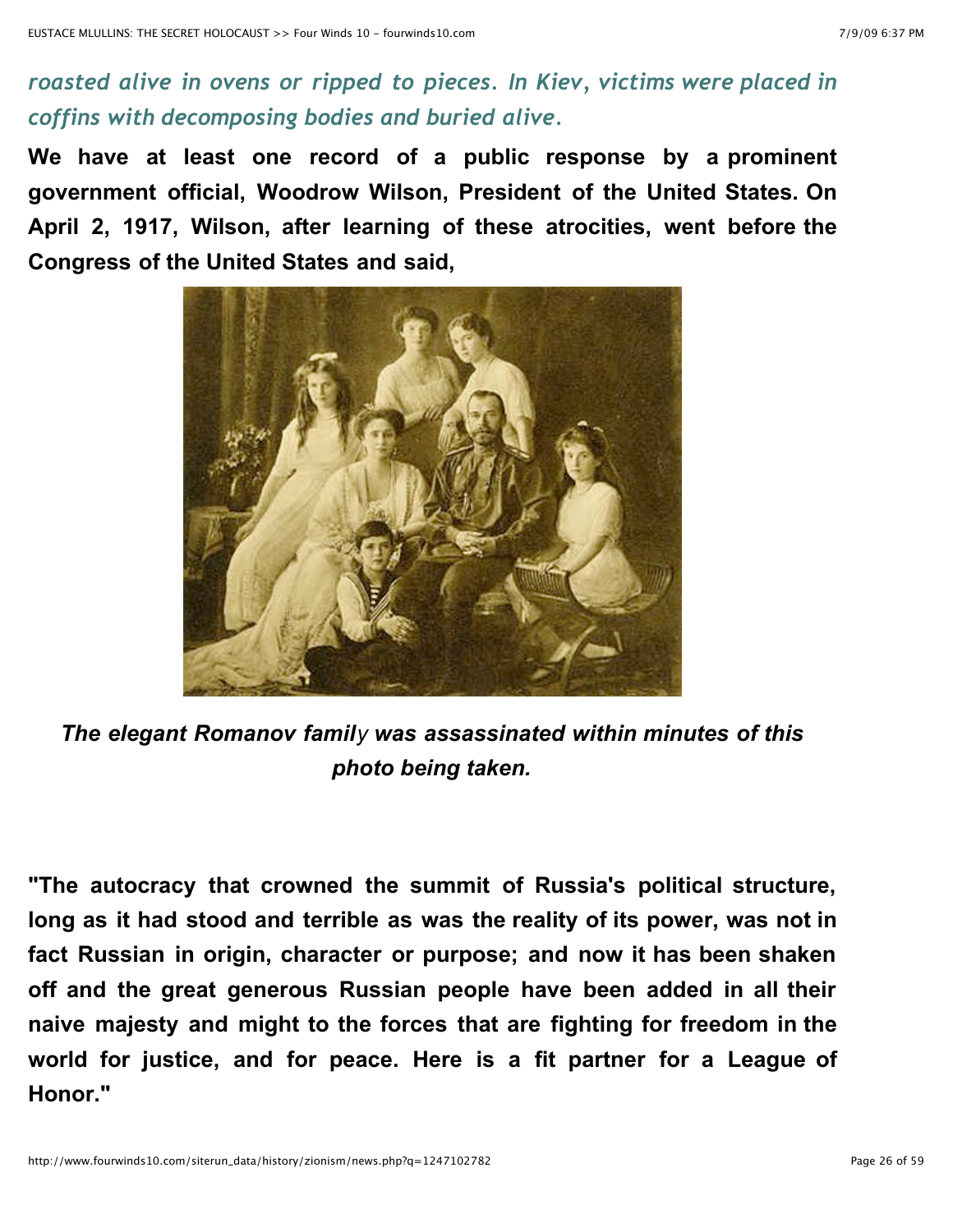**Wilson's goofy reference to the "non-Russian" nature of the Czar's government referred to the fact that the Czars were descendants of Germans who had settled in Russia one thousand years earlier. The oldest dynasty in Europe, the Russian aristocracy, was denounced by the Communist propagandist Wilson as being "non-Russian!**

**One wonders how Wilson would have described his own origins, a President of the United States whose family had been in the United States less than a hundred years, and whose racial and geographical origins remain a matter of considerable speculation.**

**Wilson apparently believed that the thousand years the Romanovs had lived in Russia did not qualify them for Russian citizenship, but they were replaced by Communists who not only were Russians, but who belonged to no nation of this earth.**

**The Overman Committee in 1919 published a report of its findings which are pertinent to this subject. Titled, "Bolshevik Propaganda Hearing Before the Sub-Committee of the Committee on the Judiciary, United States Senate, 65th Congress," it records the testimony of Dr. George A. Simons, former superintendent of the Methodist Missions in Russia, from which we briefly quote:**

**"We were told that hundreds of agitators had followed in the trail of Trotsky-Bronstein, these men having come over from the lower east side**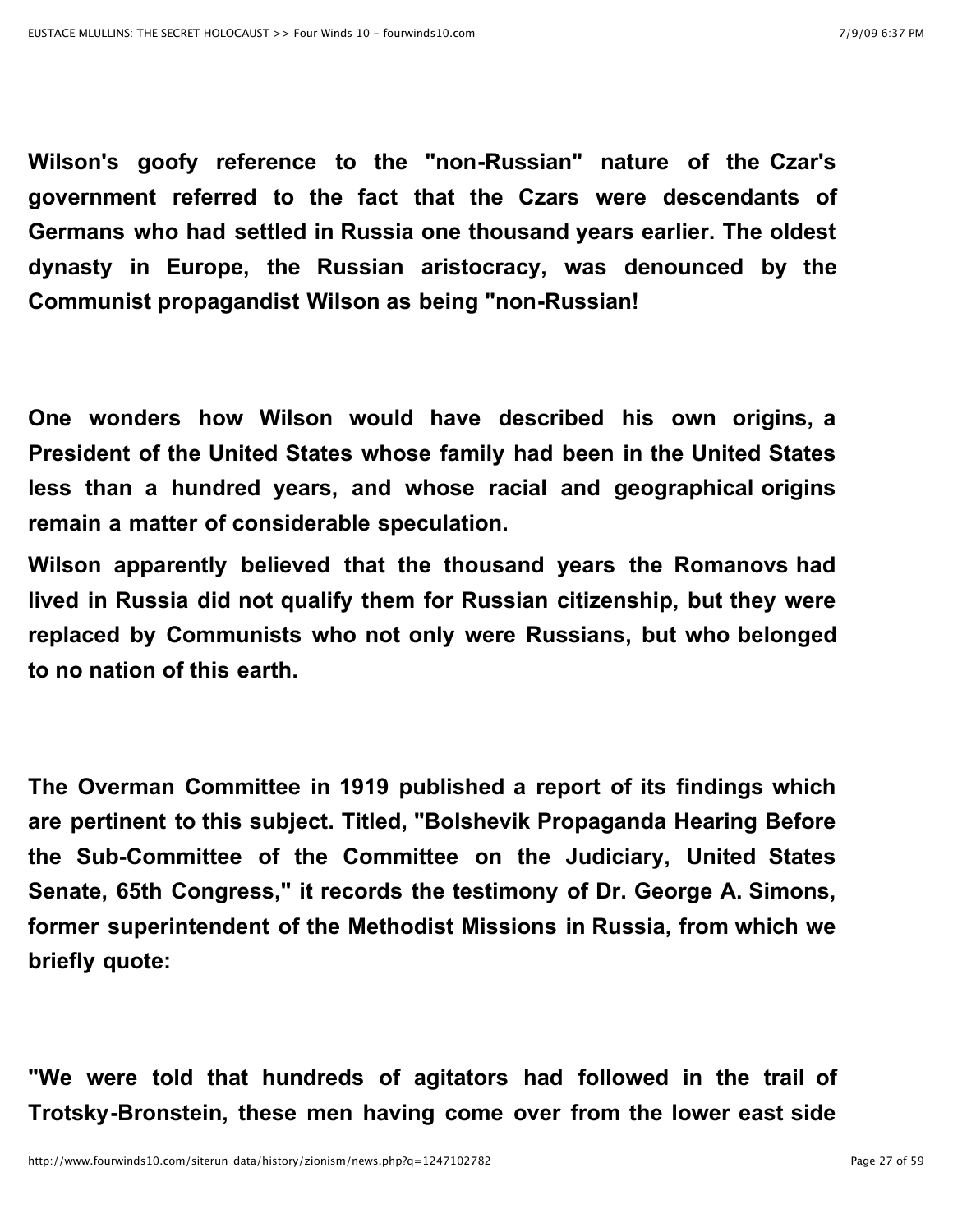**of New York. Some of them, when they learned that I was the American pastor in Petrograd, stepped up to me and seemed very much pleased that there was somebody who could speak English, and their broken English showed that they had not qualified as being real Americans.**

**"A number of these men called on me and were impressed with the strange Yiddish element in this thing right from the beginning, and it soon became evident that more than half the agitators in the so-called Bolshevik movement were Jews. I have a firm conviction that this thing is Yiddish, and that one of its bases is found in the east side of New York.**

**"The latest startling information, given me by someone with good authority, is this, that in December, 1918, in the northern community of Petrograd ~ that is what they call the section of the Soviet regime under the Presidency of the man known as Apfelbaum (Zinoviev) ~ out of 388 members, only 16 happened to be real Russians, with the exception of one man, a negro from America who calls himself Professor Gordon.**

**"I was impressed with this, Senator, that shortly after the great revolution of the winter of 1917 there were scores of Jews standing on the benches and soap boxes, talking until their mouths frothed, and I often remarked to my sister, 'Well, what are we coming to anyway. This all looks so Yiddish.'**

**Up to that time we had very few Jews, because there was, as you know, a restriction against having Jews in Petrograd, but after the revolution they**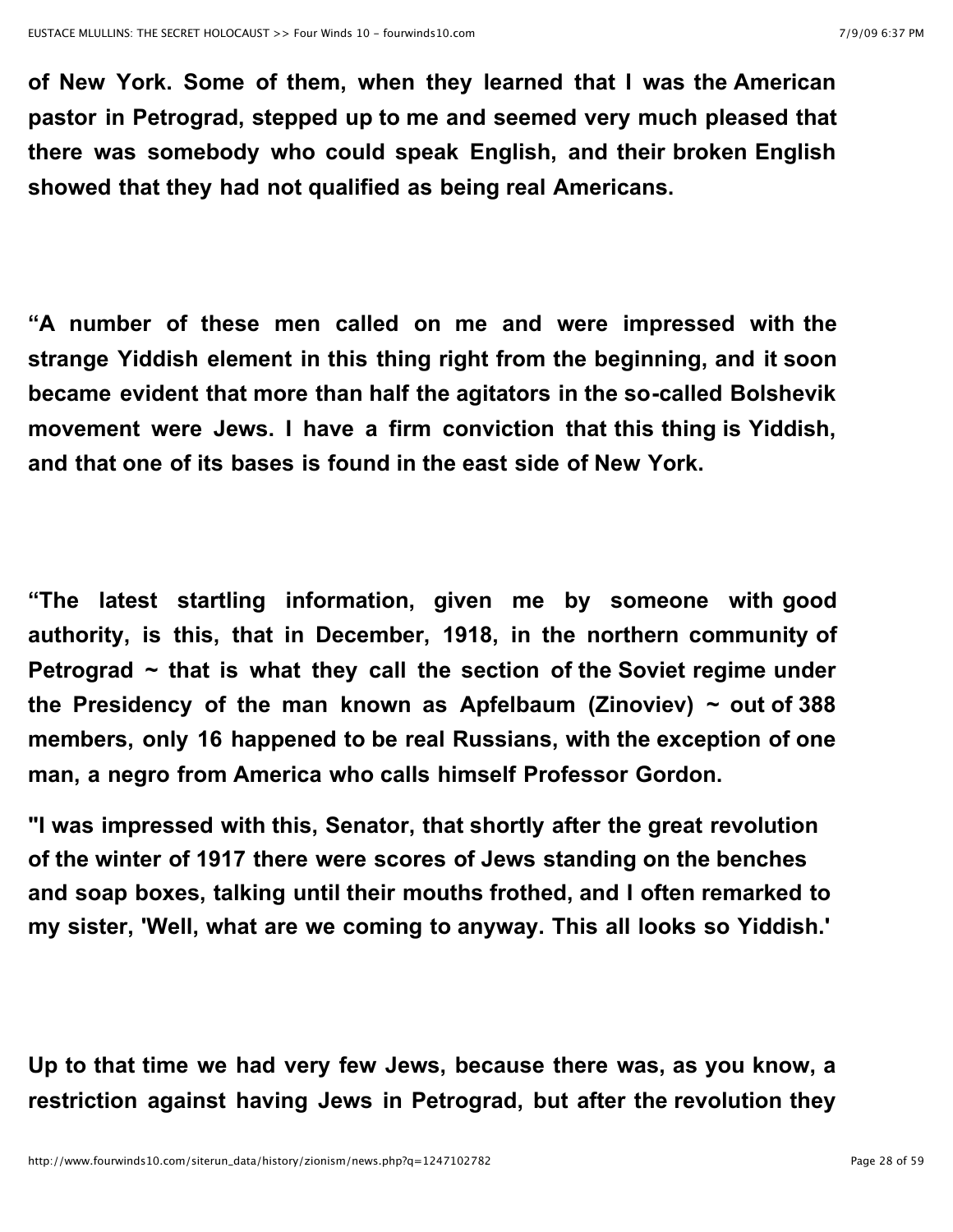**swarmed in there and most of the agitators were Jews.**

**"I might mention this, that when the Bolshevik came into power, all over Petrograd, we at once had a predominance of Yiddish proclamations, big posters and everything in Yiddish. It became very evident that now that was to be one of the great languages of Russia; and the real Russians did not take kindly to it."**

**A widely known French journal, "L'Illustration", of September 14, 1918, commented, "When one lives in contact with the functionaries who are serving the Bolshevik Government, one feature strikes the attention, which, is almost all of them are Jews. I am not at all anti-Semitic; but I must state what strikes the eye: everywhere in Petrograd, in Moscow, in provincial districts, in commissariats, in district offices, in Smolny, in the Soviets, I have met nothing but Jews and again Jews.'**

**"The more one studies the revolution the more one is convinced that Bolshevism is a Jewish movement which can be explained by the special conditions in which the Jewish people were placed in Russia."**

**The Overman Report explains why Woodrow Wilson was so happy that the "non-Russian" Romanovs, intruders who had only lived in Russia for one thousand years, had been replaced by violent overthrow of their government by Yiddish speaking Jews from the lower East Side of New York, but who, being Wilson's own kind, were now to be hailed by the**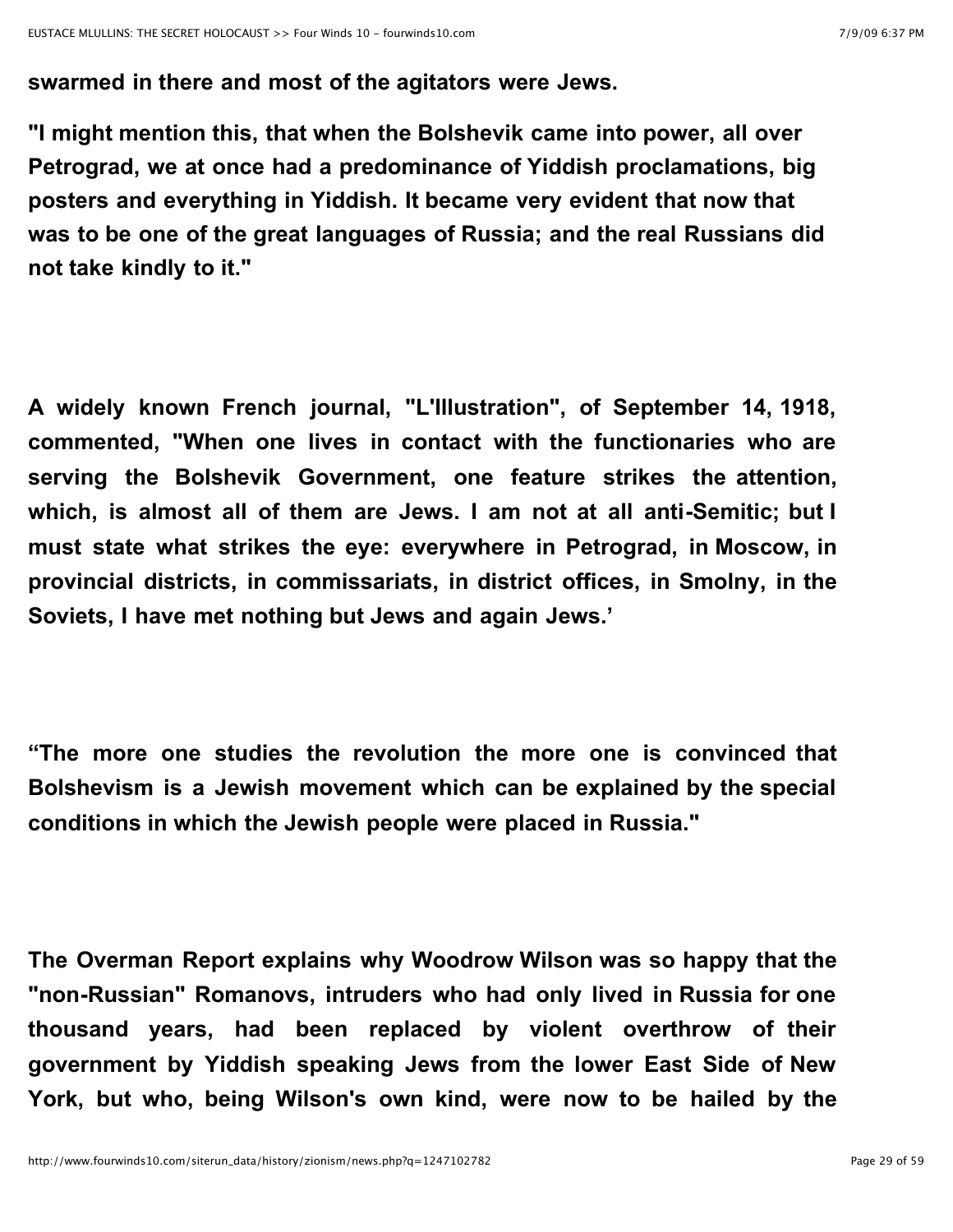**government of the United States as mass murderers who were "a fit partner for a League of Honor."**

**One can only conjecture whether Wilson, who was never examined for mental problems despite his many erratic actions culminating in his final breakdown, did not long to be there with his co-religionaires, a League of Honor which pleasured itself by ripping babies out of their mothers' wombs, walking knee deep in the blood of their victims, ripping out an eye here, a tongue there, hacking off a leg or an arm, in short, trying to be impartial in dealing out Jewish "justice" to the "non-Russian autocrats" whose only fault was that they had been too stupid and too easy-going to protect their homes and families against the invasions by the Jewish terrorist until it was too late.**

**Alexander Solzhenitsyn relates that some sixty-six million "real Russians" have been murdered since the Bolshevik Revolution at the hands of the Yiddish revolutionaries, and now two hundred million citizens of the United States await their turn in the abattoirs of the bloodthirsty Zionist terrorists.**

**Rev. Denis Fahey, in his book, "The Rulers of Russia", exposed the real names of many of the Jewish terrorists who operated the Soviet murder machine in Russia. Trotsky was Bronstein, Martov was Zederbaum, Zinoviev was Apfelbaum, Kamenev was Rosenfeld, Parvus was Helphand, Bohrin was Nathanson, and so on.**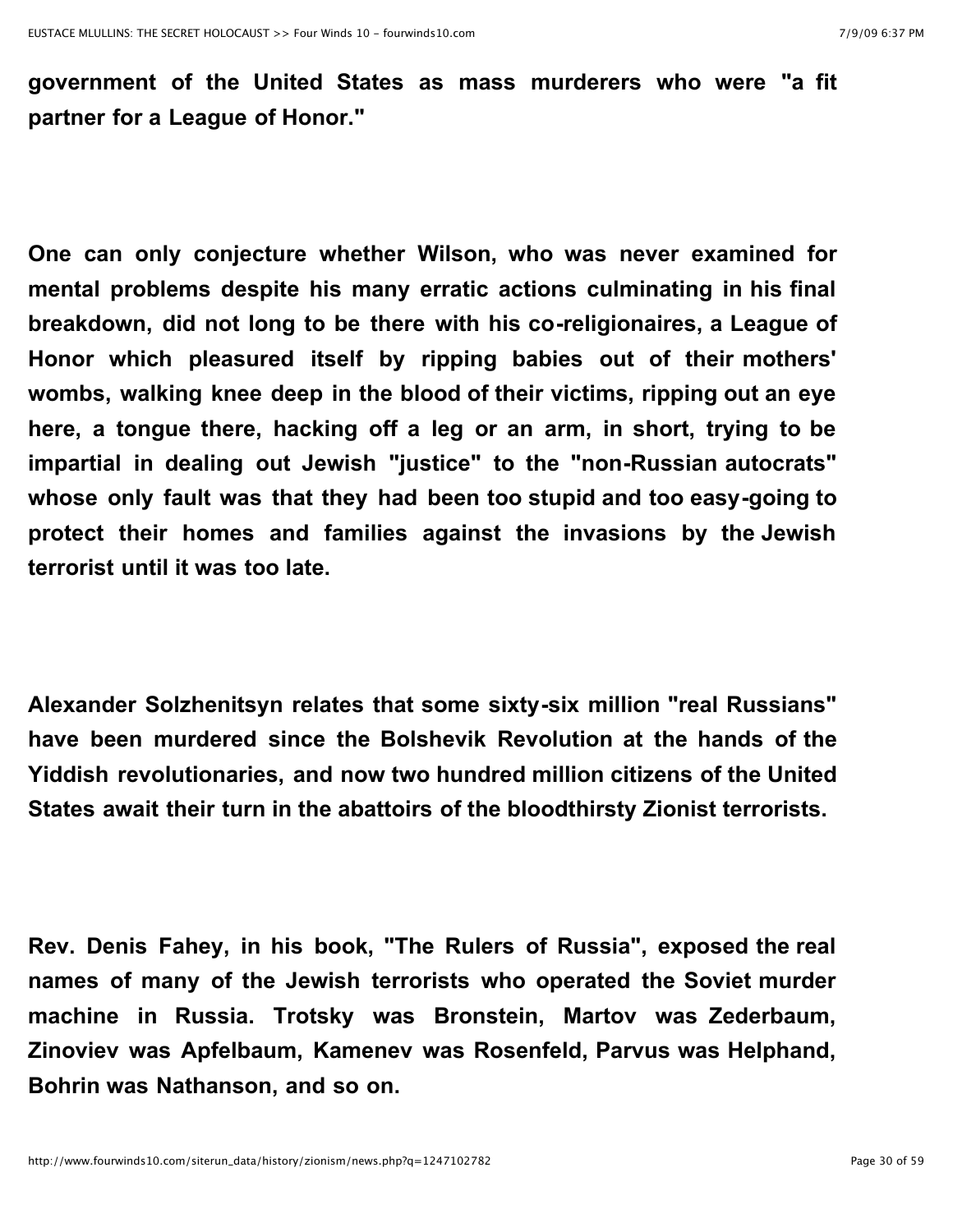**Many of the White Russians fled towards the Pacific, from Vladivostock to the Port of Dairen. The Russian women, who had presided over the most gracious palaces known to European civilization, were forced to turn to prostitution to find bread for their starving children; others, finding the degradation unbearable, committed suicide or slowly starved to death. Decades after the Russian Revolution, some of the White Russian women could still be found in houses of prostitution in Shanghai, Peking and Tokyo.**

**The male survivors of the Marxist Terror, many of them highly cultured scholars, philosophers and scientists, found no means of support from their highly specialized talents in the harsh Asiatic world of the refugee. One Russian General was seen pulling a rickshaw as a coolie in Shanghai for a few days; he later hung himself in his barren room.**

**Those who survived the initial Terror in Russia were fated for an even harsher death, a slow agonizing one as a prisoner in a Jewish operated concentration camp. For many years the Jews, through their total control of the media in Christian nations, prevented any word of the horrors which they daily perpetrated on Christians in Soviet Russia from reaching the outside world.**

**Finally one victim, who had survived a sentence in a concentration camp,**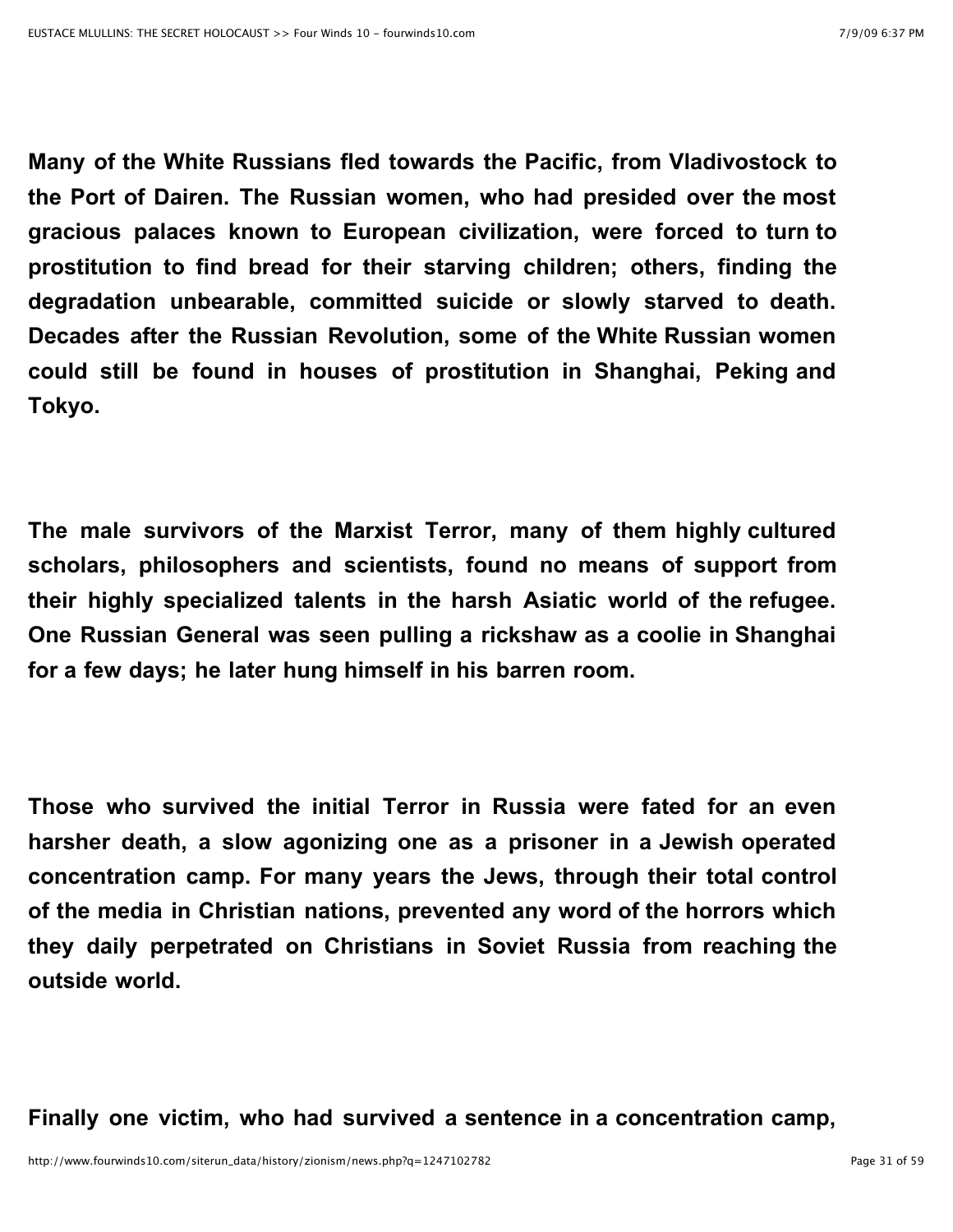**Alexander Solzhenitsyn, reached safety. In his book, "The Gulag Archipelago", he informed an incredulous world that the blood-maddened Jewish terrorists had murdered sixty-six million victims in Russia from 1918 to 1957!**

**Solzhenitsyn cited Cheka Order No. 10, issued on Jan. 8, 1921: "To intensify the repression of the bourgeoisie." It was this order on which the establishment of the terrible Siberian camps, Kolyman and many others was based. Solzhenitsyn also brought to the Christian world the names of the mass murderers who ran these camps.**

**All of them were Jews. Typical was one Lazar Kogan, who watched thousands of slave laborers die during his stint as boss of the White Sea Canal construction. He would sometimes remark to a new prisoner, "I believe that you personally were not guilty of anything. But, as an educated person, you have to understand that social prophylaxis was being widely applied."**

**"Social prophylaxis" was one of the vicious Jewish phrases which they used as euphemisms for their massacre of the Christians. Their victims, once they were consigned to the camps, were no longer considered human, as the Jews considered all others to be non-human. They were known simply by the nickname of "zeks", slang for "zakluchenny", which means "prisoner" in Russian.**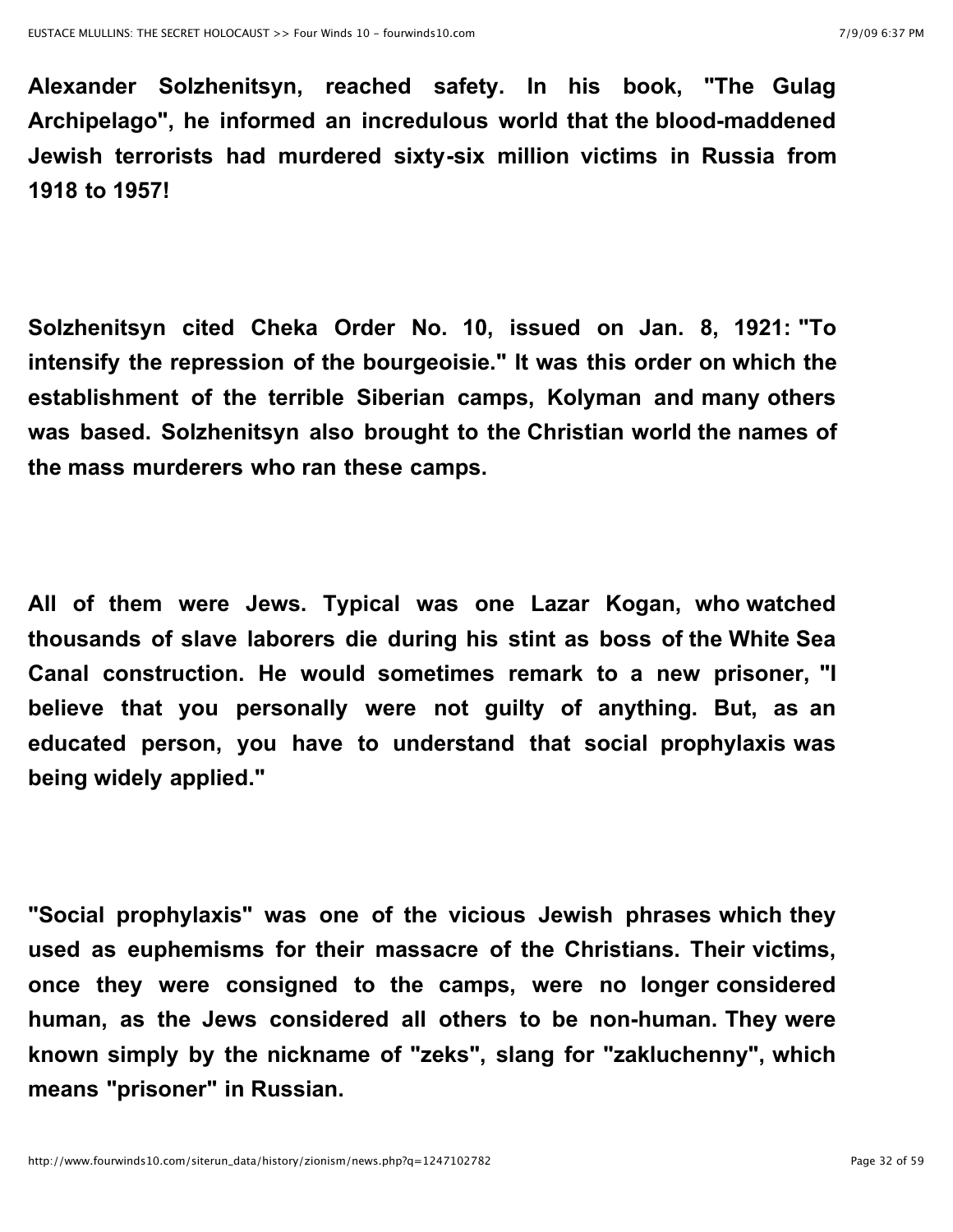**The Jews were given another opportunity to massacre helpless Christians during the Spanish Civil War. Ernest Elmhurst states in "World Hoax", p. 157, "Of no less significance was the transfer of Soviet Russia's former peace delegate at Geneva ~ the Jew Rosenberg (Moses Israelsohn) with his staff of 140 members to the office of Ambassador to Spain in August of 1936."**

**This cadre of highly trained specialists in torture and murder passed over a reign of terror which was largely ignored by the rest of the world, because the journalists covering the Spanish War, Ernest Hemingway and many others, were themselves sympathetic to the Communists and they sought only to discredit the Spanish patriots, the "Fascists" as they contemptuously termed them.**

**The Rosenberg murder teams were called "World Revolutionary Movement Purification Squads." Their "purification" consisted mainly of massacres of priests, nuns, choirboys and women and children as is so well described in the Book of Esther and the occasion of the Jewish celebration of the Feast of Purim.**

**Arthur Bryant, in his well-documented "Communist Atrocities in Spain", tells of one murder squad which went to the Dominican Convent in**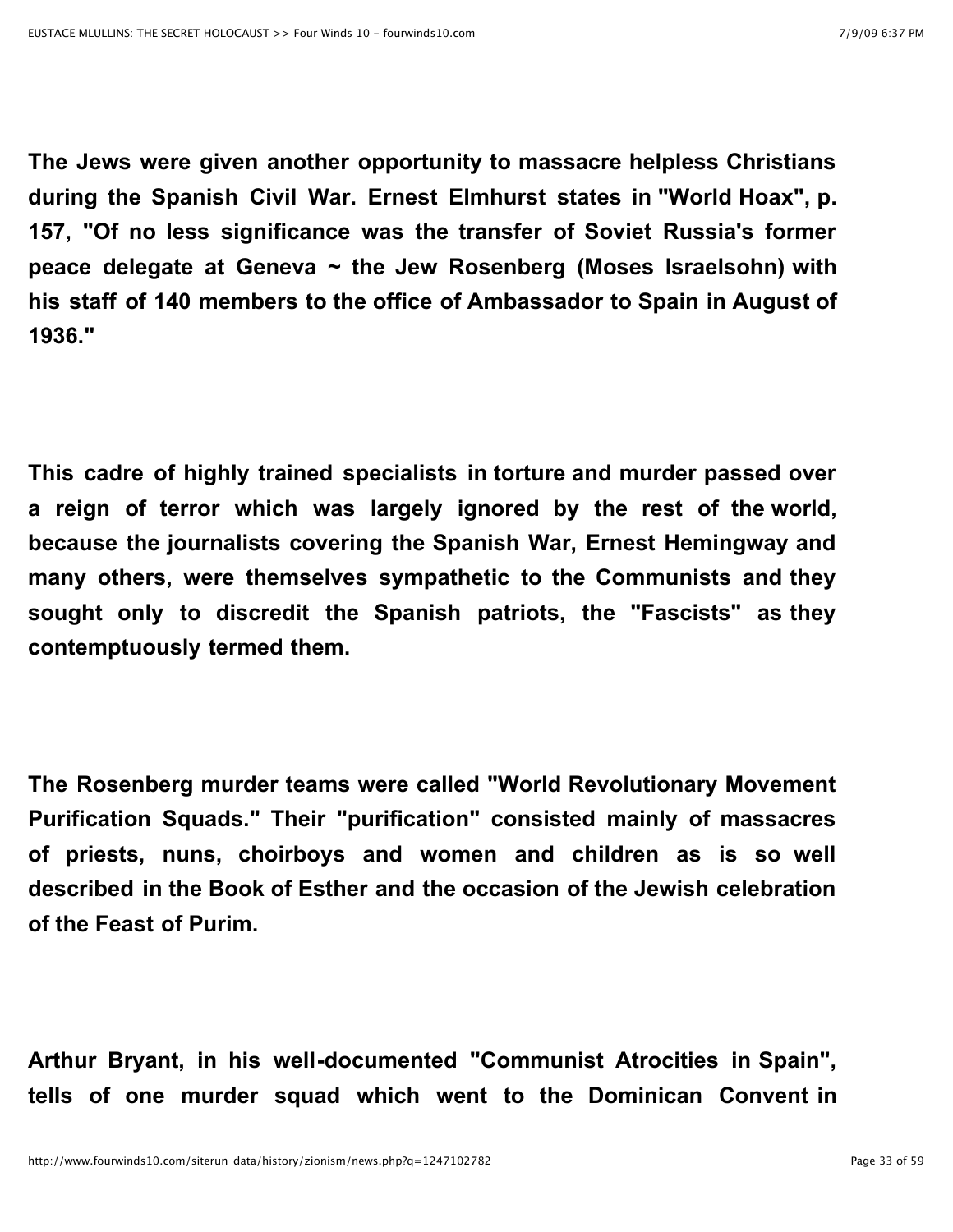**Barcelona and informed the Mother Superior that "because of possible mob violence" the nuns should accompany the squad to a place of safety. They were then taken to the suburbs and murdered.**

**Their Jewish leader commented, "We needed the building. We didn't want to muss it up before we occupied it."**

**E.M. Godden, in "Conflict in Spain," says on p. 72, "During the last week of July, 1936, the bodies of nuns were exhumed from their graves and propped up outside the walls of their convents. Obscene and offensive placards were attached to their bodies."**

**In Madrid, it was estimated that one tenth of the population of Spain was murdered by the Communist Jews by 1939. De Fonteriz in "Red Terror in Madrid" tells how Cheka crews organized by Dimitrov and Rosenberg carried out a program of torture and murder so obscene that it cannot be repeated or described.**

**To further their World Murder Plan, the Jews have occasionally allowed a few of their numbers to be sacrificed. This was brought out at the meeting in Rothschild's home in 1773, when it was stated, "But it has paid us even though we have sacrificed many of our own people. Each victim on our side is worth a thousand Goyim."**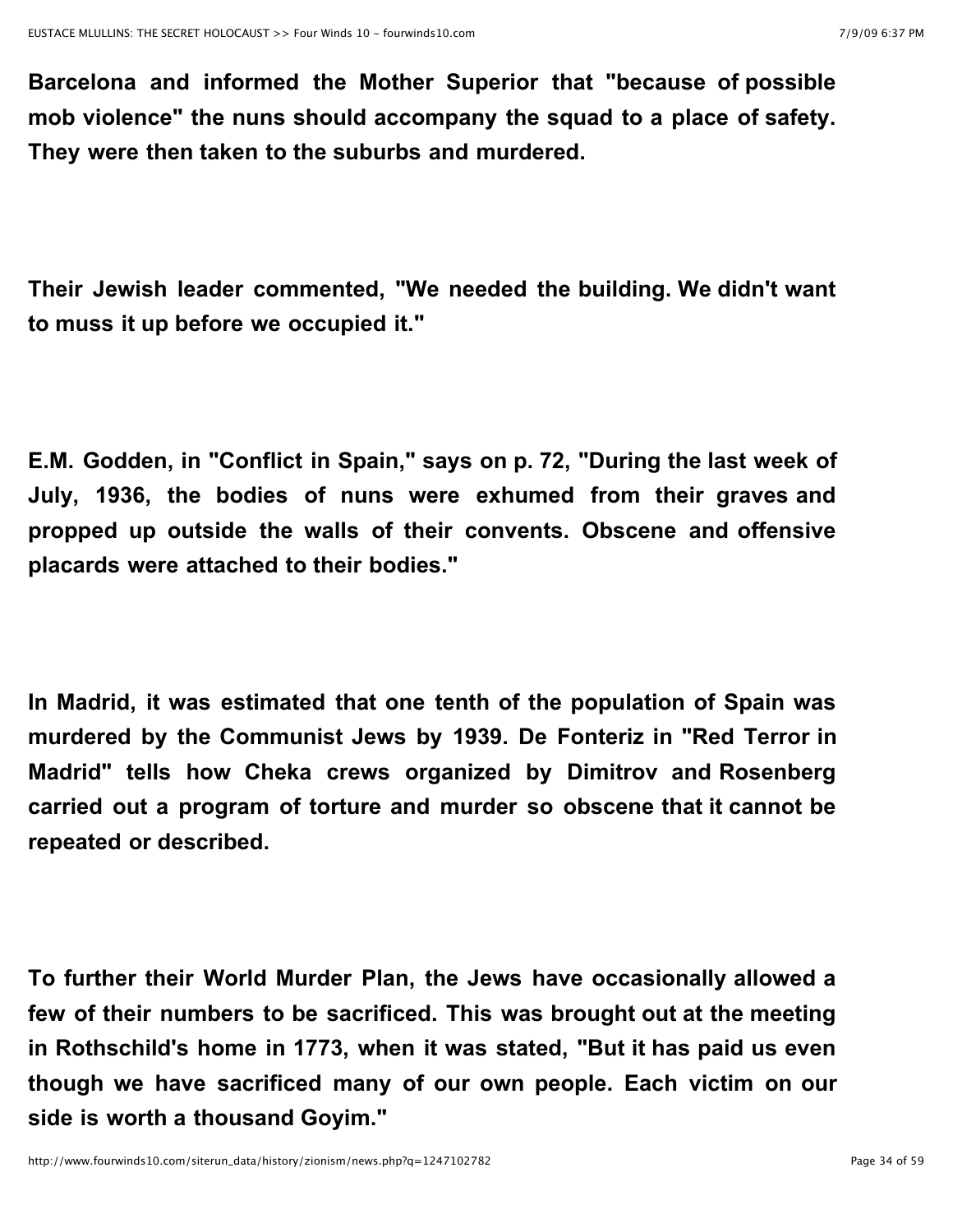**What the speaker meant was that if one Jew happens to be killed, he will be avenged by the death of one thousand Christians, or "cattle" as the Christians are derisively referred to by the Jewish cult.**

**The speaker went on to point out to his rapt listeners that "We are interested in just the opposite ... in the diminution, the killing out of the Goyim." The record of this meeting in Rothschild's house survived how?**

**Certainly no murder plan had ever previously been so meticulously laid out or so precisely put into operation. The figures are in, and they are indisputable; fifty million victims in World War I; a hundred and fifty million victims in World War II; sixty-six million Christians murdered by Jewish fanatics in Russia since the success of the Bolshevik Revolution.**

**Many, if not the majority, of these victims of Jewish terrorism were women and children. Millions of them perished of starvation and exposure in campaigns of Communist expulsion from their homes. Typical was the expulsion of the Sudeten Germans from Czechoslovakia after World War II, during which more than one million Germans died, and the expulsion of the Germans from Poland, a horrifying trek which cost the lives of two million Germans.**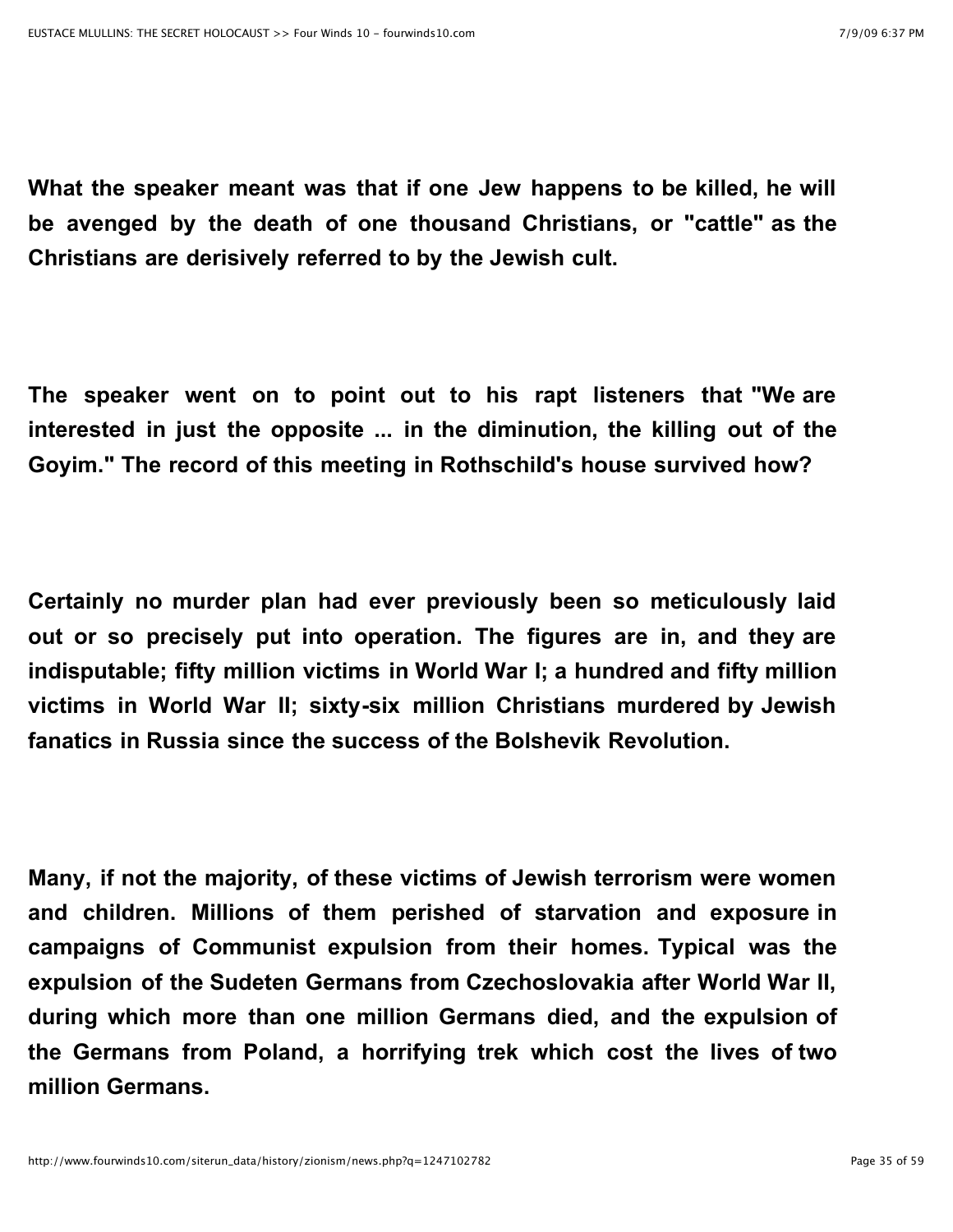**The Jews especially delighted in the deaths of these millions of Christian refugees, since the manner of their death fulfilled the most cherished doctrine of the Jewish hatred of all Christians -~ that non-Jews, being considered as non-humans or cattle, in the Jewish term "Goyim", are not to be buried.**

**This is a violation of Jewish law, which prohibits "animals" from being buried. These millions of Christian refugees lay where they fell during their terrible Communist expulsions, and never received Christian burial.**

**Early in World War II, the Communist delighted in the opportunity to indulge in their favorite sport of mass murder. During the first days of the war, 15,000 Polish officers, who were the flower of the nation, were captured. They were taken to three Jewish operated Communist camps, Starobiesk, Kozielsk, and Ostashkov. Only 448 were ever seen alive again. The rest vanished, but not without trace.**

**The Kozielsk camp was situated in the grounds of a former Orthodox monastery, five miles from the Kozielsk railway station in this camp, about 5000, were sent away in small groups, the process continuing until April, 1940.**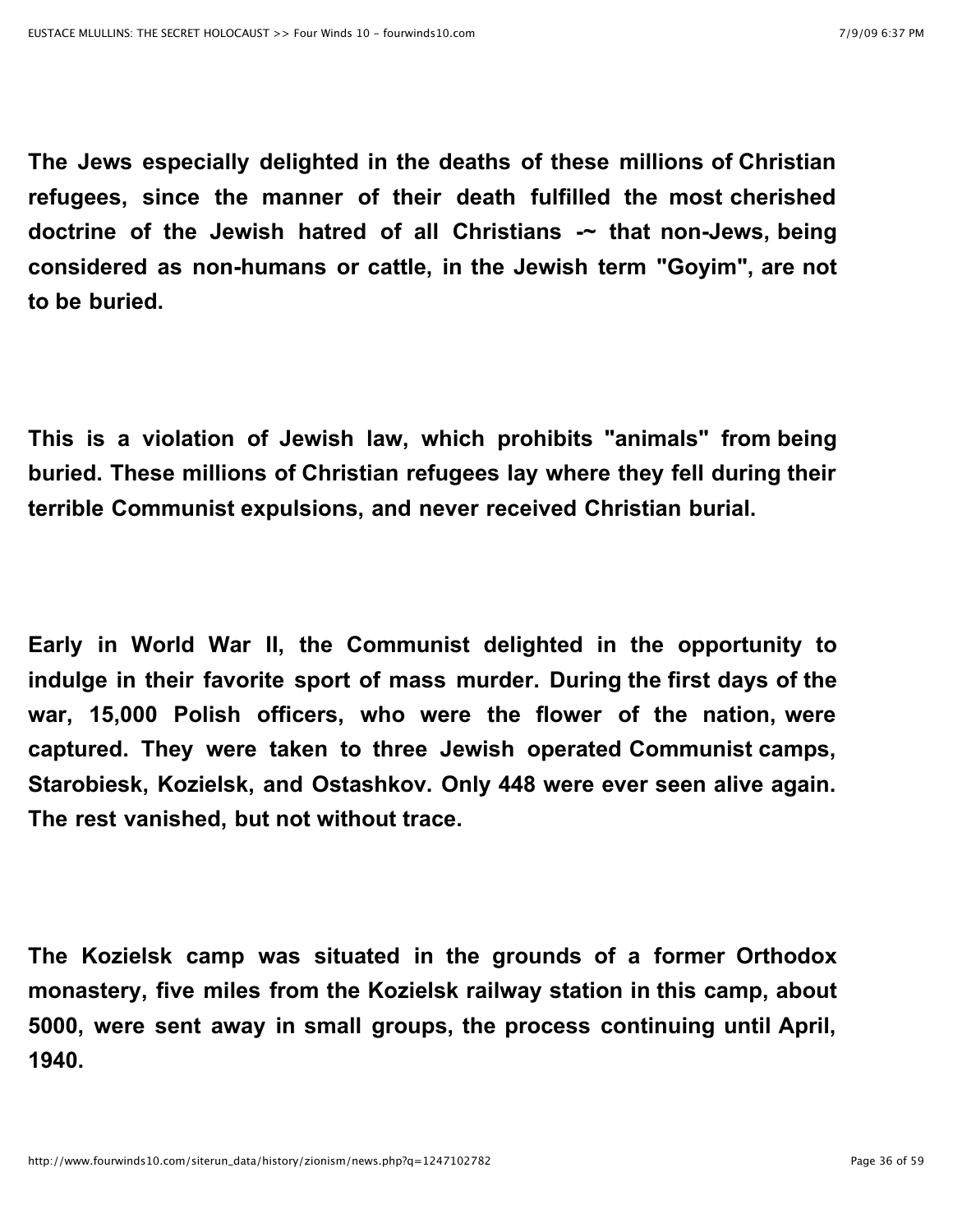**Parfeon Kisselev said that in the spring of 1940 prisoners were brought to Katyn Forest in three or four buses daily. From his house he heard shots and shouts. It was rumored that 10,000 Poles were shot there. When the German Army occupied the area in 1943 an investigation was begun.**

**The Final Report of the German Police dated June 10, 1943, states that, "It was proved that, without exception, death was caused by a shot in the back of the neck. The seven mass graves of murdered Polish officers which have been cleared cover a relatively small area. From the translation of diaries, of memoirs and other notes found with the bodies, it was proved that the officers who had been taken prisoner by the Soviet Army in 1939 were sent to various camps: Kozielsk, Starobielsk, Ostashkov, Putiviel, Bolotov, Pavlishcev Bor, Shepyetovka, Gorodok.**

**"The majority of those killed in Katyn Forest had been in the Kozielski camp. From the end of March, until the first day of May, 1940, the prisoners from Kozielsk arrived by rail. The exact dates cannot be established. A few short intervals apart, a batch left almost every day; the number of prisoners varied between 100 and 300 persons.**

**"Thence, in the early morning, the prisoners proceeded in special Lorries to the Katyn Forest. There the officers were immediately shot, thrown into the waiting graves and buried, as may be seen from the evidence of**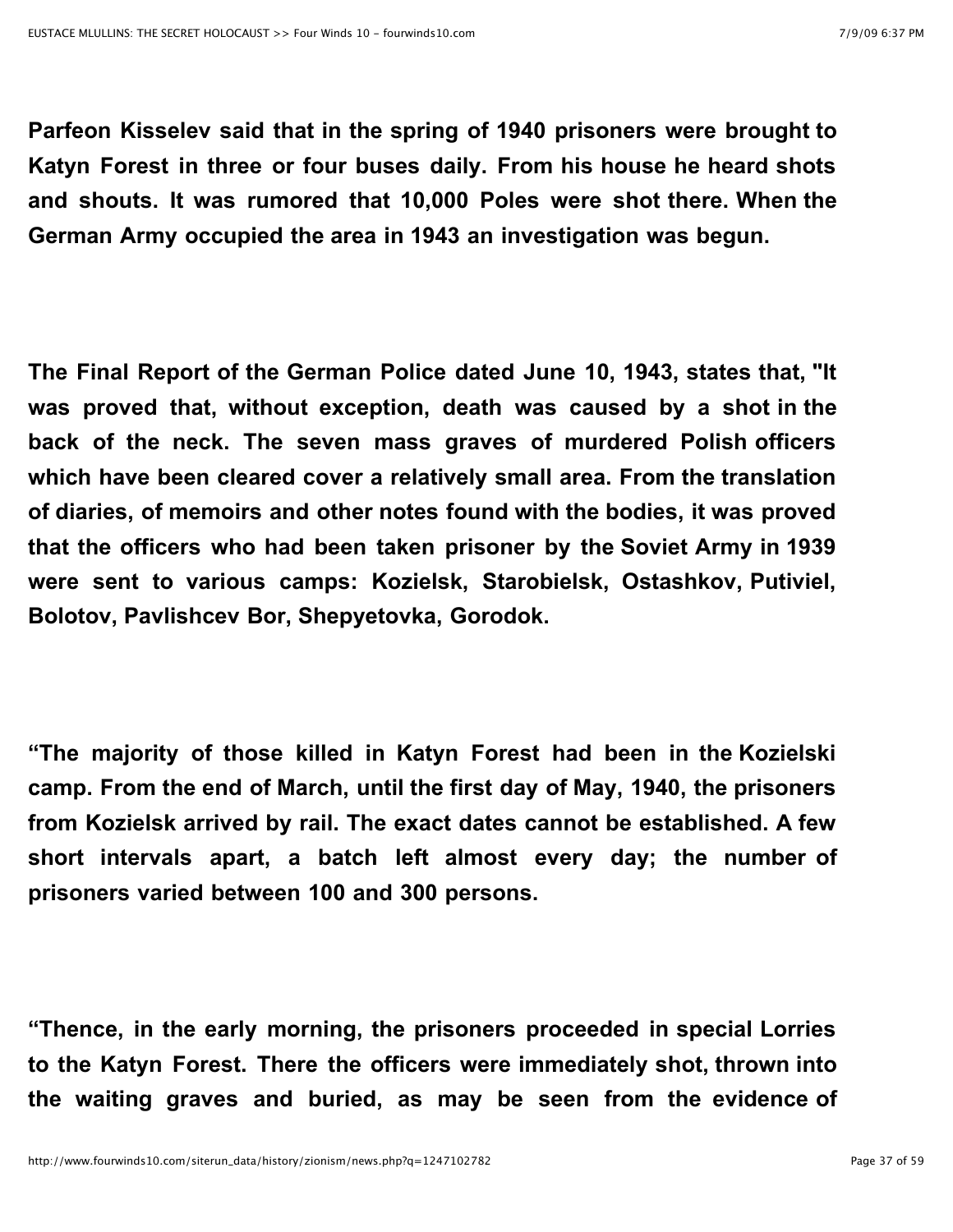**witness Kisselev, who has seen the ditches being prepared. That the shooting took place immediately after the arrival of a batch of prisoners is proved by witnesses who heard shots after every such arrival.**

**"There was no accommodation in the forest apart with the rest house, which has a limited capacity. From the position of the bodies it may be assumed that the majority were murdered outside the graves. Very many of the dead men had their hands tied behind their backs. The evidence of witnesses confirms that access to the forest was forbidden. Voss, Secretary of the Field Police." Professor Butz's Report stated, "Documents found on the victims (identity cards ~ but not military passports ~ diaries, letters, postcards, calendars, photographs, drawings, etc. gave the names, age, profession, origin and family relations of the victims. Pathetic entries in the diaries testify to the treatment of the victims by the NKVD.**

**"Letters and postcards from relatives in Upper Silesia, in the 'General Government' and in the Russian-occupied zone, written, to judge the post office stamps, between Autumn, 1939, and March or April, 1940, clearly point to the time of the crime (spring, 1940)."**

**The Katyn Case came before the Nuremberg tribunal as part of the general trial of German "war criminals", the Soviets having claimed this atrocity had been committed by the Germans. Although it was on the agenda, the Soviets omitted it from the judgment, nor was any Pole allowed to testify**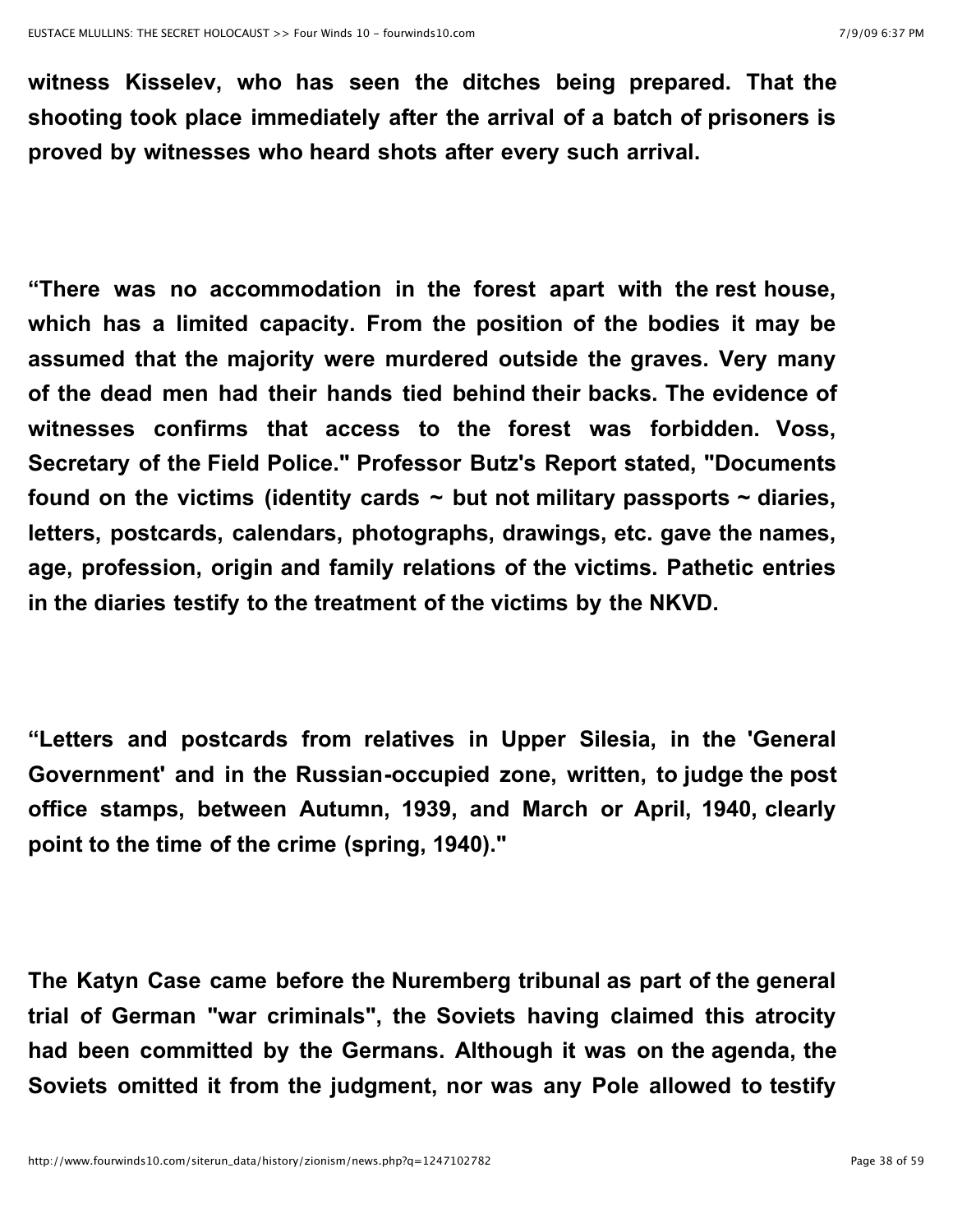#### **about it.**

**Mr. G.F. Hudson wrote in the quarterly, "International Affairs", "The unquiet dead of Katyn still walk the earth." In subsequent years, a number of Congressmen have sought to reopen the case, including Hon. George A. Dondero, Hon. Ray Madden and others.**

**A U.S. Congressional Select Committee, 2 July 1952, reported that "The committee unanimously agrees that evidence dealing with the first phase of its investigation proves conclusively and irrevocably that the Soviet NKVD (People's Commissariat of Internal Affairs) committed the massacre of Polish Army officers in the Katyn Forest near Smolensk, Russia, not later than the spring of 1940.**

**"The committee further concludes that the Soviets had plotted this criminal extermination of Poland's intellectual leadership as early as the fall of 1939 ~ shortly after Russia's treacherous invasion of the Polish nation's borders. There can be no doubt that this massacre was a calculated plot to eliminate all Polish leaders who subsequently would have opposed the Soviets' plan for communizing Poland."**

**The end of World War II gave the Communists the opportunity to wreak revenge on all who had opposed them during the war. As a result, from**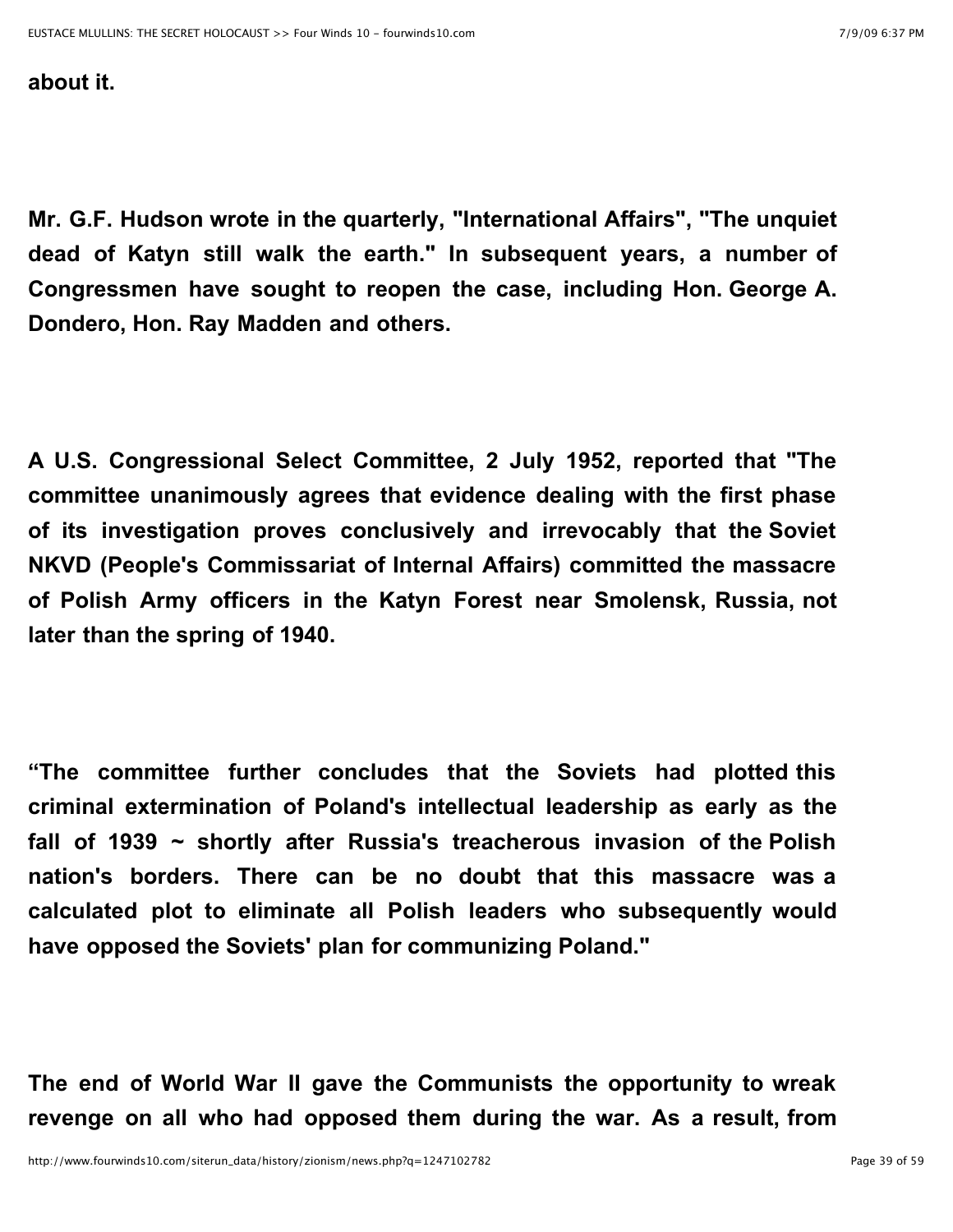**two to five million victims were massacred by Jewish terrorists in France, Italy, Czechoslovakia, and other countries in which the Communists were allowed by their Allies to murder at will all anti-Communists or "Fascists".**

**The Sunday Oklahoman shed some light on this horror, Jan. 21, 1973, "Document tells Allied Part in Deaths of Thousands": "A former White House consultant has provided the Sunday Oklahoman with a secret document exposing for the first time what appears to be Allied complicity in the deaths of thousands of unsuspecting, liberated prisoners of war and displaced persons after World War II.**

**"The document, a 10-page British Army report, is believed to be part of voluminous Anglo-American files on the forcible repatriation to the Soviet Union of an estimated 2 to 5 million unwilling anti-Communists between 1944 and 1948. The files, codenamed Operation Keelhaul, are still kept under tight security in London and Washington as virtually the last major secret of World War II.**

**"The secret British report summarizes one repatriation operation in Italy in which Russian POWs and DIs were turned over to the Red Army and almost certain execution after being duped by the British into believing they would be given asylum in the West. It tells of the agony and the horror experienced by the prisoners."**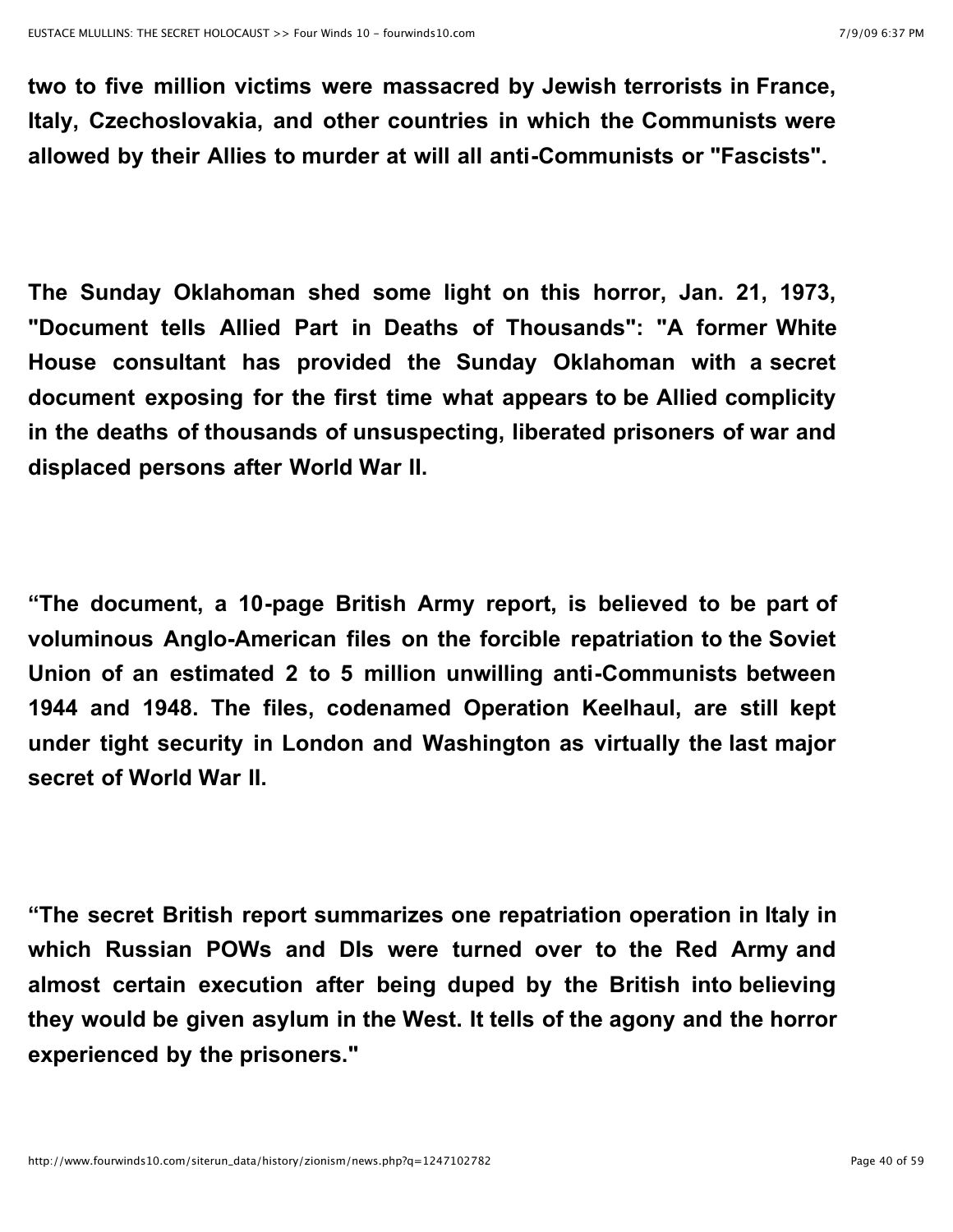**The leading criminal in this mass execution of two to five million anticommunists was ~ who else ~ our grinning Ike, head of the European sector for the Allied armies, or, as you may know him, our former President, Eisenhower. The crime of Operation Keelhaul was not on the agenda at Nuremberg.**

**To finance the State of Israel which was created as a direct result of the Jewish victory over the Christian nations in World War II, Jews, who had committed all the atrocities, now imposed enormous "reparations" demands on the conquered German people.**

**To date, they have extorted more than thirty-five billion dollars from German workers, money which has been collected at the points of bayonets, not Jewish bayonets, but the bayonets of the American Army, which has been maintained as an occupying force in West Germany for nearly four decades, solely to provide military power behind the puppet German Government, which has as its primary function the furnishing of money for the parasitic State of Israel.**

**Some twenty years after World War II, the Jews began to fear that scholars might focus on the terrible massacres of women and children during that war by armies directed by the Jews. The incineration of thousands of families by mass fire-bombings of the cities of Cologne, Hamburg, Berlin,**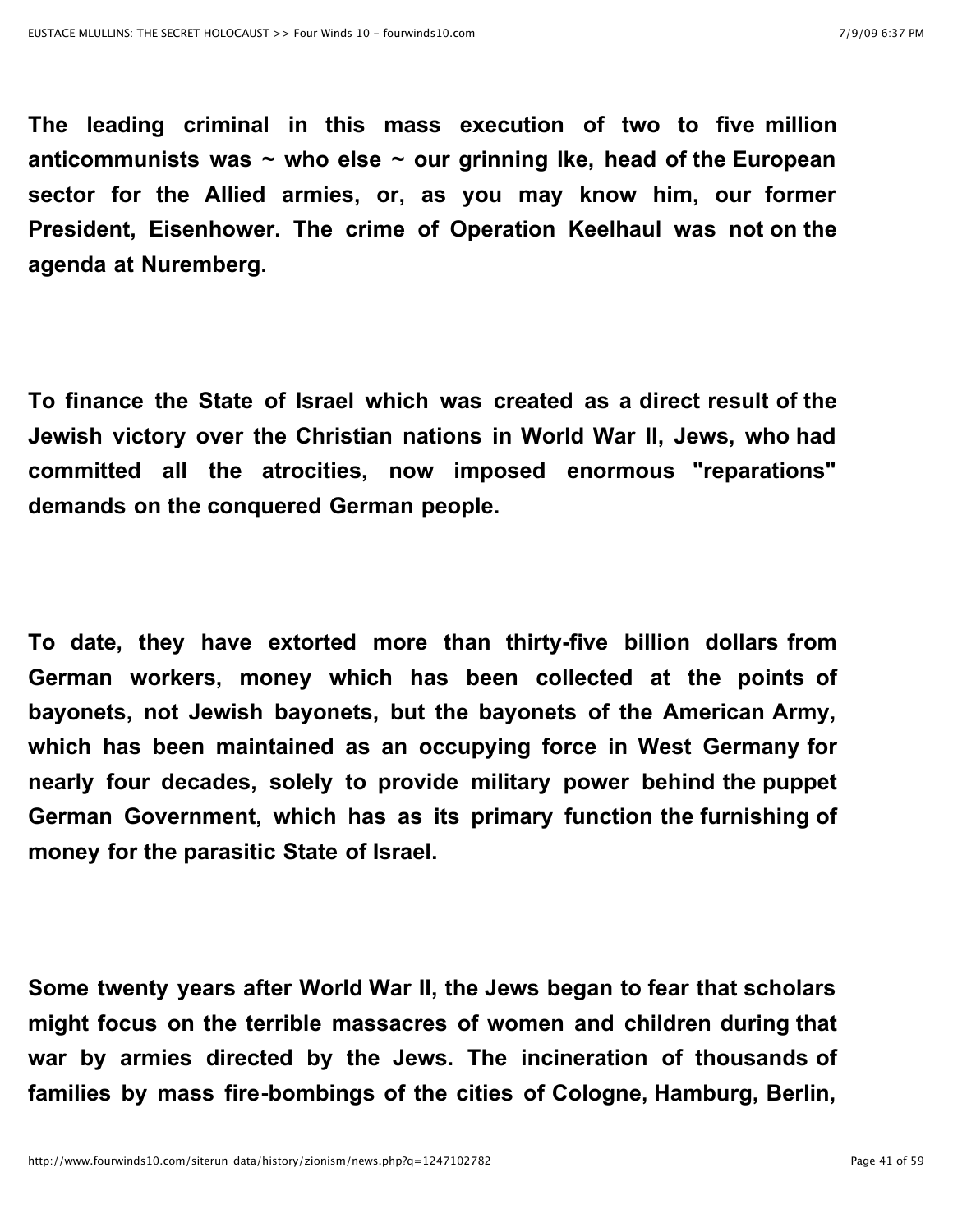**Dresden and other European cultural centers; the firestorms which killed many thousands of families in Tokyo; as well as the nuclear holocausts unleashed on civilian populations at Hiroshima and Nagasaki in the last days of the Japanese War, when the Imperial Staff was already suing for peace (the Jews did not want to lose this opportunity to test their new Jewish Hell-Bomb on human targets); these and their numerous other war crimes, began to concern the Jews.**

**Their guilt was inescapable; it seemed a mere matter of time until their crimes would call down retribution on their heads. To forestall this possibility, the Jews began a furious campaign of their own; a highly synchronized and coordinated worldwide campaign publicizing their new myth, the "Holocaust", in which six million Jews were said to have been burned.**

**Six million Jews were also said to have been gassed. Whether this meant there were actually twelve million Jews "killed" no one seems to know. That holocausts, or mass murders by fire, occurred during World War II was a matter of historical record.**

**There existed photographs of stacks of burned corpses, which had been made in Cologne, Hamburg, and Dresden after the mass fire-bombing of those cities by Allied aircraft. The problem the Jews faced was that there had been no holocausts of Jewish victims during World War II, nor were**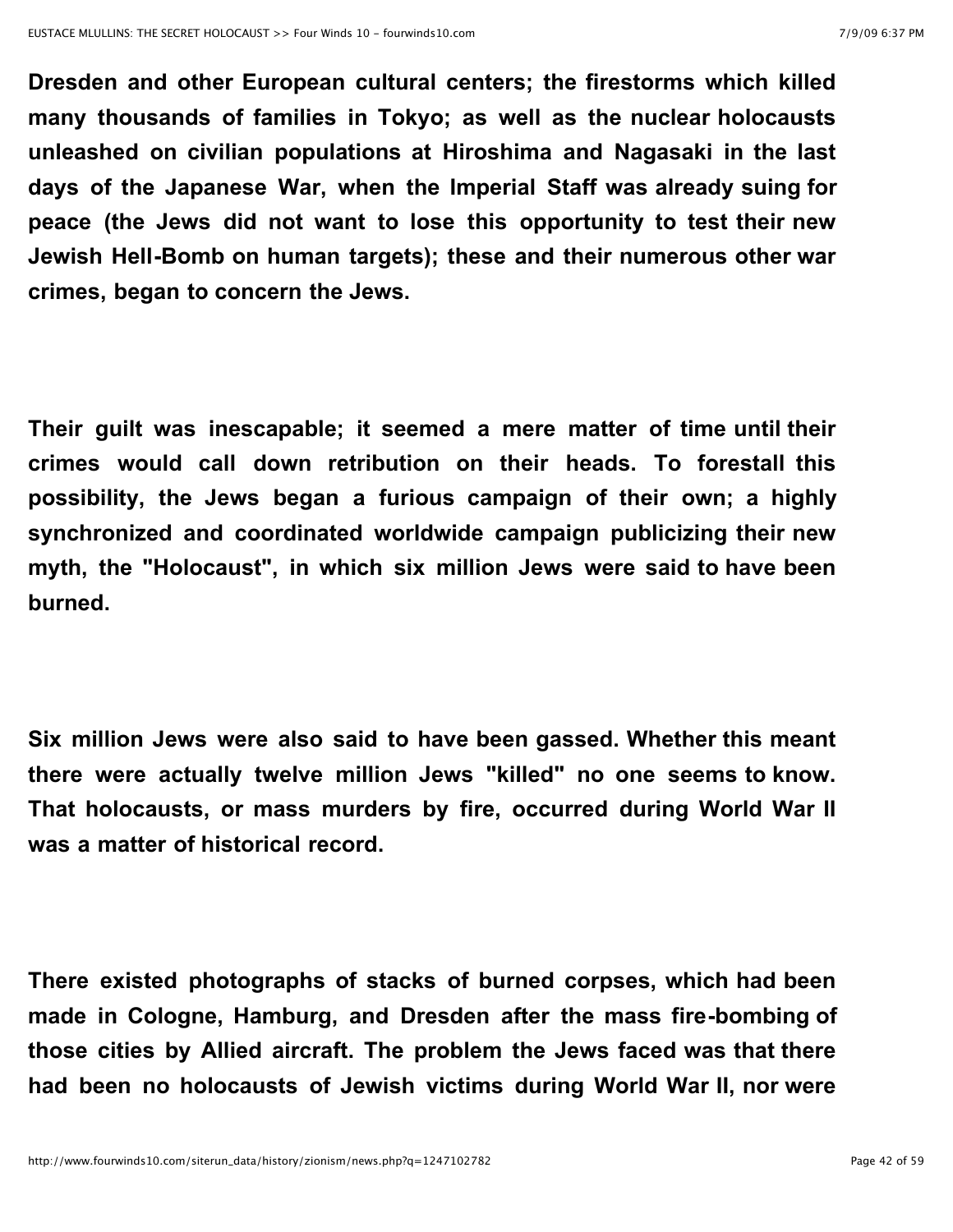**there any photographs of burned Jewish bodies.**

**Not to worry ~ the Jews simply appropriated the photographs of the bodies of their German victims, which are exhibited today in gruesome "museums" in Germany as exhibits of dead Jews. It was a matter of record that the Jews had actually done quite well during World War II.**

**In Germany, incredible sagas of bribery and corruption on the home front had secured the mass evacuation of all Jews from German cities just before the fire bombings began. When entire German families perished amid scenes of unspeakable horror, the Jews were safely ensconced in comfortable quarters in such refugee camps as Auschwitz.**

**The ultimate testimony as to their rescue by being segregated in these remote camps, far from the danger of the mass bombing raids, comes from ~ who else ~ the Jews themselves. As they never cease to assure us ~ they "survived".**

**Although they survived amid scenes of genocide or massacres of non-Jews in many countries, they realized several decades later that it was necessary for their purposes to claim that they had been "exterminated".**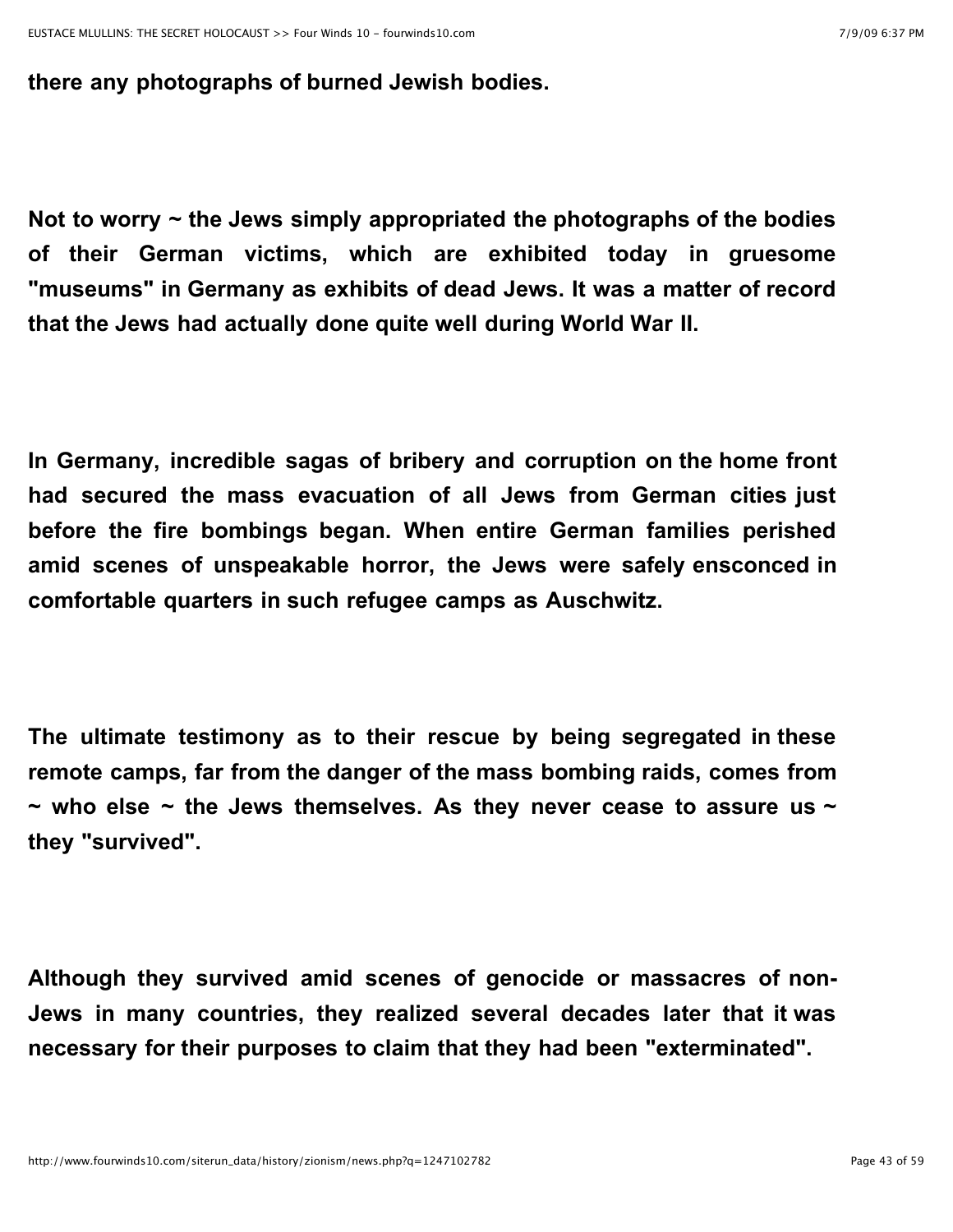**The protection camps in which they had been safely segregated by the Germans during World War II now became "death camps". Not only were they death camps, but they were camps such as Auschwitz, memorialized in the Atlantic Monthly, Sept. 1981, as having "its own soccer stadium, its own library, its own photo lab, and its own symphony orchestra."**

**The same article proudly boasts that "the hospital at Auschwitz grew to considerable size, with about twenty doctors and more than three hundred nurses." This was a "death camp?" The fact was that there was not a single German military field hospital near any combat front as sizeable or as well-equipped as the hospital at the "death camp" of Auschwitz, yet Auschwitz is always cited by the Jews as the place were millions of Jews were "put to death".**

**The purpose of the large modern hospital has never been satisfactorily explained, since the Jews now claim that within hours after arriving at Auschwitz, the Jews were hurried to the "gas chambers". This claim might have more validity had it not been for one unfortunate oversight by the Jews ~ they did not build the gas chambers at Auschwitz until after World War II had ended.**

**lmost forty years after the war, in which"six million Jews were murdered by the Nazis", as they claim, there are annual festivals, conventions, and other mass gatherings of many thousands of the "survivors of the death**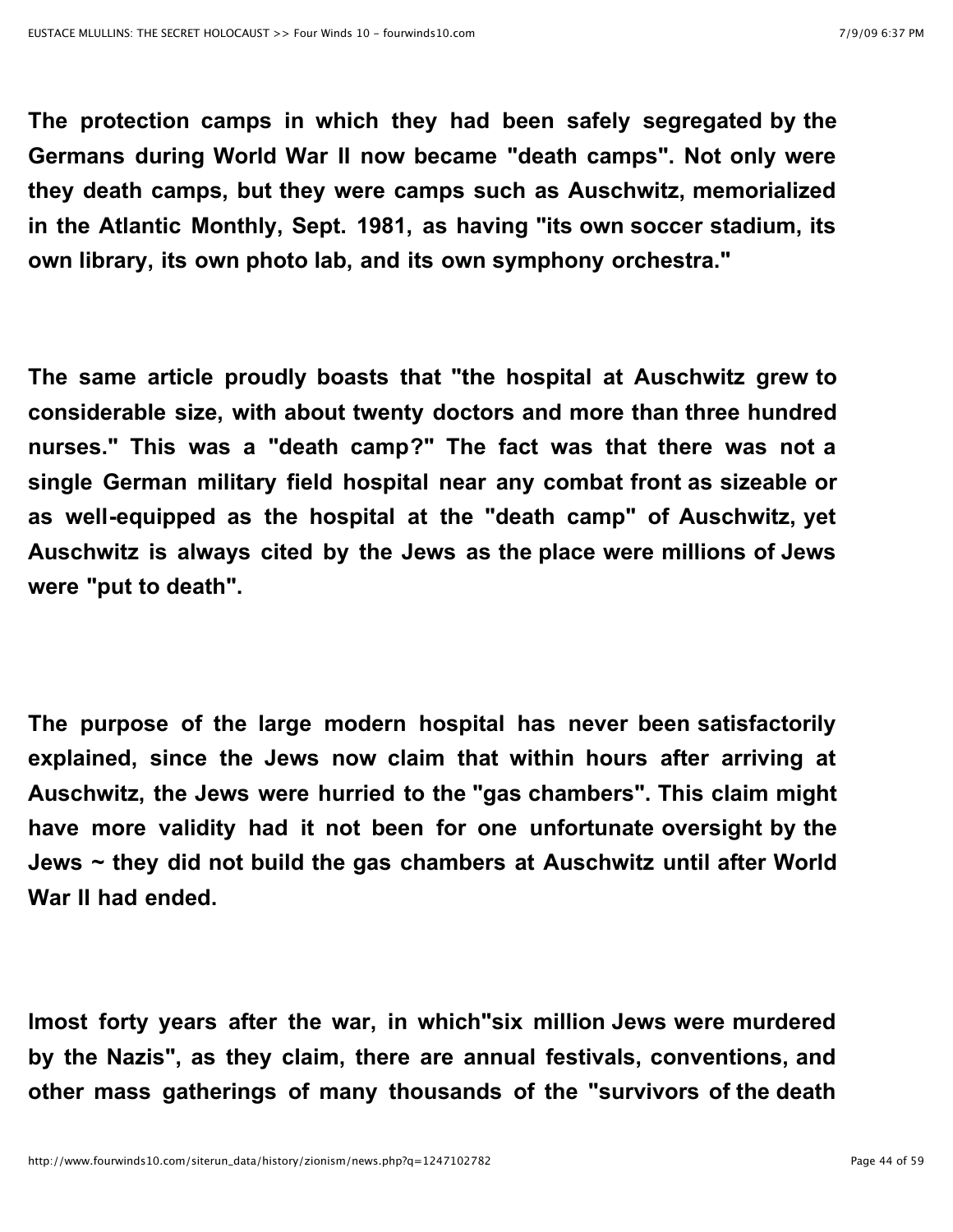**camps". Even more peculiar, hardly any of these prosperous, healthy and well fed "victims" claims to have been the survivor of only one "death camp".**

**Nearly all of them claim to have been a prisoner in five or six of the camps, this at a time when Germany, fighting a two front war, could not keep its troops supplied in the combat areas. The Jews ask us to believe that every few months they were transferred from one camp, put on a train and carried hundreds of miles to another "death camp" to be killed, and then a few months later, apparently not having been killed, they were entrained to yet another "death camp", where they remained without being harmed until the end of the war.**

**The reason for the otherwise inexplicable claims of the Jewish "Survivors" that they were in many different "death camps" is revealed by a simple explanation, "gelt". The "survivors" regularly receive monthly payments from the conquered Germans.**

**"Garfinckel" receives a monthly payment in Israel from Germany because he was a prisoner in Auschwitz.**

**"Rosenfeld" receives a monthly payment from Germany in Israel because he was a prisoner in Treblinka.**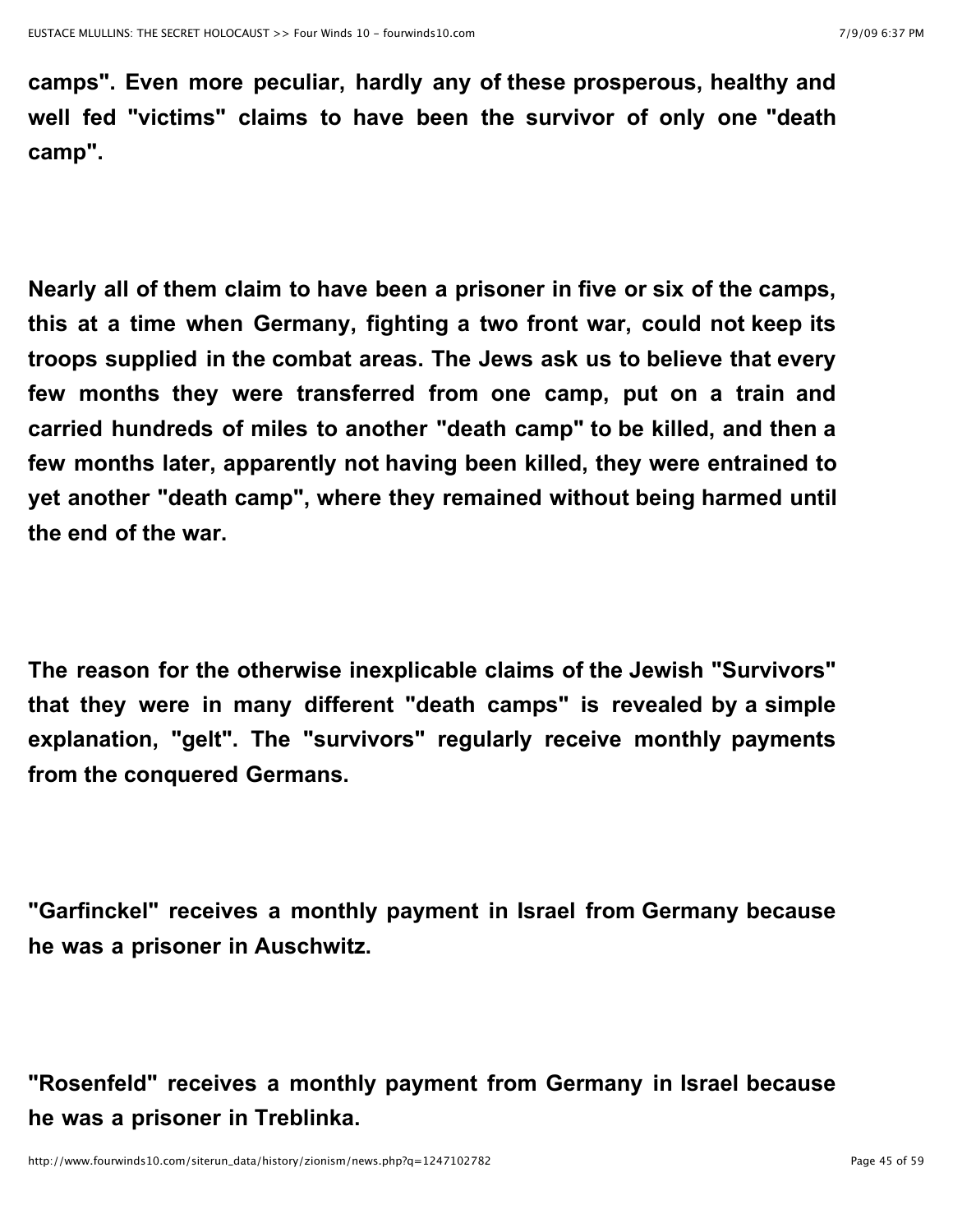**"Steinberg" receives a regular monthly payment in Israel from Germany because he was a prisoner in Dachau.**

**Garfinckel, Steinberg, and Rosenfeld ~ you don't know them? He's the same fat, grinning Jew you saw in the news coverage of the Holocaust convention.**

**"BEWARE OF THE FABLES OF THE JEWS". Titus 1:14. The Myth of the Holocaust or the "vanished six million Jews" is not solely a matter of collecting revenue from defeated enemies. It is also one of the most powerful weapons of propaganda in the hands of the Jews in their drive for total world power.**

**Today, all officials seeking to continue in office or to seek higher office in the United States must not only make a ritual pledge of eternal and unquestioning faith in the Myth of the Holocaust. To question the Myth of the Holocaust means a challenge to the Jewish world dictatorship, and it must be punished at once by the most severe sentence. Thus the most fantastic elaborations on the basic lie of the "Six million" appear regularly on American religious programs, in educational books, and in the press.**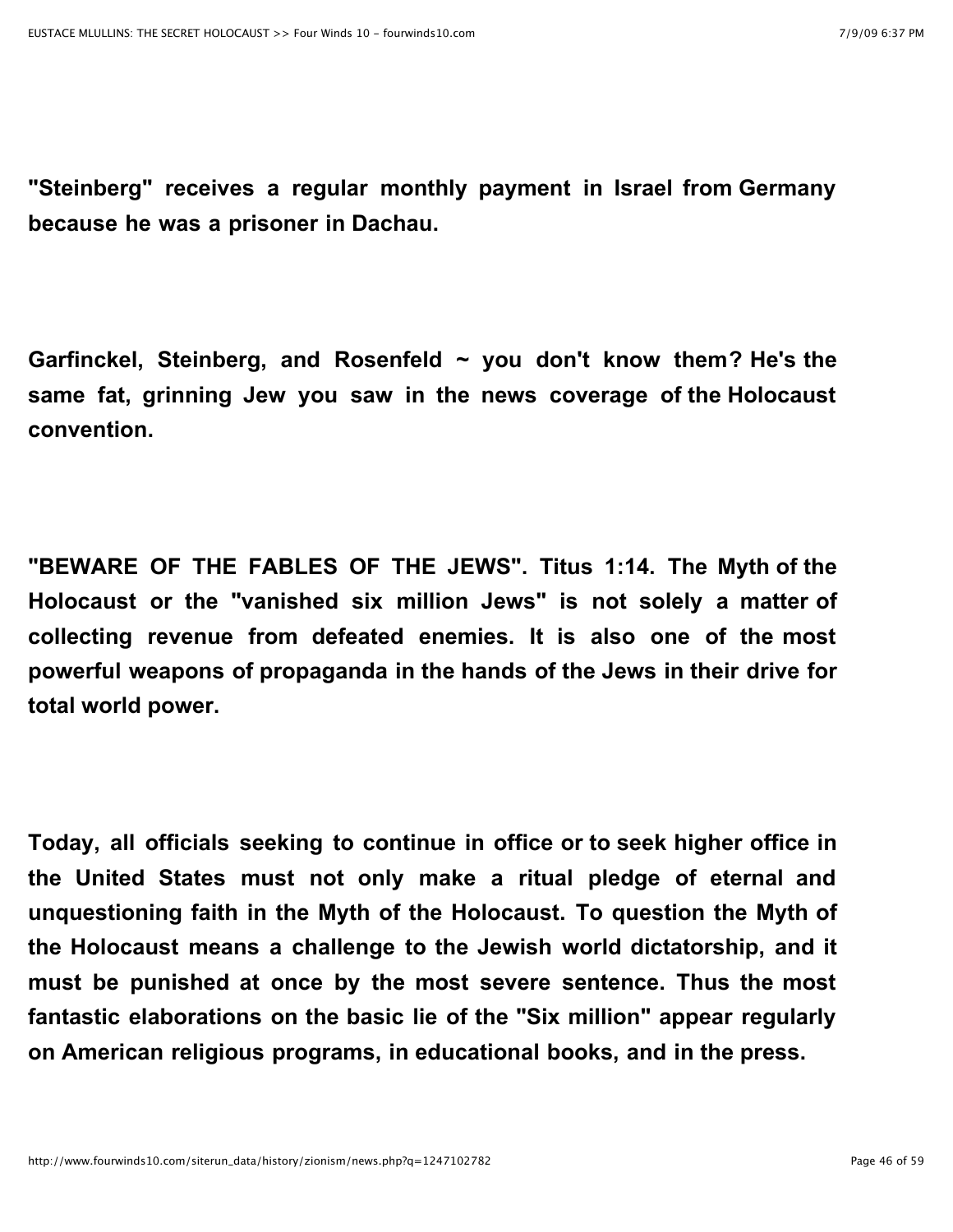**Among the rare public figures who have dared to question the Myth of the Holocaust are such individualists as the actor Robert Mitchum, who told an Esquire interviewer, in response to a question about "the six million", "So the Jews say." "So the Jews say?" shrieked the horrified interviewer. "Yeah," growled Mitchum, "so the Jews say."**

**Another actor, Ronald Reagan, while seeking public office, told a Jewish audience in California that "It might help your cause if you would limit your claims of victims to numbers that you could actually prove." A reporter noted that "the audience began to hiss like geese, in a rapidly rising cacophony while the aspiring politician dashed to the wings, never to reappear in the particular auditorium."**

**Whatever Reagan's doubts about "the six million", he has since kept them to himself. The Reagan Administration will be remembered for the ultimate enshrinement of "the final solution". Two government buildings on the Washington Mall have now been given by "our government" to the Jews for a "Holocaust Memorial".**

**The Washington Mall, like the Roman Forum, is the center of American aspirations for our Republic, and runs from the White House to the Capital with its principal adornment the magnificent Washington Monument. To the consternation of most Americans, the Washington Monument can now be**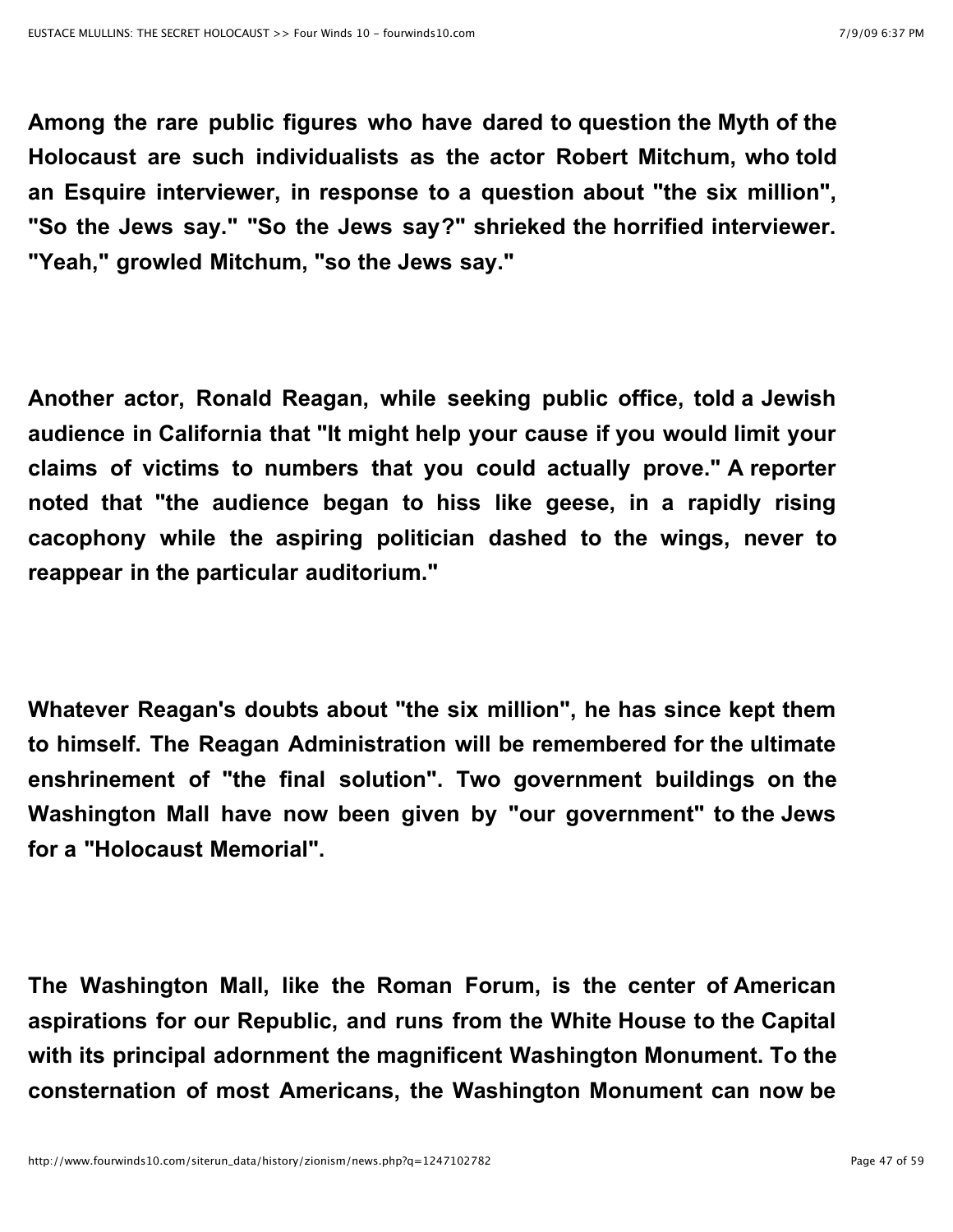**called "Jew Alley".**

**Many native Washingtonians have begun to express criticism of this amazing development. In the Washington Post, April 25, 1983, William Raspberry writes on the editorial page, "I simply don't understand it." He points out that although this is to be an official American monument; neither the perpetrators nor the victims were Americans.**

**He quotes a Howard University professor as wondering why there shouldn't be a Slavery Memorial on the Mall to honor the memory of the slaves, or a Wounded Knee Memorial for the Indians. What he doesn't say is that the erection of a Jewish Memorial on the Washington Mall is a boast of absolute power, that the Jews have achieved absolute power over their goyim slaves in America.**

**We can understand that there is a huge memorial to Karl Marx erected in Red Square in Moscow. Are we incapable of understanding why a memorial to the Jews is erected on the Washington Mall?**

**Raspberry, who is black, goes on to tweak the big noses of his Jewish employers, the Meyer family who own the Washington Post, by saying that "a pledge that nothing of this sort will ever be permitted to happen again" worries him, because it is happening right now.**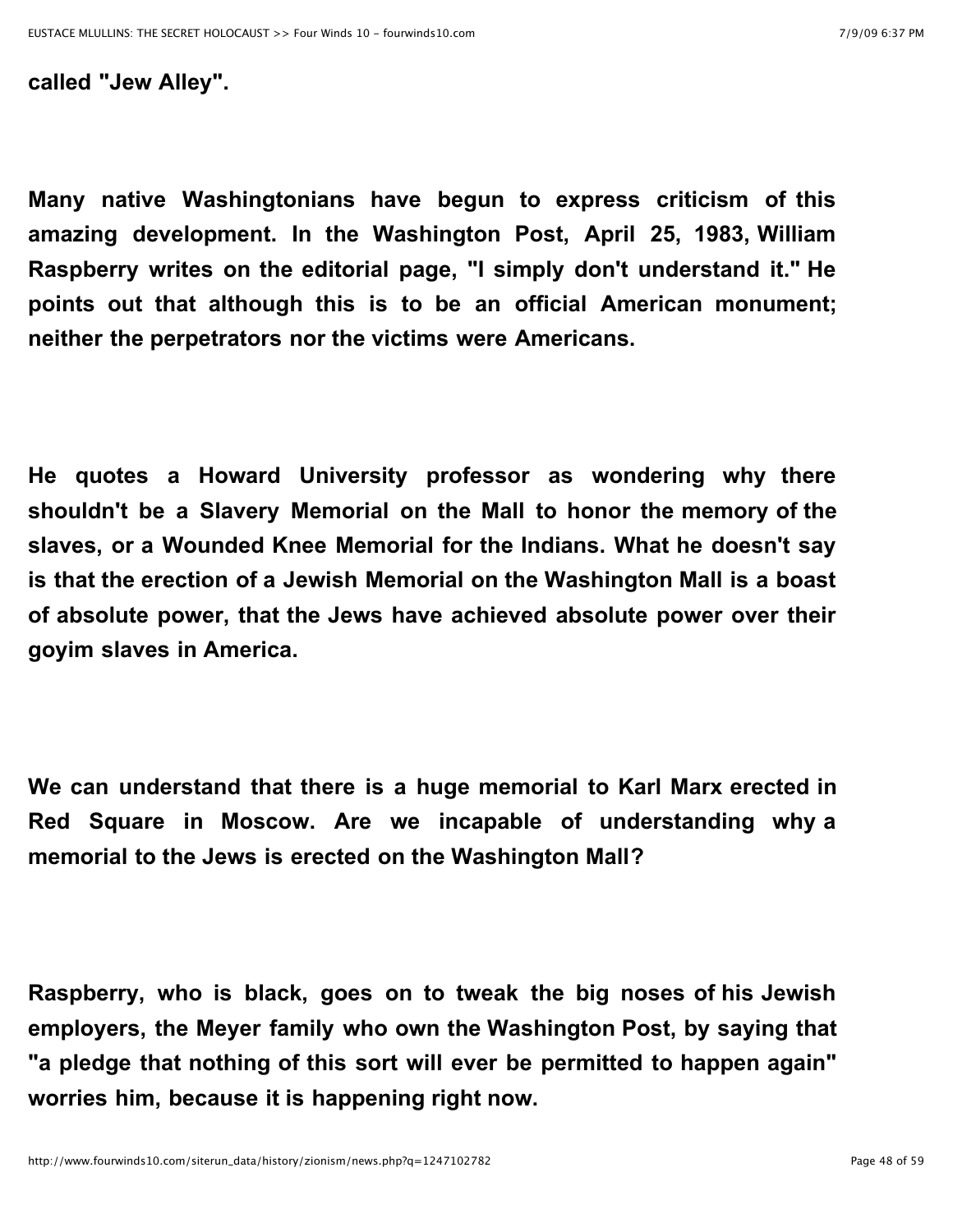**He doesn't mention the obvious example, the Rosh Hashanah Massacre of Arab women and children in Lebanon, but of course Raspberry fails to understand two crucial factors; first, that "it" never happened at all, and second, that the Jews are attempting to place the rest of the world on notice that "the Chosen People" are sacred, and that no one must ever harm a hair on their heads.**

**It's quite all right to massacre all the goyim or non Jewish cattle, in Cambodia, Vietnam, Africa, or Lebanon; this has nothing to do with the "sacred" presence of the Jew.**

**"Never Again?" the well-publicized slogan of the Jews which refers to the Myth of the Holocaust, should more properly be "Never", meaning that not only did it never happen but that it is all right for the Jews to massacre the gentile cattle whenever it suits their purposes, because the Myth of the Holocaust gives carte blanche to the Jews to kill as many gentiles as possible, "The diminution, the killing out of the Goyim," as old Anselm so lustfully put it, because it is obvious that the more gentiles that are killed, the fewer remain alive as a possible threat to the Jews.**

**The Myth of the Holocaust is interpreted by the Jews as giving them permission to maintain international murder squads whose assassins**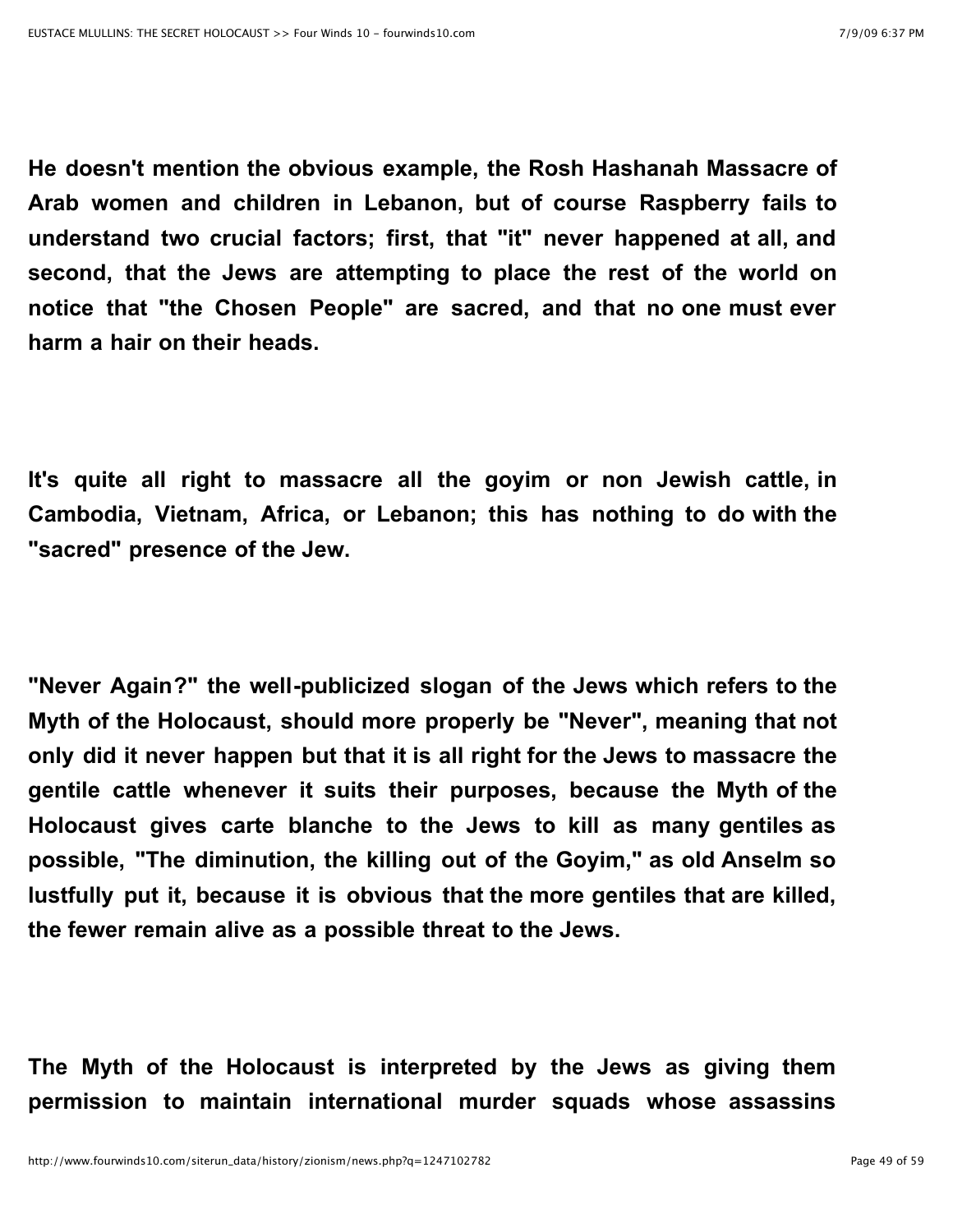**routinely carry out executions in every country of the world, not only against "enemies of Israel", but also against those who are merely suspected of being "potential enemies of Israel". It pays to be careful.**

**In no country are the murder squads of the Mossad, the Israeli Intelligence Service, given greater freedom than in the United States. Cooperation with the Jewish assassins is the first line of business for the CIA, the FBI, and the IRS.**

**The Mossad routinely gives these government agencies lists of American individuals on its hate lists, who are to be given "special attention". These lists comprise more than half of all the IRS "special audits" of American citizens.**

**Despite the frenetic cooperation of official American bureaus with the Israeli assassins, the favor is rarely returned. The Jews treat the American goyim with justifiable contempt, and rarely lose an opportunity to spit in their faces.**

**Our Marines soon found this out in Lebanon, when the Israeli soldiers routinely threatened them, offensively cut across Marine lines, and shot at them. Menachem Begin's political stance at the present time is to maintain a strong Israeli military presence in Lebanon, despite President Reagan's**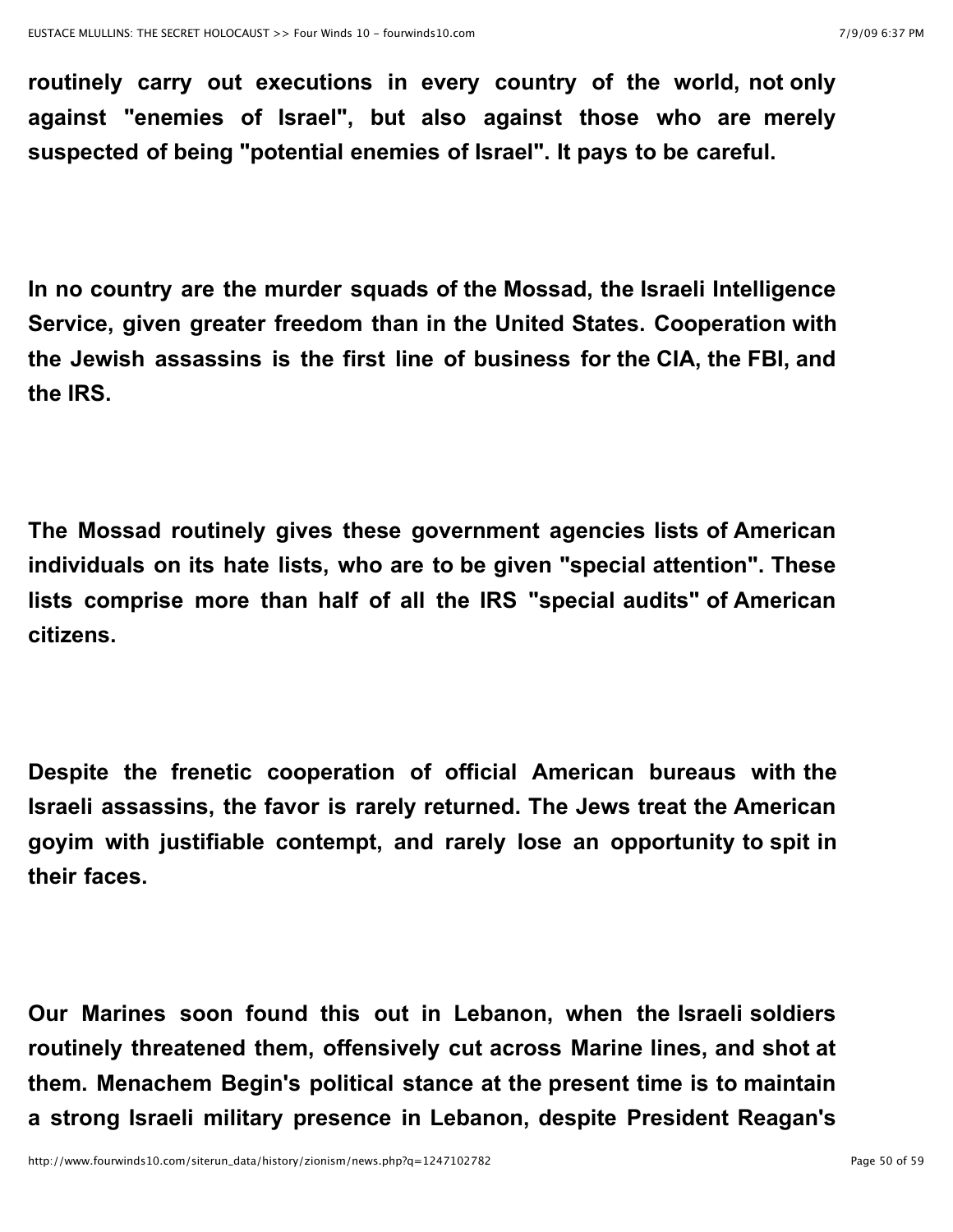**frequent whines that the Israelis really ought to pull out of that war torn country.**

**At these requests, the Israelis responded with the assassination of President Gemayel, and the Rosh Hashanah Massacre of women and children. The latest requests for Israeli withdrawal were met with the "mysterious" explosion which blew up the U.S. Embassy in Beirut, with great loss of life. It is confidently stated that this explosion will never be solved. As long as the Jews, Walt Rostow and Henry Kissinger (both Zionists) were selling out U.S. interests things were fine.**

**Secretary Shultz must wonder when Begin will order him to be murdered, and President Reagan and others as well. The Israelis are the most likely suspects in the U.S. Embassy explosion. An extremist named Abu Nidal was named in Jack Anderson's column, April 25, 1983, Washington Post, that "secret State Dept. reports quoted two highly placed intelligence sources explanation that the explosion was in Israel's interests as it aided to 'divide and conquer' to disrupt the PLO by setting one faction against the other. The sources said Israel had secretly provided funds to Abu Nidal's group."**

**From the outset, the Myth of the Holocaust has had its problems with "the numbers game". It has not been easy to sell the story of the "extermination" of an entire people, when that people is more numerous,**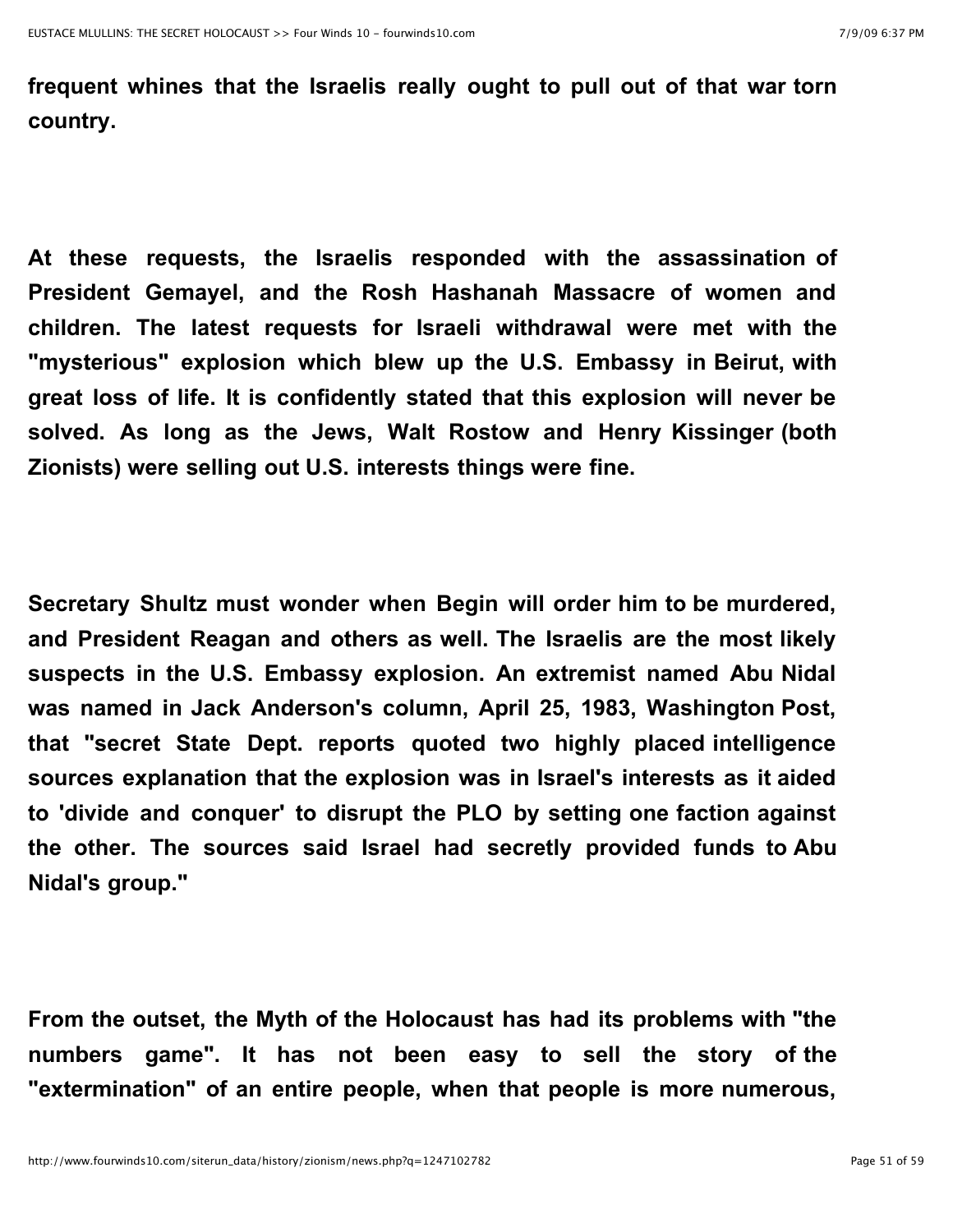**more visible, more prosperous, and more powerful in more countries than at any time during its history.**

**It is even more difficult to sell the story of "survivors of death camps", who survived, not one year, but stays of four to six years in "death camps", in which, according to the testimony of the "Survivors", "everyone was being killed every day"; survival, not merely in one "death camp", but tours of five or six camps over a period of four to six years.**

**The casualty rate would be higher on a bus tour of the Bronx. It took a certain amount of raw courage to fix on the number of those "exterminated" at the magic figure of "six million" during a period when the world census of Jews showed an increase from ten million to twelve and a half million. Even the most hardened Jews shrank from the certain exposure and censure of peddling such fantastic lies to the most gullible of the goyim.**

**Fortunately, they did not have to. If Ronald Reagan expressed some hesitancy at accepting the magic figure of six million early in his career, other goyim, notably, the great evangelists, showed no such qualms. There is now some rivalry among the million dollars a week stooges who jumped on the Golden Bandwagon, but there seems to be little doubt that it was not Billy James Hargis, the homosexual Bible-thumper, but Billy Graham, "that nice boy from North Carolina," who first struck gold in the Myth of the Holocaust.**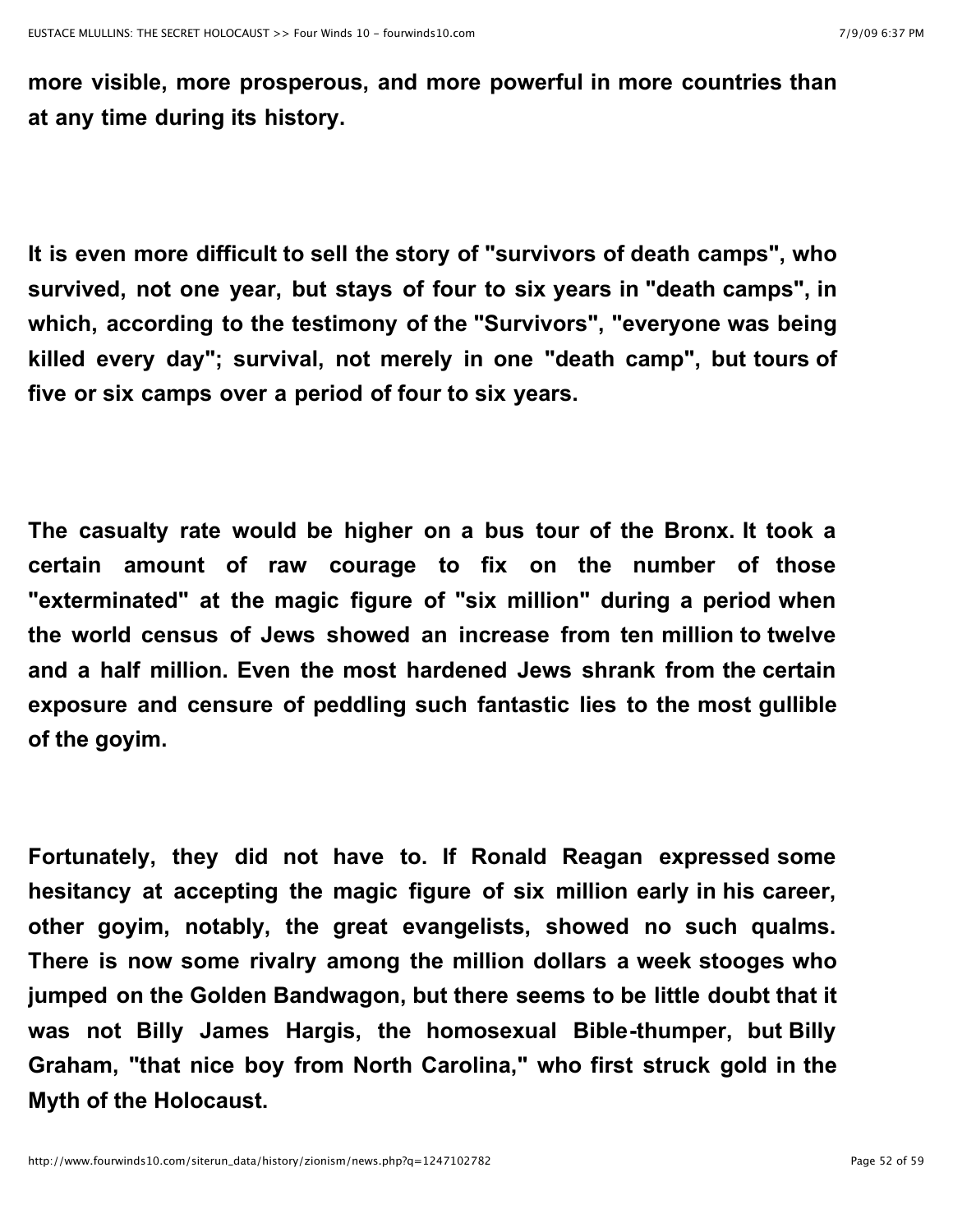**Graham soon proved that his loyalty to God was surpassed only by his loyalty to the State of Israel, while Billy James Hargis and Rev. Carl McIntire huffed and puffed in his well-tailored rear. In recent years, they have been surpassed by two even smoother peddlers of "fundamentalist Christianity", Jerry Falwell and Pat Robertson.**

**Each day these servile shabez goi pay homage to the Myth of the Six Million, urging their bewitched television audience to send more money to them, and of course, to Israel. Although their cut comes off the top, Israel does get a fair share of the take, but the supposed recipient of all of their fund-raising, God, is said to get nothing at all.**

**Although the United States boasts of being the birthplace of "investigative journalism", where an aggressive Mike Wallace thrusts a microphone into the face of a cringing quack while denouncing him for overcharging an elderly patient for an aspirin, the Myth of the Holocaust continues to enjoy complete immunity from the prying activities of ten thousand young journalists who dream of the Pulitzer Prize, the Book of the Month Club, and the Hollywood contract.**

**These dreams can become reality, as Woodward and Bernstein discovered when they published their White House fantasies as fact, but the Myth of**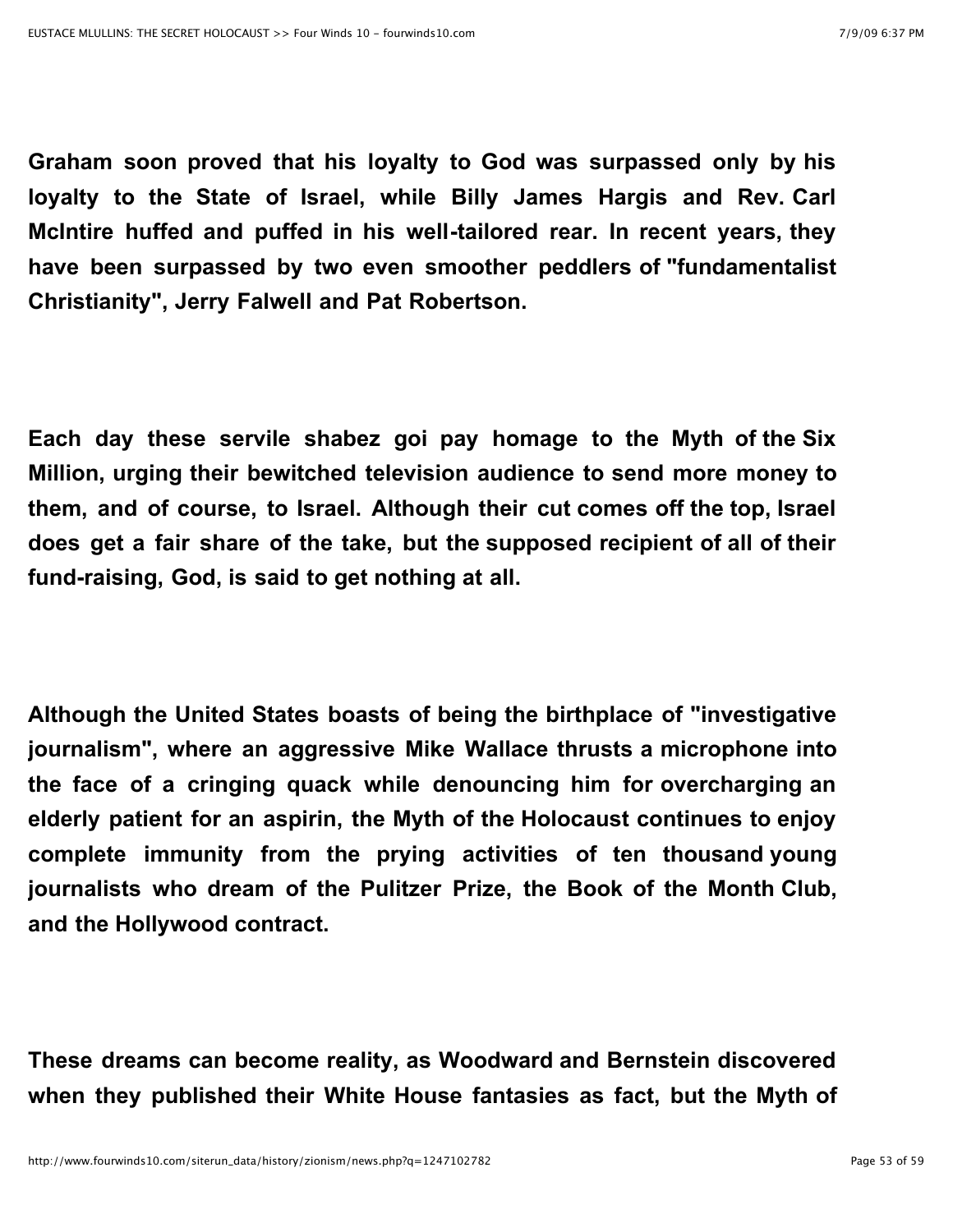**the Six Million is secure from any invasion by these "great journalists" or any of their compatriots, as none of them dare to question the sanctity of this never-to-be-questioned figure.**

**For years, Jews refused to provide any proof acceptable in court which would substantiate these claims, even though a \$50,000 reward was offered for proof that any Jew had been gassed in any type of "Holocaust" operation during World War II, yet this astonishing offer never excited the curiosity of any "investigative journalist" in America.**

**In the ordinary course of events, a twenty dollar bill or a two-Martini lunch is all that is required to set them on the track. Until these highly trained professionals take up the scent along the dog-run, we continue to be plagued by the Jewish claims that six million of their brightest and their best were foully done to death during World War II.**

**If a \$50,000 offer could not bring forth proof of even one death, how much would it cost to find proof that six million died? The record shows that only Christians have been the victims of the historic massacres. The Jews, when they did not do the killing themselves, as they always prefer to do, were always in the background as the only instigators of these crimes against humanity.**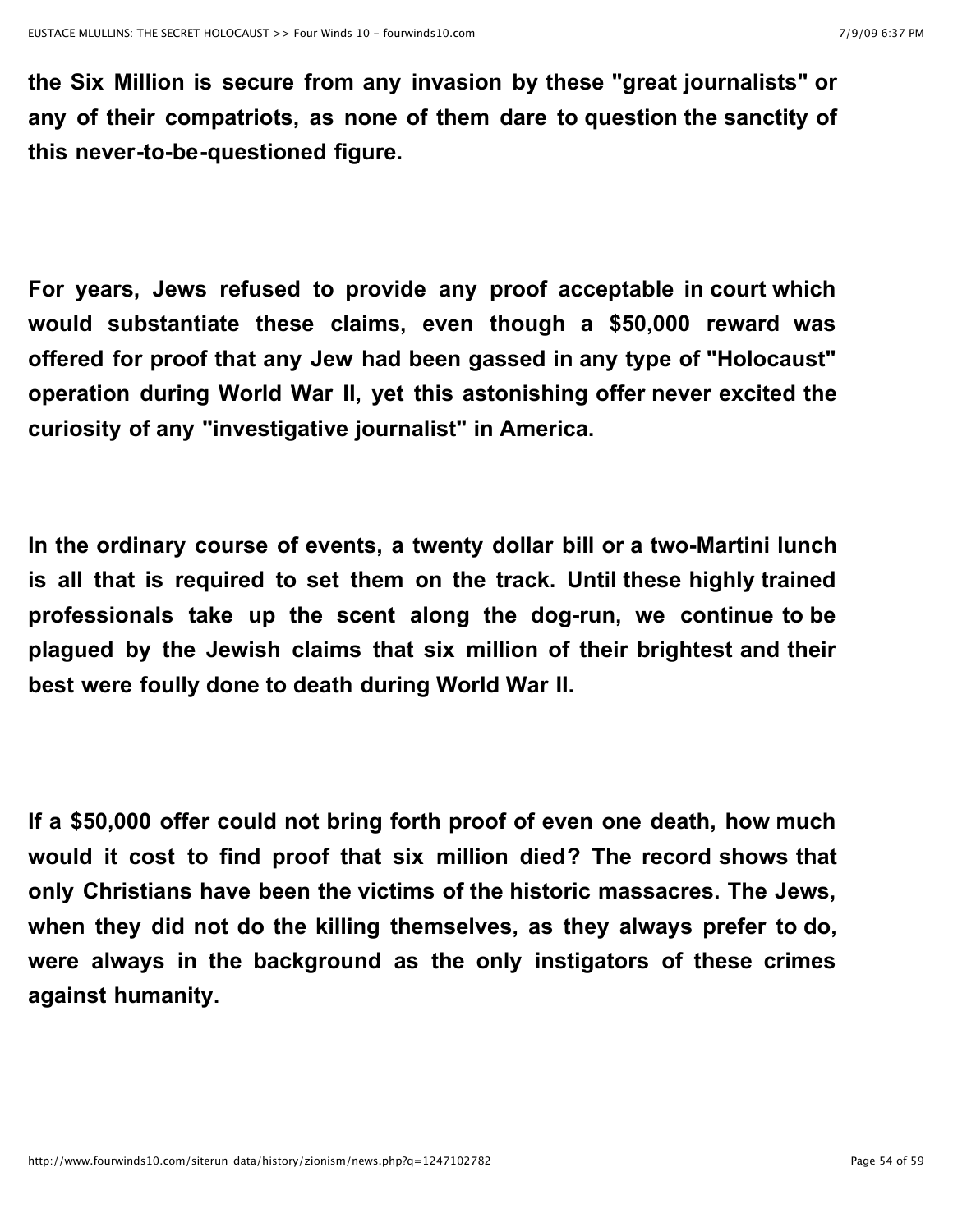**We can and we must protect ourselves against the blood-thirsty bestiality of the Jew by every possible means, and we must be aware that the Christian creed of love and mercy can be overshadowed by the Jewish obsession that all non Jews are animals to be killed.**

**Addendum: By Wm. S. LeGrande. The foregoing account of the Jews shows that Jews desire to destroy all non-Jews that they consider dangerous to them and to rule the others. The Christians and Arabs are high on their list for murder. The evils of the Jews are countless.**

**Deceit and lies are two of their best tools. They love the "God's Chosen" lie. The Jews are mostly Khazars. Khazars have no identity with Israelites at all. The Jew lie on this subject is carried by Christian churches out of ignorance or as a pay-off for favors.**

**During the time of Christ, the Jews were Israelite mixtures and this and the Talmudic idiocy is what Christ condemned the Pharisees for. The next lie is that Christ was a Jew.**

**Nowhere in the Bible is Christ referred to as a Jew. The Bible says Christ was an Israelite.**

**The present day Israelites are central European Christians and their descendants in accordance with Bible prophecy. To make a strong case**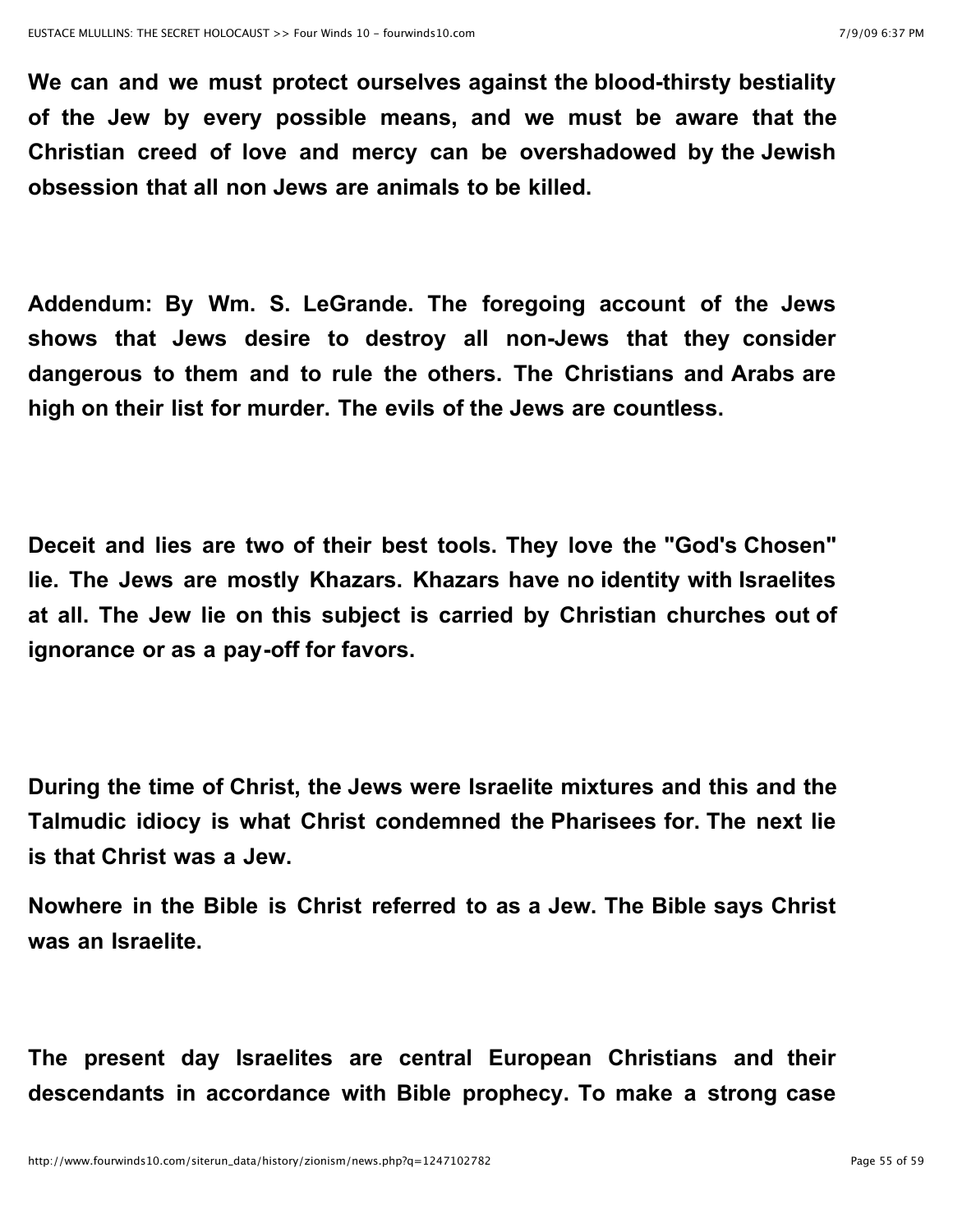**for these Jew lies and deception we find that Jesus said that the Talmudic Jews were of their father the devil. He said they were liars, thieves, and murderers and were adulterers. The word adulterer is so wide in scope that the Jews make sure it is avoided.**

**The Jews even changed the commandment "Thou shalt not adulterate" to "Thou shalt not commit adultery". "Thou shalt not covet they neighbor's wife" covers the intended reference.**

**Adulterate takes in the total scale of evil. Adulterate means mix, make impure, change, unnatural, deceit, debase, pollute, contaminate, false, lie, corrupt, pervert, wicked, cruel, sinful and all manner of evil practiced by the Jews in their pursuit of deceit as demonstrated in the writing, "The Secret Holocaust" by Eustace Mullins.**

**Christ told us the Jews were adulterers. This brings us to the "Six Million Holocaust" lie that Dr. Butz's book "The Hoax of the Twentieth Century" so ably describes. Mullins explains how this was profitable to the Jews. But it was also a necessity that the World War II and the Six Million lie be kept alive. The real Holocaust is the Sixty-Six Million Holocaust that the Jews performed and engineered in Russia. The cruelties that went with it are unthinkable as explained by Mullins.**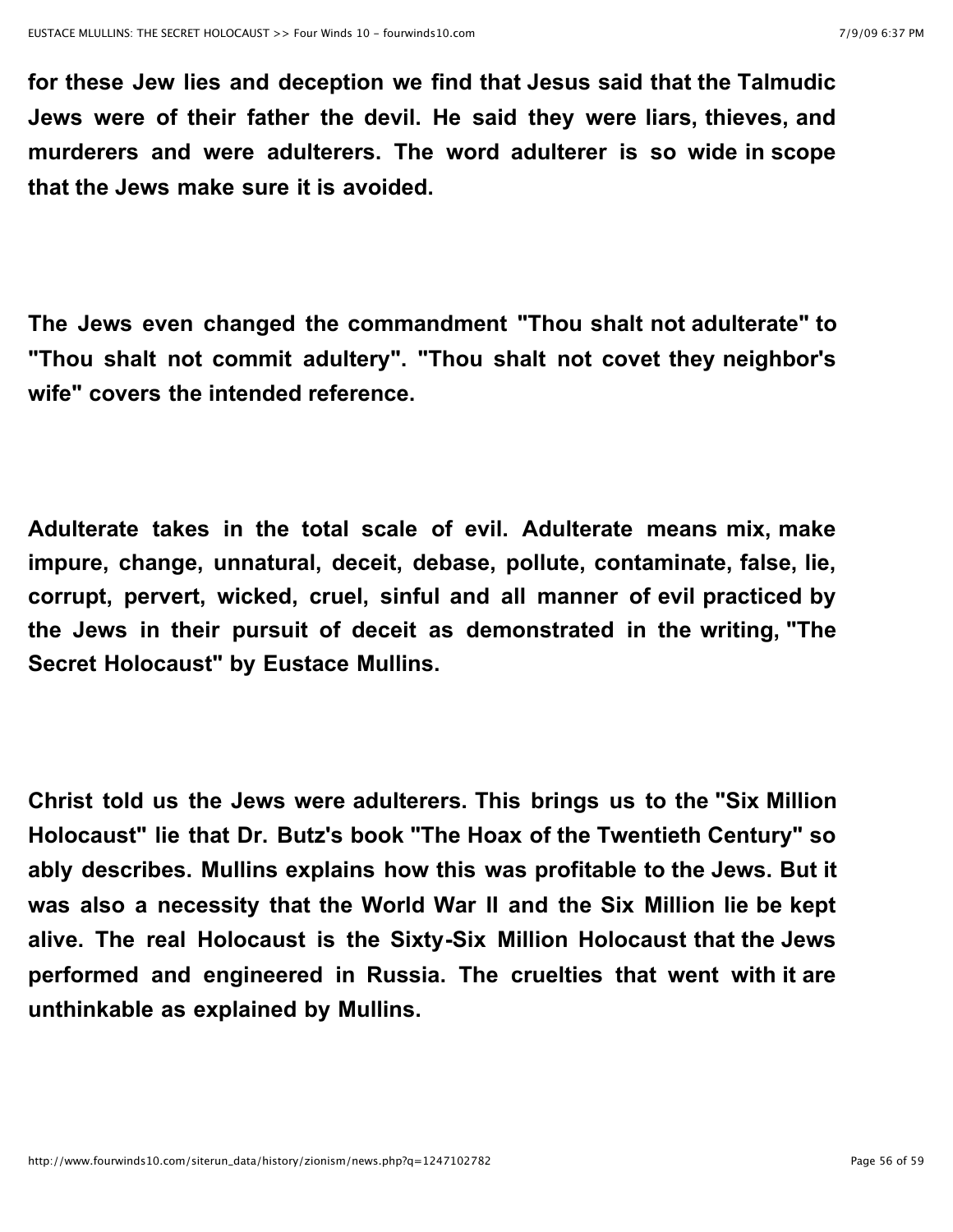**This is not like the German Six Million which is a cover-up for the Sixty-Six Million, and is a proven known truth and a dress rehearsal for the torture and death of the other world Christians and Moslems. The Arabs can tell you what they have gone through in the last few years and are still going through today. How can this be?**

**The Jews brag that it is "our terrible power of the purse"!**

**Even today, U.S. citizens don't know the Jews own the U.S. money system known as the "Federal Reserve System", and even though the U.S. Congress is able to change it, they are too cowardly in the face of death that awaits them.**

**Likewise, when the Jews tell Congress to send aid to brother Jews in Russia, or to the Israelis, or to send your sons to war for Jew profit, the Congress obeys without hesitation, and they do it promptly. The Jewcontrolled news media sees that the citizens approve also. So when you hear the word "holocaust," remember that there is a big lie six million holocaust that the Germans were accused of, and there is a true sixty-six million holocaust that the Jews keep covered up.**

**It is like the first little boy who knocked the daylights out of the second little boy, and the first boy immediately started screaming, "He hit me! He**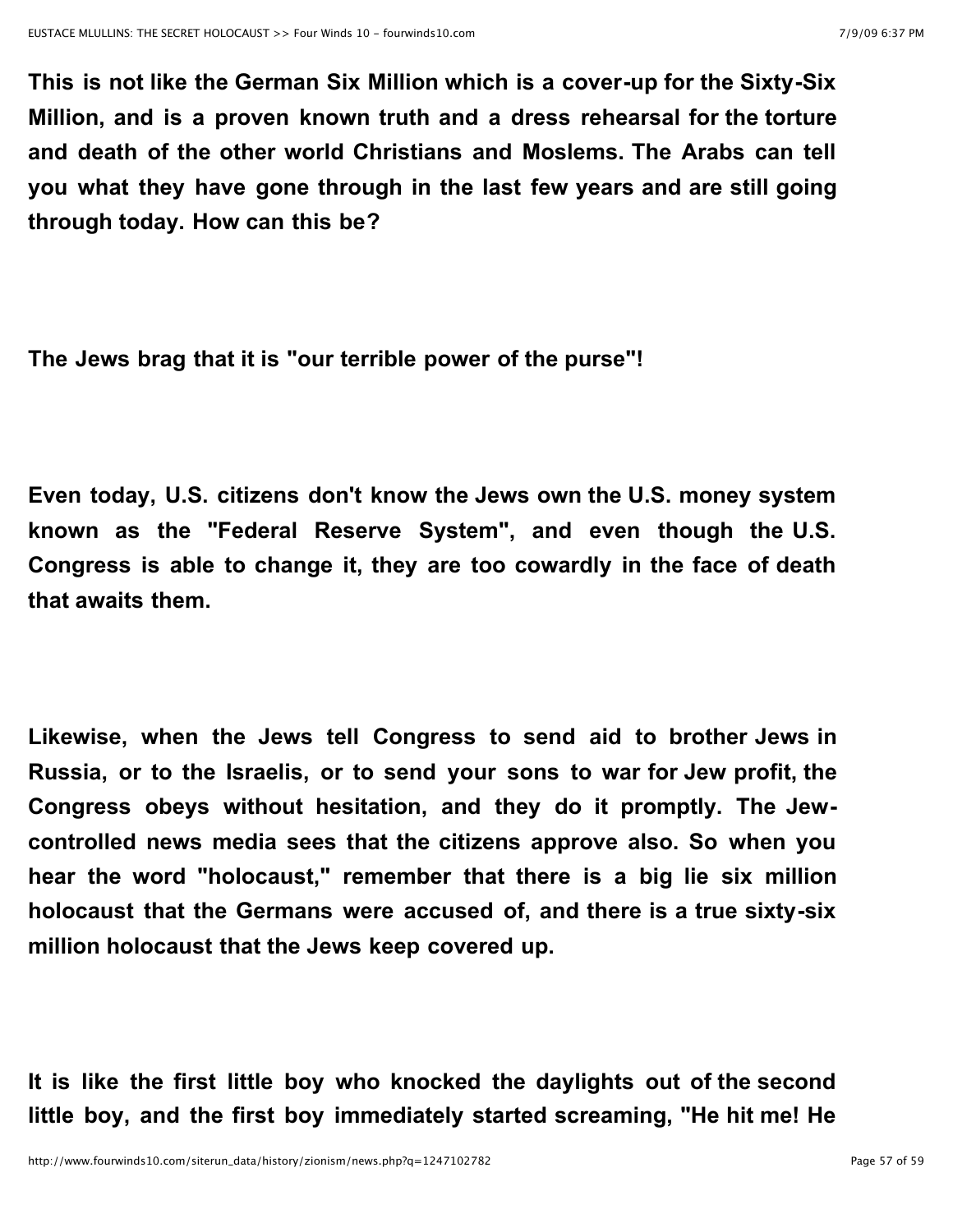**hit me!" The innocent second little boy found out how shouts prevailed, as in the case of the Crucifixion of Jesus Christ. The second little boy was punished. The lying first little boy went free. So it is every day with the Jews in Russia and communism world-wide, and the Israelis in the Palestine area.**

**Look at Poland and all Jew-communist controlled areas of the world. Poland is 90% Catholic and anti-Jew-communist. However, they are still prisoners of the Jews. This is only one example.**

**The commandment says "thou shalt not murder". Death is the punishment for breaking a commandment. This addendum points out that the Jews are not chosen people.**

**Jesus Christ was not a Jew.**

**The Jews lie about Jewish extermination in a German holocaust.**

**The real holocaust was a Christian Holocaust by Jews of sixty-six million, mostly Christians.**